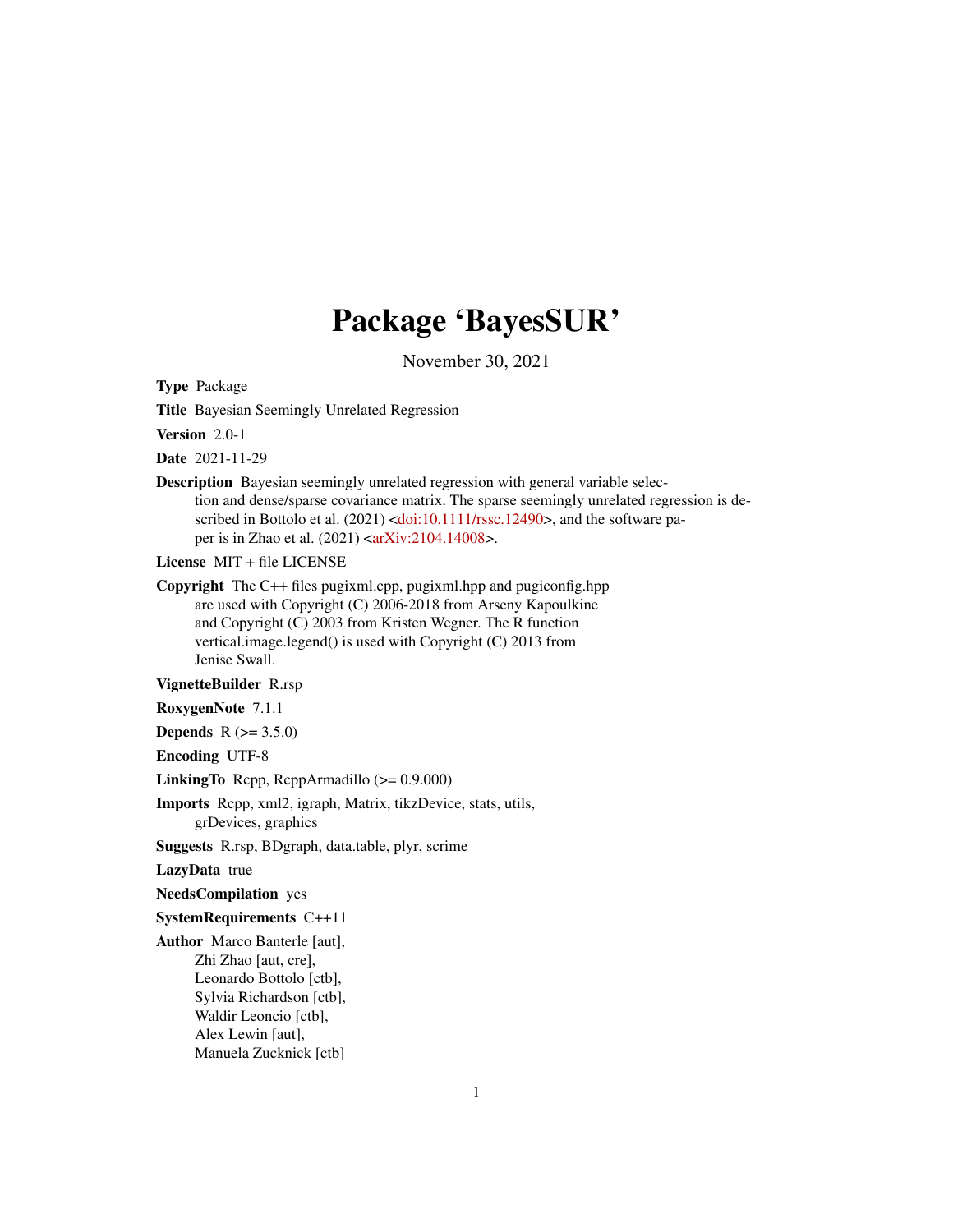<span id="page-1-0"></span>Maintainer Zhi Zhao <zhi.zhao@medisin.uio.no> Repository CRAN Date/Publication 2021-11-30 07:50:17 UTC

# R topics documented:

| Index | 40 |
|-------|----|

BayesSUR *Fitting BayesSUR models*

# Description

Main function of the package. Fits a range of models introduced in the package vignette BayesSUR.pdf. Returns an object of S3 class BayesSUR. There are three options for the prior on the residual covariance matrix (i.e., independent inverse-Gamma, inverse-Wishart and hyper-inverse Wishart) and three options for the prior on the latent indicator variable (i.e., independent Bernoulli, hotspot and Markov random field). So there are nine models in total. See details for their combinations.

# Usage

```
BayesSUR(
  data = NULL,
  Y,
  X,
  X_0 = NULL,
```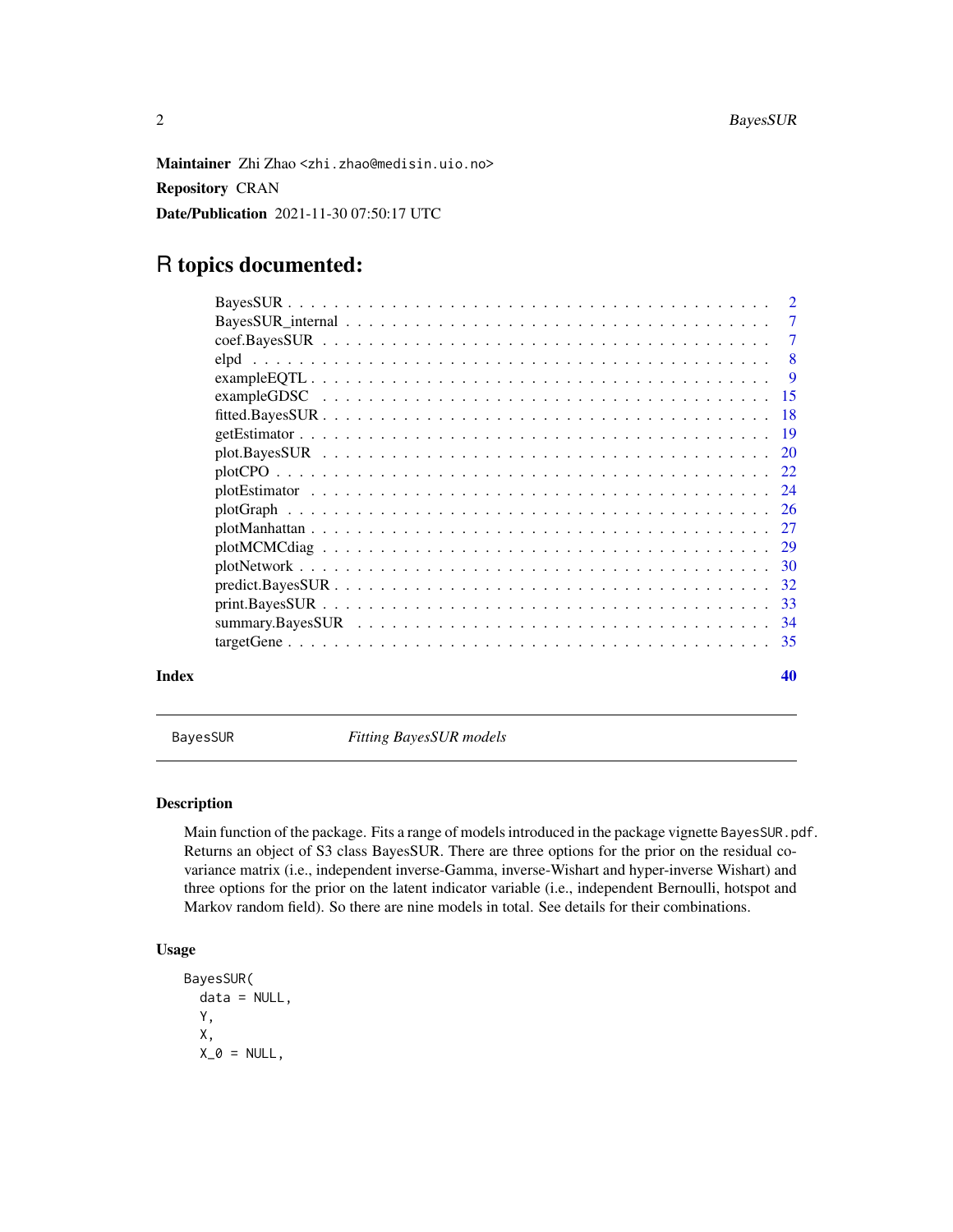# BayesSUR 3

```
covariancePrior = "HIW",
gammaPrior = "hotspot",
betaPrior = "independent",
nIter = 10000,
burnin = 5000,
nChains = 2,outFilePath = ",
gammaSampler = "bandit",
gammaInit = "R",mrfG = NULL,standardize = TRUE,
standardize.response = TRUE,
maxThreads = 1,
output_gamma = TRUE,
output_beta = TRUE,
output_Gy = TRUE,
output_sigmaRho = TRUE,
output_pi = TRUE,
output_tail = TRUE,
output_model_size = TRUE,
output_model_visit = FALSE,
output_CPO = FALSE,
output_Y = TRUE,output_X = TRUE,hyperpar = list(),
tmpFolder = "tmp/"
```
 $\mathcal{L}$ 

# Arguments

| data            | a numeric matrix with variables on the columns and observations on the rows, if<br>arguments Y and X (and possibly $X_0$ ) are vectors. Can be NULL if arguments Y<br>and $X$ (and possibly $X_0$ ) are numeric matrices.                                                                                                                                    |
|-----------------|--------------------------------------------------------------------------------------------------------------------------------------------------------------------------------------------------------------------------------------------------------------------------------------------------------------------------------------------------------------|
| Y, X            | vectors of indices (with respect to the data matrix) for the outcomes (Y) and the<br>predictors to select (X) respectively; if the data argument is NULL, these needs to<br>be numeric matrices containing the data instead, with variables on the columns<br>and observations on the rows.                                                                  |
| X_0             | vectors of indices (with respect to the data matrix) for the fixed predictors that<br>are not selected, i.e. always included in the model; if the data argument is not<br>provided, this needs to be a numeric matrix containing the data instead, with<br>variables on the columns and observations on the rows.                                            |
| covariancePrior |                                                                                                                                                                                                                                                                                                                                                              |
|                 | string indicating the prior for the covariance \$C\$; it has to be either HIW for<br>the hyper-inverse-Wishar (which will result in a sparse covariance matrix), IW<br>for the inverse-Wishart prior (dense covariance) or IG for independent inverse-<br>Gamma on all the diagonal elements and 0 otherwise. See the details for the<br>model specification |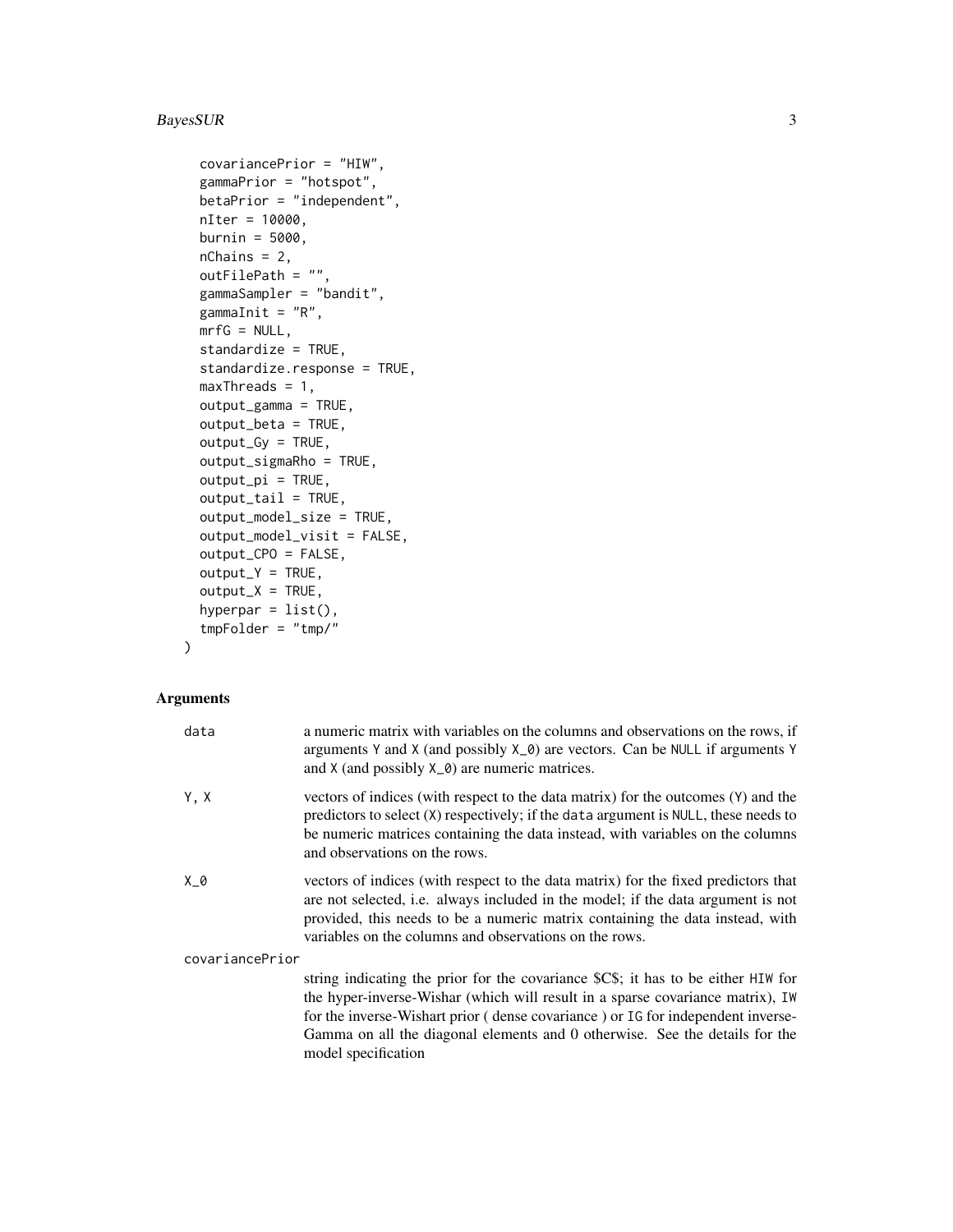| gammaPrior           | string indicating the gamma prior to use, either hot spot (default) for the Hotspot<br>prior of Bottolo (2011), MRF for the Markov Random Field prior or hierarchical<br>for a simpler hierarchical prior. See the details for the model specification                                                    |  |
|----------------------|-----------------------------------------------------------------------------------------------------------------------------------------------------------------------------------------------------------------------------------------------------------------------------------------------------------|--|
| betaPrior            | string indicating the prior for regression coefficients; it has to be either independent<br>for independent spike-and-slab priors (only slab part for X_0 if specified), or<br>reGroup for weakly normal priors for mandatory variables (random effects) and<br>spike-and-slab priors for other variables |  |
| nIter                | number of iterations for the MCMC procedure. Default 10000.                                                                                                                                                                                                                                               |  |
| burnin               | number of iterations to discard at the start of the chain. Default is 5000.                                                                                                                                                                                                                               |  |
| nChains              | number of parallel tempered chains to run (default 2). The temperature is adapted<br>during the burnin phase.                                                                                                                                                                                             |  |
| outFilePath          | path to where the output files are to be written.                                                                                                                                                                                                                                                         |  |
| gammaSampler         | string indicating the type of sampler for gamma, either bandit for the Thomp-<br>son sampling inspired samper or MC3 for the usual MC^3 sampler. See Russo et<br>al.(2018) or Madigan and York (1995) for details.                                                                                        |  |
| gammaInit            | gamma initialisation to either all-zeros (0), all ones (1), MLE-informed (MLE) or<br>(default) randomly (R).                                                                                                                                                                                              |  |
| mrfG                 | either a matrix or a path to the file containing (the edge list of) the G matrix for<br>the MRF prior on gamma (if necessary)                                                                                                                                                                             |  |
| standardize          | logical flag for X variable standardization. Default is standardize=TRUE. The<br>coefficients are returned on the standardized scale.                                                                                                                                                                     |  |
| standardize.response |                                                                                                                                                                                                                                                                                                           |  |
|                      | logical flag for Y standardization. Default is standardize.response=TRUE.                                                                                                                                                                                                                                 |  |
| maxThreads           | maximum threads used for parallelization. Default is 1. Reproducibility of re-<br>sults with set. seed() is only guaranteed if maxThreads=1.                                                                                                                                                              |  |
| output_gamma         | allow (TRUE) or suppress (FALSE) the output for gamma. See the return value<br>below for more information.                                                                                                                                                                                                |  |
| output_beta          | allow (TRUE) or suppress (FALSE) the output for beta. See the return value<br>below for more information.                                                                                                                                                                                                 |  |
| output_Gy            | allow (TRUE) or suppress (FALSE) the output for Gy. See the return value<br>below for more information.                                                                                                                                                                                                   |  |
| output_sigmaRho      |                                                                                                                                                                                                                                                                                                           |  |
|                      | allow (TRUE) or suppress (FALSE) the output for sigmaRho. See the return<br>value below for more information.                                                                                                                                                                                             |  |
| output_pi            | allow (TRUE) or suppress (FALSE) the output for pi. See the return value below<br>for more information.                                                                                                                                                                                                   |  |
| output_tail          | allow (TRUE) or suppress (FALSE) the output for tail (hotspot tail probability).<br>See the return value below for more information.                                                                                                                                                                      |  |
| output_model_size    |                                                                                                                                                                                                                                                                                                           |  |
| output_model_visit   | allow (TRUE) or suppress (FALSE) the output for model_size. See the return<br>value below for more information.                                                                                                                                                                                           |  |
|                      | allow (TRUE) or suppress (FALSE) the output for all visited models over the                                                                                                                                                                                                                               |  |
|                      | MCMC iterations. Default is FALSE. See the return value below for more infor-<br>mation.                                                                                                                                                                                                                  |  |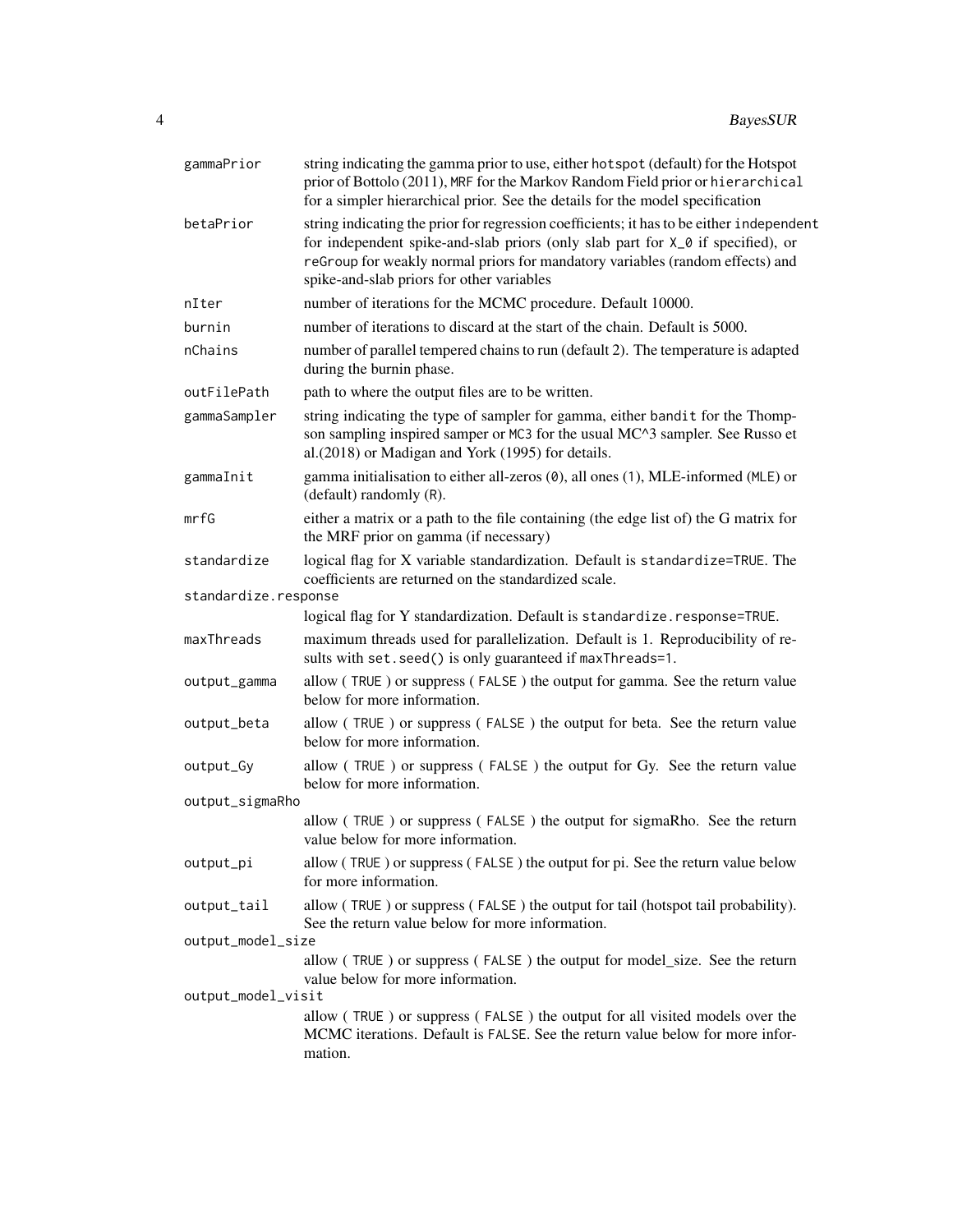#### BayesSUR 5

| output_CPO | allow (TRUE) or suppress (FALSE) the output for (scaled) conditional predic-<br>tive ordinates (*_CPO_out.txt), CPO with joint posterior predictive of the re-<br>sponse variables (*_CPOsumy_out.txt) and widely applicable information cri-<br>terion (*_WAIC_out.txt). See the return value below for more information.                                                                                                                                                                                                         |
|------------|------------------------------------------------------------------------------------------------------------------------------------------------------------------------------------------------------------------------------------------------------------------------------------------------------------------------------------------------------------------------------------------------------------------------------------------------------------------------------------------------------------------------------------|
| output_Y   | allow (TRUE) or suppress (FALSE) the output for responses dataset Y.                                                                                                                                                                                                                                                                                                                                                                                                                                                               |
| output_X   | allow (TRUE) or suppress (FALSE) the output for predictors dataset X.                                                                                                                                                                                                                                                                                                                                                                                                                                                              |
| hyperpar   | a list of named hypeparameters to use instead of the default values. Valid names<br>are mrf_d, mrf_e, a_sigma, b_sigma, a_tau, b_tau, nu, a_eta, b_eta, a_o, b_o,<br>a_pi, b_pi, a_w and b_w. Their default values are a_w=2, b_w=5, a_omega=2,<br>b_omega=1, a_o=2, b_o=p-2, a_pi=2, b_pi=1, nu=s+2, a_tau=0.1, b_tau=10,<br>$a_{\text{at}} = 0.1$ , b $_{\text{at}} = 1$ , a $_{\text{sigma}} = 1$ , b $_{\text{sigma}} = 1$ , mrf $_{\text{at}} = -3$ and mrf $_{\text{at}} = 0.03$ . See the<br>vignette for more information. |
| tmpFolder  | the path to a temporary folder where intermediate data files are stored (will be<br>erased at the end of the chain). It is specified relative to outFilePath.                                                                                                                                                                                                                                                                                                                                                                      |

# Details

The arguments covariancePrior and gammaPrior specify the model HRR, dSUR or SSUR with different gamma prior. Let  $\gamma_{jk}$  be latent indicator variable of each coefficient and C be covariance matrix of response variables. The nine models specified through the arguments covariancePrior and gammaPrior are as follows.

|                      | $\gamma_{ik}$ ~Bernoulli | $\gamma_{ik}$ ~hotspot | $\gamma_{ik}$ ~MRF |
|----------------------|--------------------------|------------------------|--------------------|
| $C\rightarrow$ indep | HRR-B                    | HRR-H                  | HRR-M              |
| $C\simeq$ IW         | dSUR-B                   | dSUR-H                 | dSUR-M             |
| $C\rightarrow$ HIW   | <b>SSUR-B</b>            | <b>SSUR-H</b>          | <b>SSUR-M</b>      |

#### Value

An object of class BayesSUR is saved as obj\_BayesSUR.RData in the output file, including the following components:

- status the running status
- input a list of all input parameters by the user
- output a list of the all output filenames:
	- $-$  " $\star$ \_logP\_out.txt" contains each row for the 1000t-th iteration's log-likelihoods of parameters, i.e., Tau, Eta, JunctionTree, SigmaRho, O, Pi, Gamma, W, Beta and data conditional log-likelihood depending on the models.
	- "\*\_gamma\_out.txt" posterior mean of the latent indicator matrix.
	- "\*\_pi\_out.txt" posterior mean of the predictor effects (prospensity) by decomposing the probability of the latent indicator.
	- "\*\_hotspot\_tail\_p\_out.txt" posterior mean of the hotspot tail probability. Only available for the hotspot prior on the gamma.
	- "\*\_beta\_out.txt" posterior mean of the coefficients matrix.
	- "\*\_Gy\_out.txt" posterior mean of the response graph. Only available for the HIW prior on the covariance.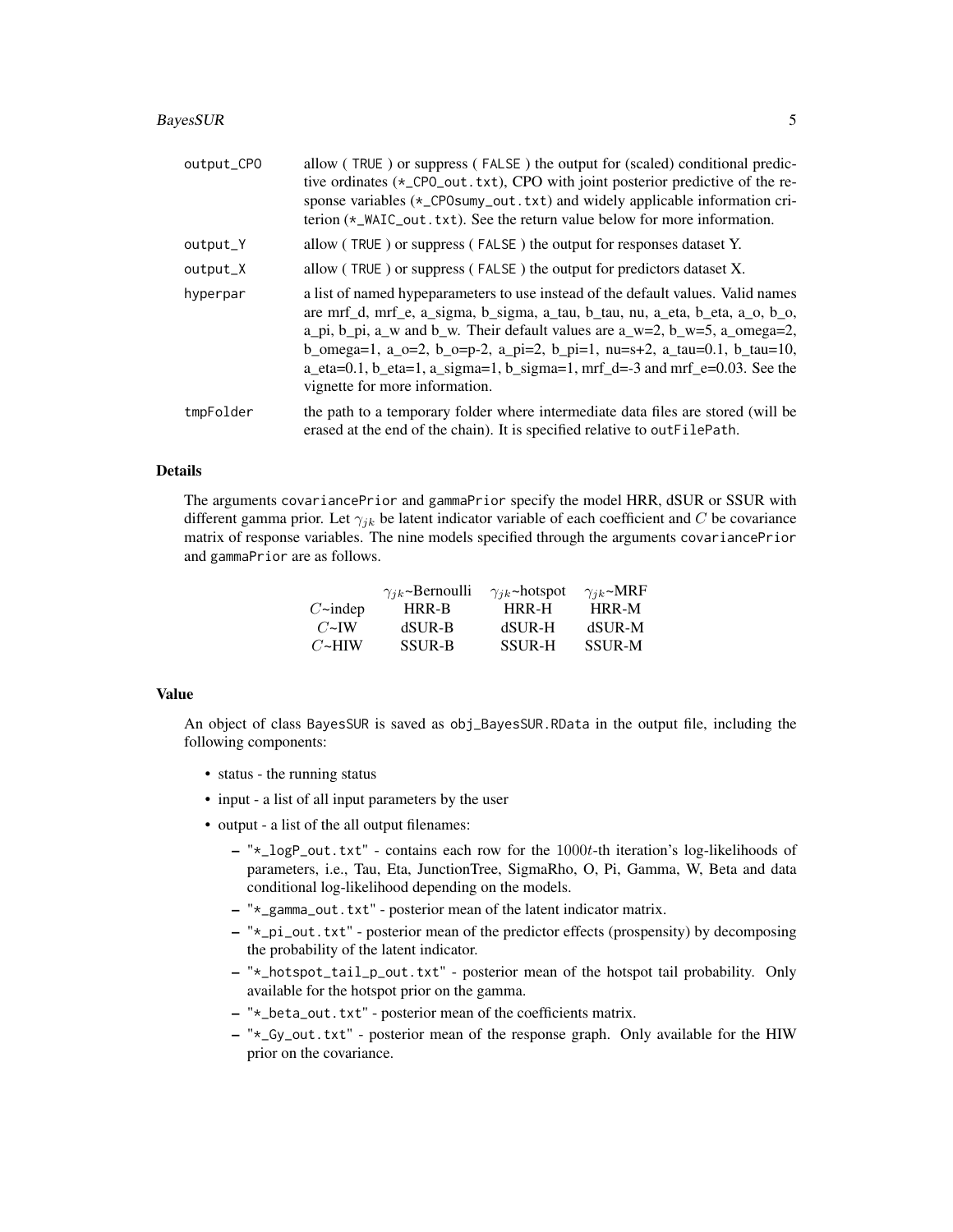- "\*\_sigmaRho\_out.txt" posterior mean of the transformed parameters. Not available for the IG prior on the covariance.
- "\*\_model\_size\_out.txt" contains each row for the1000t-th iteration's model sizes of the multiple response variables.
- "\*\_model\_visit\_gy\_out.txt" contains each row for the nonzero indices of the vectorized estimated graph matrix for each iteration.
- "\*\_model\_visit\_gamma\_out.txt" contains each row for the nonzero indices of the vectorized estimated gamma matrix for each iteration.
- "\*\_CPO\_out.txt" the (scaled) conditional predictive ordinates (CPO).
- "\*\_CPOsumy\_out.txt" the (scaled) conditional predictive ordinates (CPO) with joint posterior predictive of the response variables.
- "\*\_WAIC\_out.txt" the widely applicable information criterion (WAIC).
- "\*\_Y.txt" responses dataset.
- "\*\_X.txt" predictors dataset.
- "\*\_X0.txt" fixed predictors dataset.
- call the matched call.

#### References

Russo D, Van Roy B, Kazerouni A, Osband I, Wen Z (2018). *A tutorial on Thompson sampling.* Foundations and Trends in Machine Learning, 11: 1-96.

Madigan D, York J (1995). *Bayesian graphical models for discrete data.* International Statistical Review, 63: 215–232.

Banterle M, Bottolo L, Richardson S, Ala-Korpela M, Jarvelin MR, Lewin A (2018). *Sparse variable and covariance selection for high-dimensional seemingly unrelated Bayesian regression.* bioRxiv: 467019.

Banterle M#, Zhao Z#, Bottolo L, Richardson S, Lewin A, Zucknick M (2019). *BayesSUR: An R package for high-dimensional multivariate Bayesian variable and covariance selection in linear regression.* URL: https://cran.r-project.org/web/packages/BayesSUR/vignettes/BayesSUR.pdf

```
data("exampleEQTL", package = "BayesSUR")
hyperpar \le list( a_w = 2, b_w = 5)
set.seed(9173)
fit <- BayesSUR(Y = exampleEQTL[["blockList"]][[1]],
                X = exampleEQTL[["blockList"]][[2]],
                data = exampleEQTL[["data"], outFilePath = tempdir(),
                nIter = 100, burnin = 50, nChains = 2, gammaPrior = "hotspot",
                hyperpar = hyperpar, tmpFolder = "tmp/", output_CPO=TRUE)
## check output
# show the summary information
summary(fit)
# show the estimated beta, gamma and graph of responses Gy
plot(fit, estimator=c("beta","gamma","Gy"), type="heatmap")
```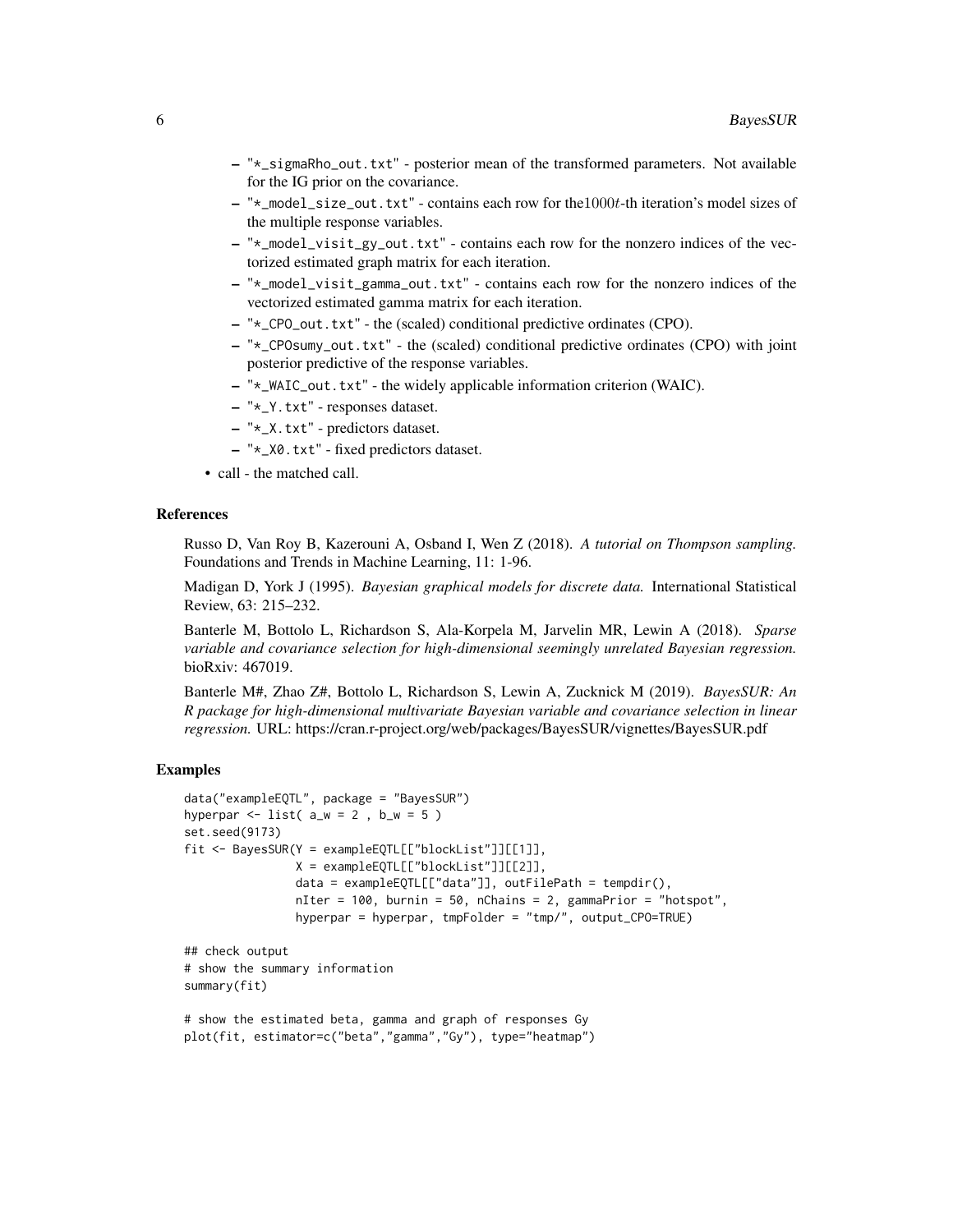# <span id="page-6-0"></span>BayesSUR\_internal 7

```
## Not run:
#Set up temporary work directory for saving a pdf figure
td <- tempdir()
oldwd <- getwd()
setwd(td)
# Produce authentic math formulas in the graph
plot(fit, estimator=c("beta","gamma","Gy"), type="heatmap", fig.tex = TRUE)
system(paste(getOption("pdfviewer"), "ParamEstimator.pdf"))
setwd(oldwd)
```

```
## End(Not run)
```
BayesSUR\_internal *BayesSUR\_internal*

# Description

Run a SUR Bayesian sampler – internal function

# Arguments

| dataFile    | path to data file                          |
|-------------|--------------------------------------------|
| outFilePath | path to where the output is to be written  |
| nIter       | number of iterations                       |
| nChains     | number of parallel chains to run           |
|             | NOTE THAT THIS IS BASICALLY JUST A WRAPPER |

coef.BayesSUR *coef method for class* BayesSUR

# Description

Extract the posterior mean of the coefficients of a BayesSUR class object

# Usage

```
## S3 method for class 'BayesSUR'
coef(object, beta_type = "marginal", Pmax = 0, ...)
```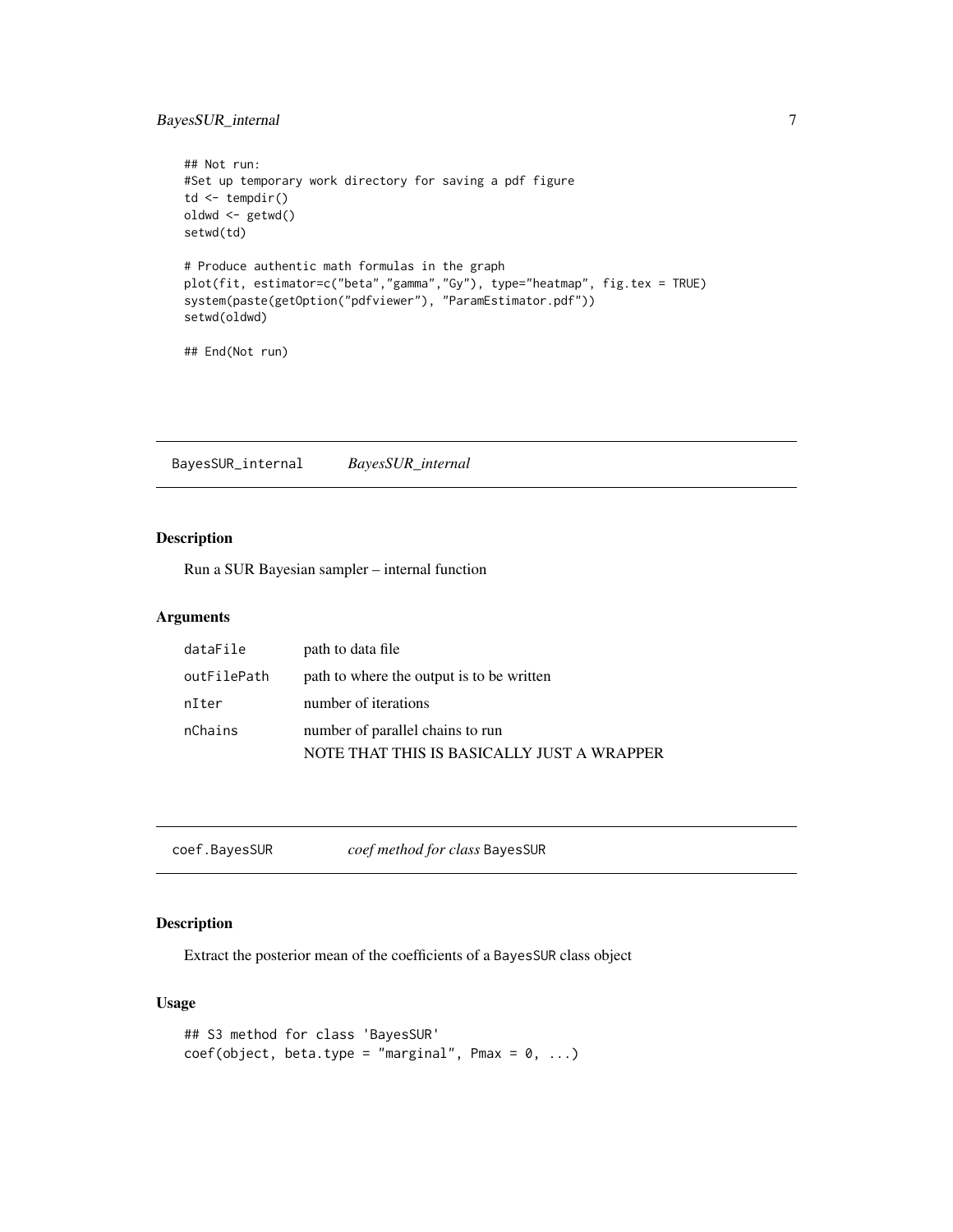#### <span id="page-7-0"></span>Arguments

| object     | an object of class BayesSUR                                                                                                                                |
|------------|------------------------------------------------------------------------------------------------------------------------------------------------------------|
| beta.type  | type of output beta. Default is marginal, giving marginal beta estimation. If<br>beta.type="conditional", it gives beta estimation conditional on gamma=1. |
| Pmax       | If Pmax=0.5 and beta.type="conditional", it gives median probability model<br>betas. Default is 0.                                                         |
| $\ddots$ . | other arguments                                                                                                                                            |

# Value

Estimated coefficients are from an object of class BayesSUR. If the BayesSUR specified data standardization, the fitted values are base based on standardized data.

# Examples

```
data("exampleQTL", package = "BayesSUR")
hyperpar \le list( a_w = 2, b_w = 5)
set.seed(9173)
fit <- BayesSUR(Y = exampleEQTL[["blockList"]][[1]],
               X = exampleEQTL[["blockList"]][[2]],
                data = exampleEQTL[["data"]], outFilePath = tempdir(),
                nIter = 100, burnin = 50, nChains = 2, gammaPrior = "hotspot",
               hyperpar = hyperpar, tmpFolder = "tmp/" )
## check prediction
beta.hat <- coef(fit)
```
elpd *expected log pointwise predictive density*

# Description

Measure the prediction accuracy by the elpd (expected log pointwise predictive density). The outof-sample predictive fit can either be estimated by Bayesian leave-one-out cross-validation (LOO) or by widely applicable information criterion (WAIC) (Vehtari et al. 2017).

#### Usage

```
elpd(object, method = "LOO")
```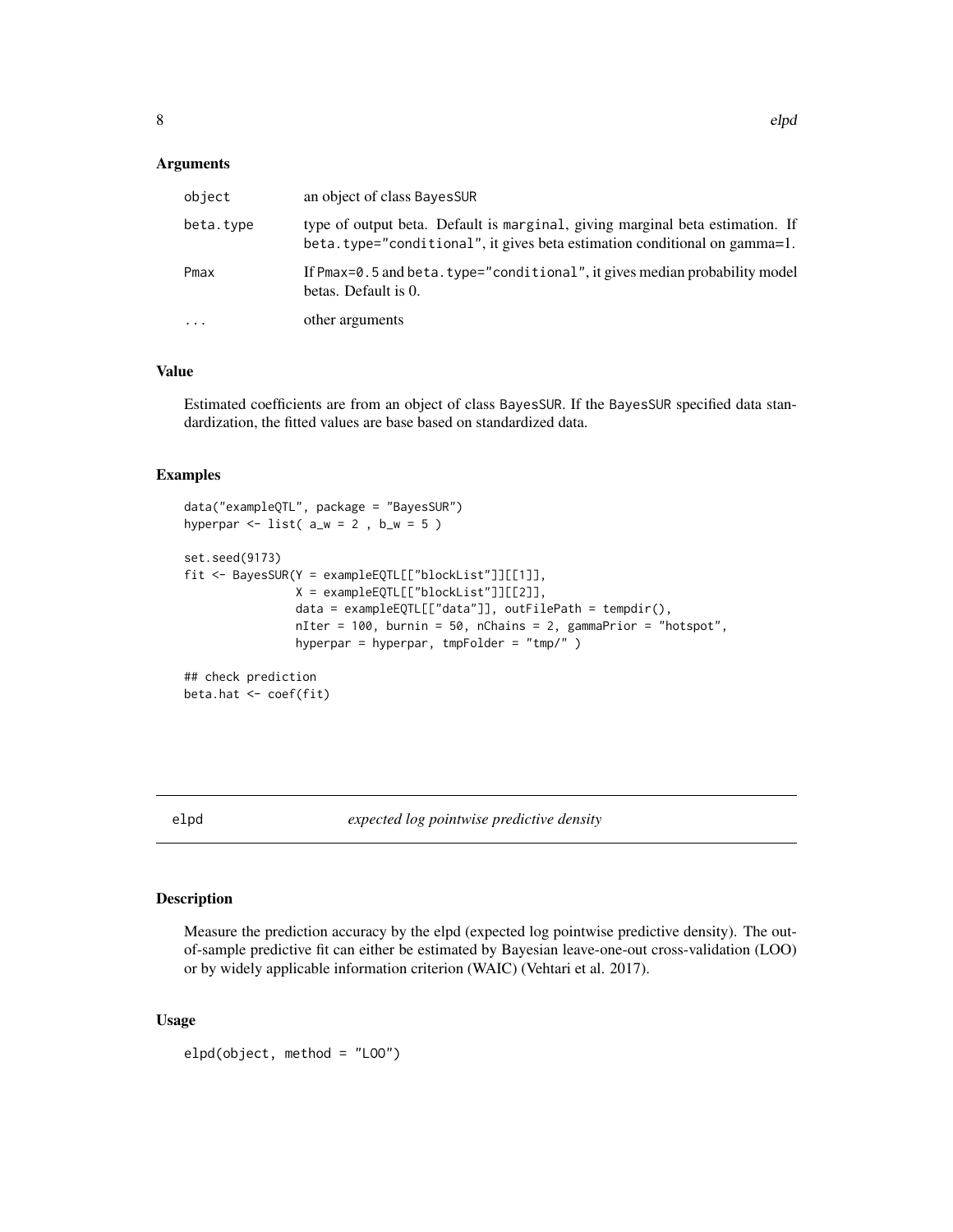# <span id="page-8-0"></span>exampleEQTL 9

#### Arguments

| object | an object of class BayesSUR                                                                                                                                                                                                                                                                                                         |
|--------|-------------------------------------------------------------------------------------------------------------------------------------------------------------------------------------------------------------------------------------------------------------------------------------------------------------------------------------|
| method | the name of the prediction accuracy index. Default is the "LOO" (Bayesian LOO<br>estimate of out-of-sample predictive fit). The other index is the "WAIC" (widely<br>applicable information criterion). For the HRR models, both "LOO" and "WAIC"<br>are computed based on the multivate t-distribution of the posterior predictive |
|        | rather than approximation of importance sampling.                                                                                                                                                                                                                                                                                   |

#### Value

Return the predictiion accuracy measure from an object of class BayesSUR. It is elpd.loo if the argumnet method="LOO" and elpd.WAIC if method="WAIC".

#### References

Vehtari, A., Gelman, A., Gabry, J. (2017). *Practical Bayesian model evaluation using leave-one-out cross-validation and WAIC.* Statistics and Computing, 27(5): 1413–1432.

# Examples

```
data("exampleEQTL", package = "BayesSUR")
hyperpar = list(a_w = 2, b_w = 5)
set.seed(9173)
fit <- BayesSUR(Y = exampleEQTL[["blockList"]][[1]],
               X = exampleEQTL[["blockList"]][[2]],
                data = exampleEQTL[["data"]], outFilePath = tempdir(),
                nIter = 100, burnin = 50, nChains = 2, gammaPrior = "hotspot",
                hyperpar = hyperpar, tmpFolder = "tmp/", output_CPO=TRUE)
## check output
# print the prediction accuracy elpd (expected log pointwise predictive density)
# by the Bayesian LOO estimate of out-of-sample predictive fit
elpd(fit, method="LOO")
```
exampleEQTL *Simulated data set to mimic a small expression quantitative trait loci (eQTL) example*

#### Description

Simulated data set to mimic a small expression quantitative trait loci (eQTL) example, with  $p=150$ single nucleotide polymorphisms (SNPs) as explanatory variables, s=10 gene expression features as response variables and data for n=100 observations. Loading the data will load the associated blockList object needed to fit the model with BayesSUR(). The R code for generating the simulated data is given in the Examples paragraph.

#importFrom BDgraph rgwish #importFrom gRbase mcsMAT #importFrom scrime simulateSNPs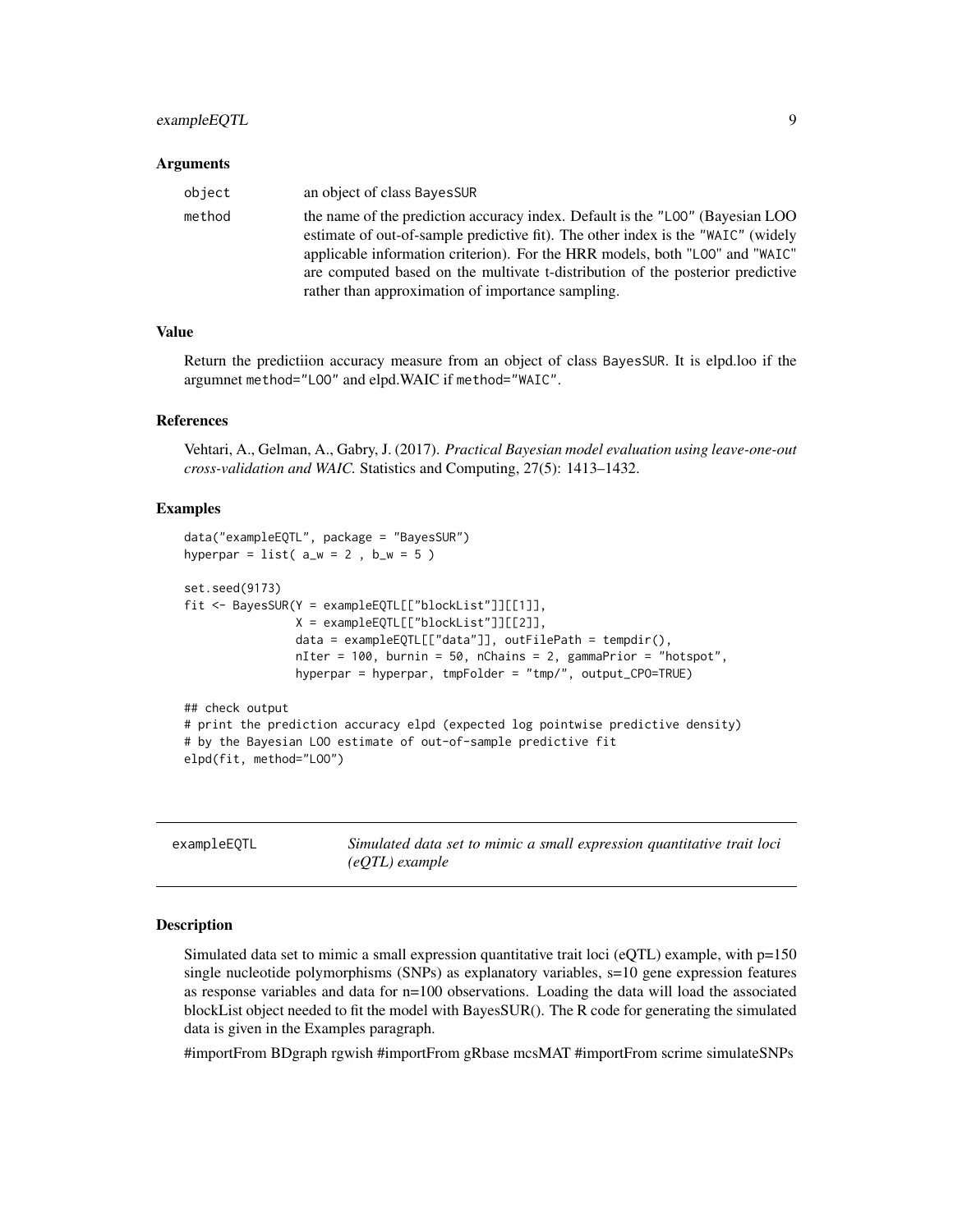#### Usage

exampleEQTL

# Format

An object of class list of length 4.

```
# Load the eQTL sample dataset
data("exampleEQTL", package = "BayesSUR")
str(exampleEQTL)
## Not run:
#===============
# The code below is to show how to generate the dataset "exampleEQTL.rda" above
#===============
requireNamespace("BDgraph", quietly = TRUE)
requireNamespace("gRbase", quietly = TRUE)
requireNamespace("scrime", quietly = TRUE)
########################### Problem Dimensions
n = 100p = 150s = 10############################ Select a set of n x p (SNPs) covariates
## The synthetic data in the paper use a subset of the real SNPs as covariates,
# but as the NFBC66 dataset is confidential we'll use scrime to sample similar data
x = \text{scrime}:\text{simulatesNPs}(c(n,10), p, c(3, 2), prop. explain = c(0.9, 0.95))$data[1:n,]
x = \text{cbind}(\text{rep}(1, n), x)####################################################################
graph_pattern = 2
snr = 25corr\_param = 0.9### Create the underlying graph
if(graph_pattern==1){
  ### 1) Random but full
  G = matrix(1, s, s)Prime = list(c(1:s))Res = Prime
  Sep = list()}else if(graph_pattern==2){
```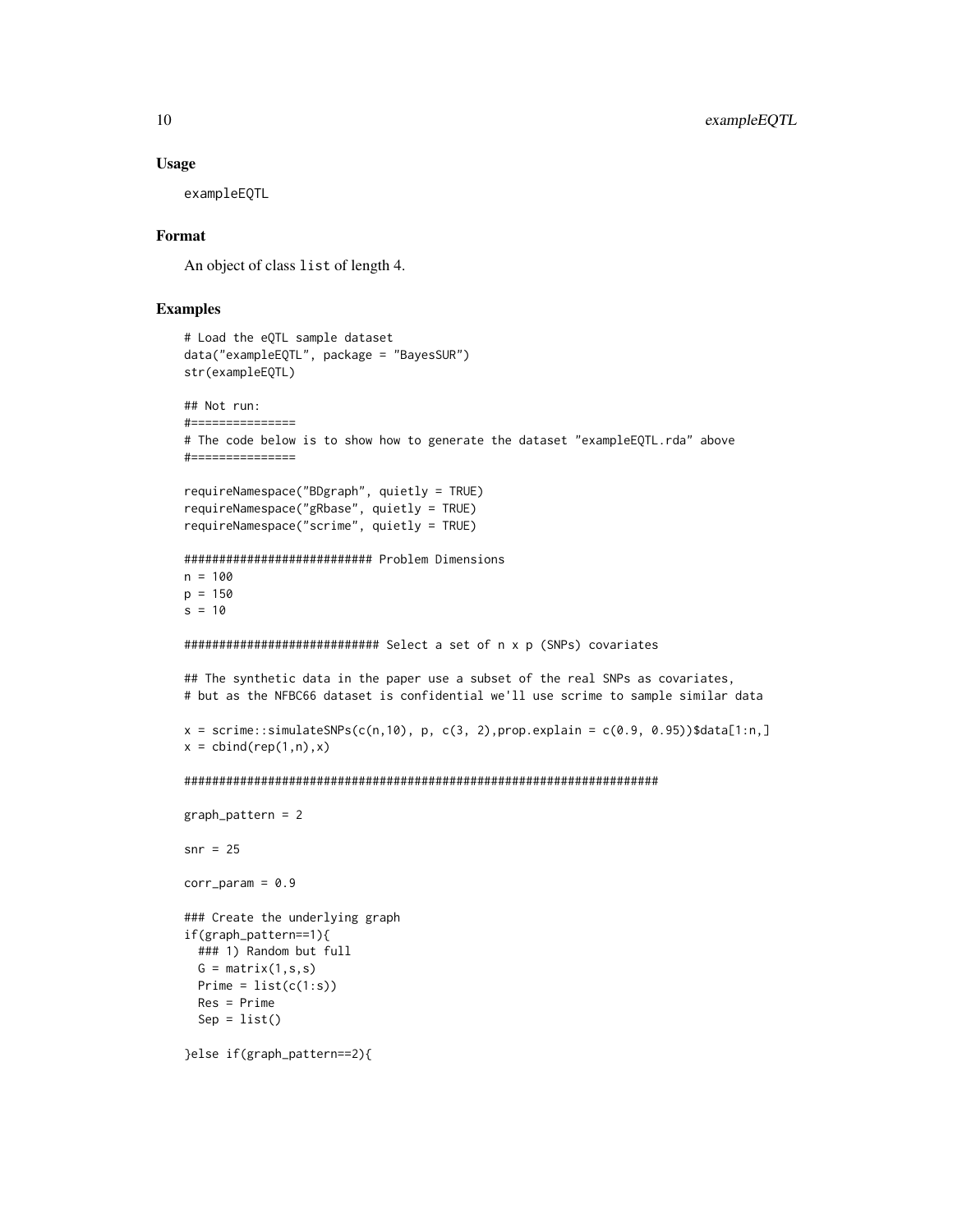```
### 2) Block Diagonal structure
 Prime = list(c(1:floor(s*2/3)),c((floor(s*2/3)+1):(ceiling(s*4/5)-1)),
              c(ceiling(s*4/5):s))
 Res = Prime
 Sep = lapply(Res, function(x) which(x==-99))
 G = matrix(0, s, s)for(i in Prime){
   G[i, i] = 1}
}else if(graph_pattern==3){
 ### 3) Decomposable model
 Prime = list(c(1:floor(s*5/12),ceiling(s*9/10):s),
               c(floor(s*2/9):(ceiling(s*2/3)-1)),
               c(ceiling(s*2/3):(ceiling(s*4/5)-1)),
               c(ceiling(s*4/5):s))
 Sep = list(); H=list()
 for( i in 2:length(Prime)){
   H = union(H,Prime[[i-1]])
   Sep[[i-1]] = intersect( H,Prime[[i]])
 }
 Res = list()Res[[1]] = Prime[[1]]for( i in 2:length(Prime)){
   Res[[i]] = setdiff( Prime[[i]],Sep[[i-1]])
 }
 G = matrix(0, s, s)for(i in Prime)
   G[i, i] = 1## decomp check
 dimensiones(G) = list(1:s,1:s)length( gRbase::mcsMAT(G - diag(s)) > 0}else if(graph_pattern==4){
 ### 4) Non-decomposable model
 nblocks = 5
 nElemPerBlock =c(floor(s/4),floor(s/2)-1-floor(s/4),
                  ceiling(s*2/3)-1-floor(s/2),7)
 nElemPerBlock = c(nElemPerBlock , s-sum(nElemPerBlock))
 res = 1:s; blockIdx = list()for(i in 1:nblocks){
    # blockIdx[[i]] = sample(res,nElemPerBlock[i])
   blockIdx[[i]] = res[1:nElemPerBlock[i]]
```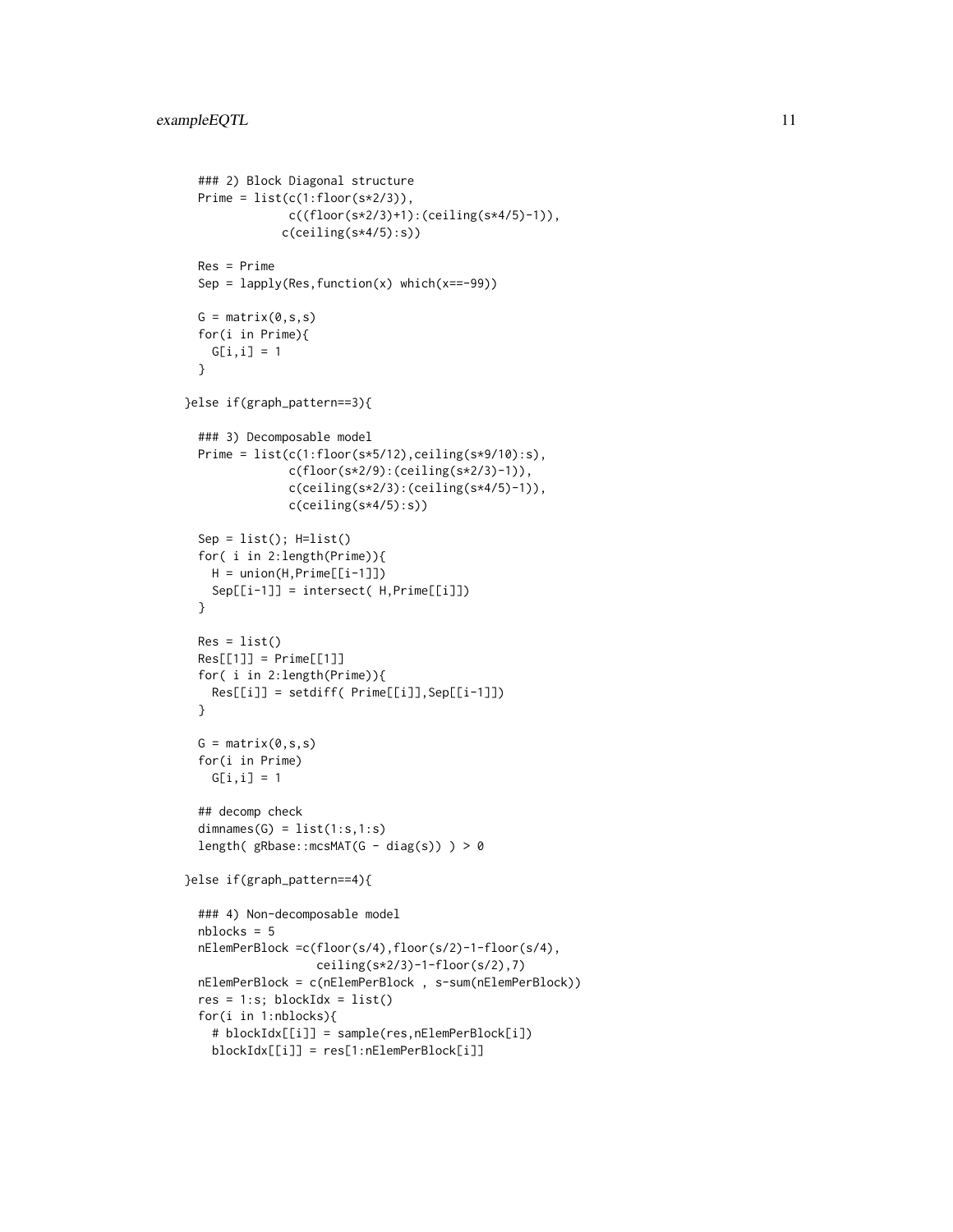```
res = setdiff(res,blockIdx[[i]])
 }
 G = matrix(0, s, s)## add diagonal
 for(i in 1:nblocks)
   G[blockIdx[[i]],blockIdx[[i]]] = 1
 ## add cycle
 G[blockIdx[[1]], blockIdx[[2]]] = 1; G[blockIdx[[2]], blockIdx[[1]]] = 1G[blockIdx[[1]], blockIdx[[5]]] = 1; G[blockIdx[[5]], blockIdx[[1]]] = 1G[blockIdx[[2]], blockIdx[[3]]] = 1; G[blockIdx[[3]], blockIdx[[2]]] = 1G[blockIdx[[3]], blockIdx[[5]]] = 1; G[blockIdx[[5]], blockIdx[[3]]] = 1## decomp check
 dimensiones(G) = list(1:s,1:s)length( gRbase::mcsMAT(G -diag(s) ) ) > 0
 # Prime = blockIdx
 Res = blockIdx ## this is not correct but not used in the non-decomp case
}
### Gamma Pattern
gamma = matrix(0,p+1,s)gamma[1,] = 1### 2) Extra Patterns
## outcomes (correlated in the decomp model) have some predictors in common
gamma[6:10,6:9] = 1
## outcomes (correlated in the decomp model) have some predictors in common
#gamma[16:20,14:15] = 1
## outcomes (sort-of correlated [pair-wise] in the decomp model)
# have predictors in common 6:15
gamma[26:30,4:8] = 1
## outcomes (NOT correlated in the decomp model) have predictors in common 16:17
gamma[36:40,c(3:5,9:10)] =1
## these predictors are associated with ALL the outcomes
gamma[46:50,] = 1
combn11 = combn(rep((6:9-1)*p, each=length(6:10-1)) + rep(6:10-1, times=length(6:9)), 2)
combn31 = combn(rep((4:8-1)*p, each=length(26:30-1)) + rep(26:30-1, times=length(4:8)), 2)
combn32 = combn(rep((4:8-1)*p, each=length(46:50-1)) + rep(46:50-1, times=length(4:8)), 2)
combn41 = combn(rep((3:5-1)*p, each=length(36:40-1)) + rep(36:40-1, times=length(3:5)), 2)
combn42 = combn(rep((3:5-1)*p, each = length(46:50-1)) + rep(46:50-1, times = length(3:5)), 2)combn51 = combn(rep((9:10-1)*p,each=length(36:40-1)) + rep(36:40-1,times=length(9:10)), 2)
combn52 = combn(rep((9:10-1)*p,each=length(46:50-1)) + rep(46:50-1,times=length(9:10)), 2)
```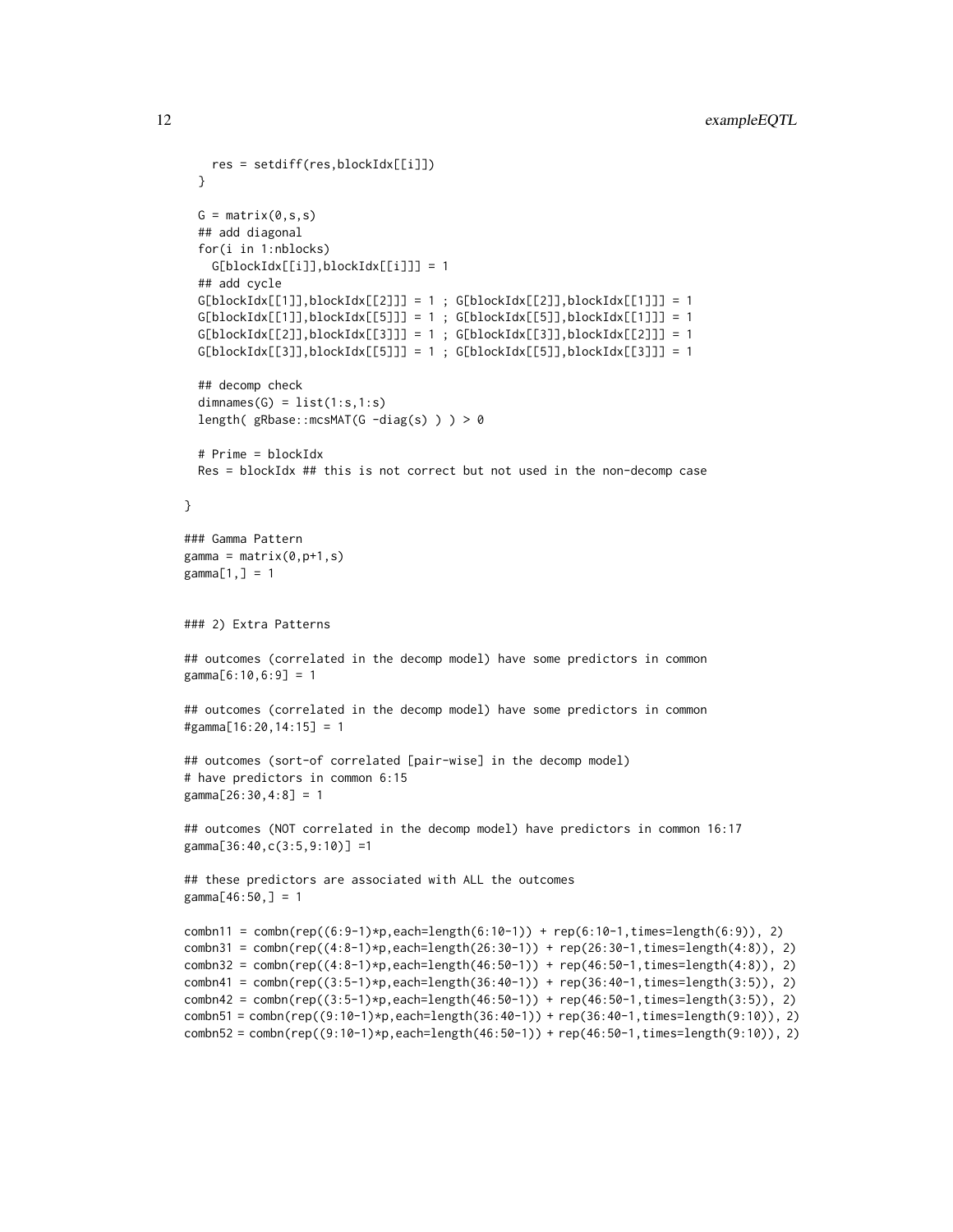# exampleEQTL 13

```
Gmrf = rbind(t(combn11), t(combn31), t(combn32), t(combn41), t(combn42), t(combn51), t(combn52))
## get for every correlated bunch in the decomposable model,
if(graph_pattern<4){
  # a different set of predictors
  for(i in 1:length(Prime))
    gamma[6:10 + (i+6) * 10, Prime[[i]]] = 1 ## for each Prime component
  ## for every Residual instead
  for(i in 1:length(Res))
    gamma[6:10 + (i+10) * 10, Res[[i]]] = 1
}else{
  for(i in 1:length(Prime))
    gamma[6:10 + (i+4) * 10, Prime[[i]]] = 1 ## for each Prime component
  ## for every Residual instead
  for(i in 1:length(Res))
    gamma[6:10 + (i+9) * 10, Res[[i]]] = 1
}
#### Sample the betas
sd_b = 1b = matrix(rnorm((p+1)*s, 0, sd_b), p+1, s)xb = matrix(NA, n, s)for(i in 1:s){
 if(sum(gamma[,i])>1){
   xb[,i] = x[, gamma[, i] == 1] %*% b[gamma[,i]==1,i]
  }else{
   xb[,i] = rep(1,n) * b[1,i]}
}
##Sample the variance
v_r = \text{mean(diag(var(xb)))} / snr
nu = s+1M = matrix(corr_param,s,s)
diag(M) = rep(1, s)P = BDgraph::rgwish(n=1,adj=G,b=3,D=v_r*M)
var = solve(P)factor = 10; factor_min = 0.01; factor_max = 1000count = 0; maxit = 10000factor_prev = 1
```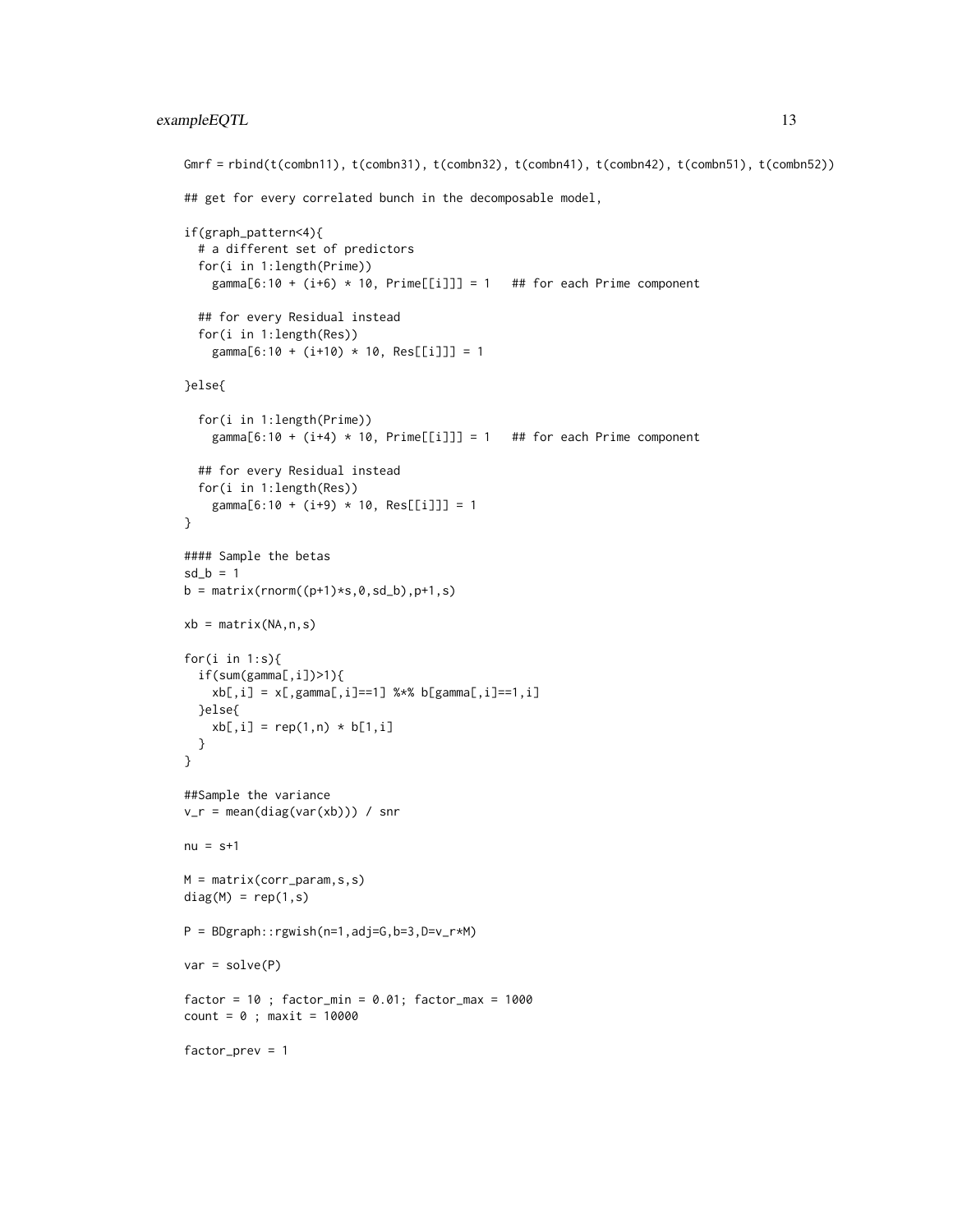### repeat{

```
var = var / factor * factor_prev
  ### Sample the errors and the Ys
  cVar = chol(as.matrix(var))
  #err = matrix(rnorm(n*s),n,s) %*% cVar
  err = matrix(rnorm(n*s,sd=0.5),n,s) %*% cVar
  y = xb+err
## Reparametrisation ( assuming PEO is 1:s )
  cVar = t(cVar) # make it lower-tri
  S = diag(diag(cVar))sigma = S*SL = cVar %*% solve(S)rho = diag(s) - solve(L)### S/N Ratio
  emp_snr = mean( diag( var(xb) %*% solve(sigma) ))
  emp_g_snr = mean( diag( var( (err)%*%t(rho) ) %*% solve(sigma) ))
  ##############
  if( abs(emp\_snr - snr) < (snr/10) | count > maxit ){
    break
  }else{
    if( emp_snr < snr ){ # increase factor
      factor_min = factor
    }else{ # decrease factor
     factor_max = factor
    }
    factor_prev = factor
    factor = (factor_min + factor_max)/2
  }
  count = count+1}
#################
\text{columns}(y) \leq \text{paste}("GEX", 1:\text{ncol}(y), \text{sep}="\})colnames(G) \leftarrow colnames(y); Gy \leftarrow Ggamma <- gamma[-1,]
mrfG <- Gmrf[!duplicated(Gmrf),]
data = cbind(y, x[, -1]) # leave out the intercept because is coded inside already
exampleEQTL = list(data=data, blockList=list(1:s,s+1:p))
## Write data file to the user's directory by save()
## End(Not run)
```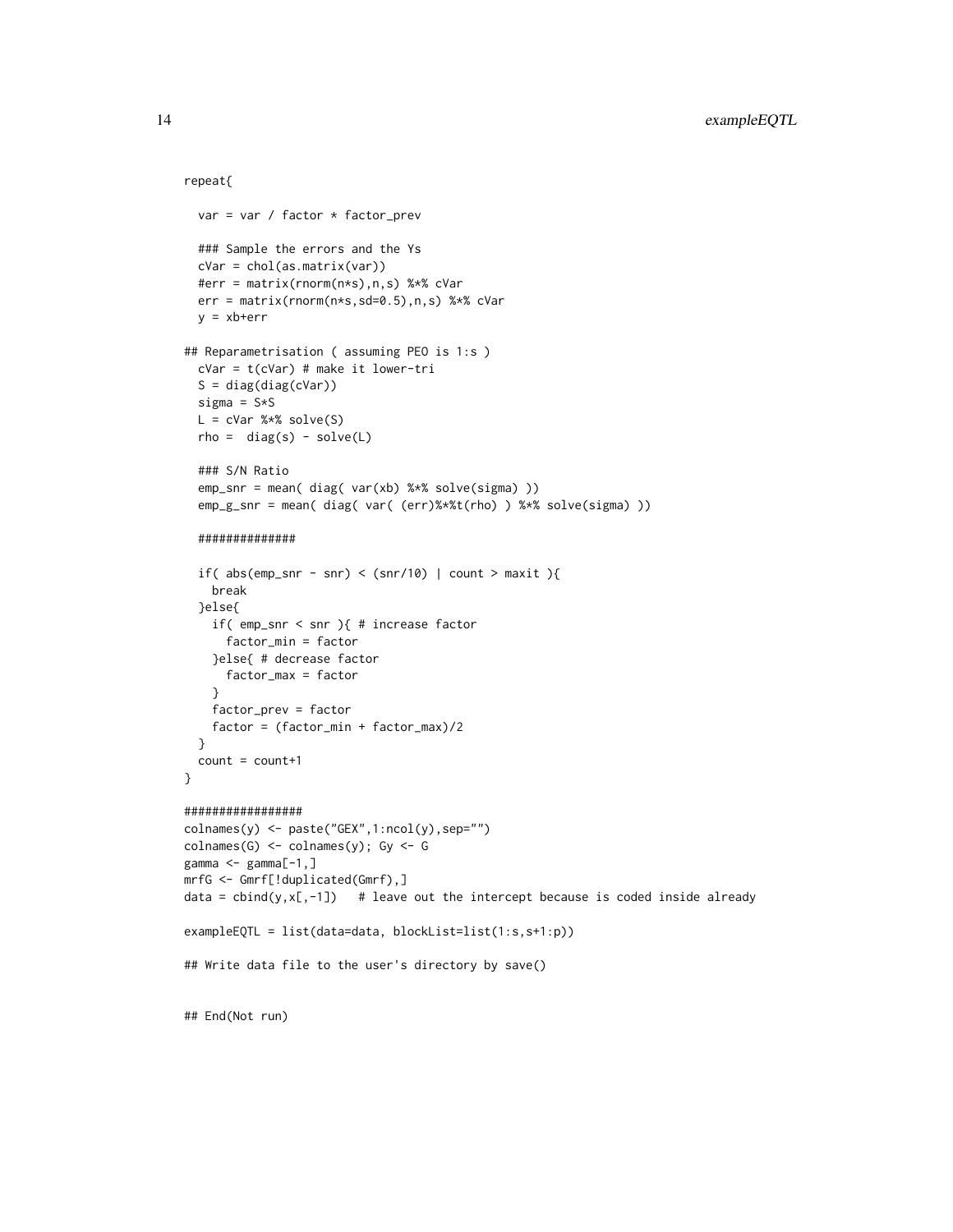<span id="page-14-0"></span>

#### Description

Preprocessed data set to mimic a small pharmacogenetic example from the Genomics of Drug Sensitivity in Cancer (GDSC) database, with p=850 gene features as explanatory variables, s=7 drugs sensitivity data as response variables and data for  $n=498$  cell lines. Gene features include  $p1=343$ gene expression features (GEX),  $p2=426$  by copy number variations (CNV) and  $p3=68$  mutated genes (MUT). Loading the data will load the associated blockList (and mrfG) objects needed to fit the model with BayesSUR(). The R code for generating the simulated data is given in the Examples paragraph.

#importFrom plyr mapvalues #importFrom data.table like

#### Usage

exampleGDSC

# Format

An object of class list of length 3.

```
# Load the GDSC sample dataset
data("exampleGDSC", package = "BayesSUR")
str(exampleGDSC)
## Not run:
#===============
# This code below is to do preprocessing of GDSC data and obtain the complete dataset
# "exampleGDSC.rda" above. The user needs load the datasets from
# https://www.cancerrxgene.org release 5.
# But downloading and transforming the three used datasets below to *.csv files first.
#===============
requireNamespace("plyr", quietly = TRUE)
requireNamespace("data.table", quietly = TRUE)
features <- data.frame(read.csv("/gdsc_en_input_w5.csv", head=T))
names.fea <- strsplit(rownames(features), "")
features <- t(features)
p <- c(13321, 13747-13321, 13818-13747)
Cell.Line <- rownames(features)
features <- data.frame(Cell.Line, features)
ic50_00 <- data.frame(read.csv("gdsc_drug_sensitivity_fitted_data_w5.csv", head=T))
ic50_0 \leftarrow ic50_00[,c(1,4,7)]
```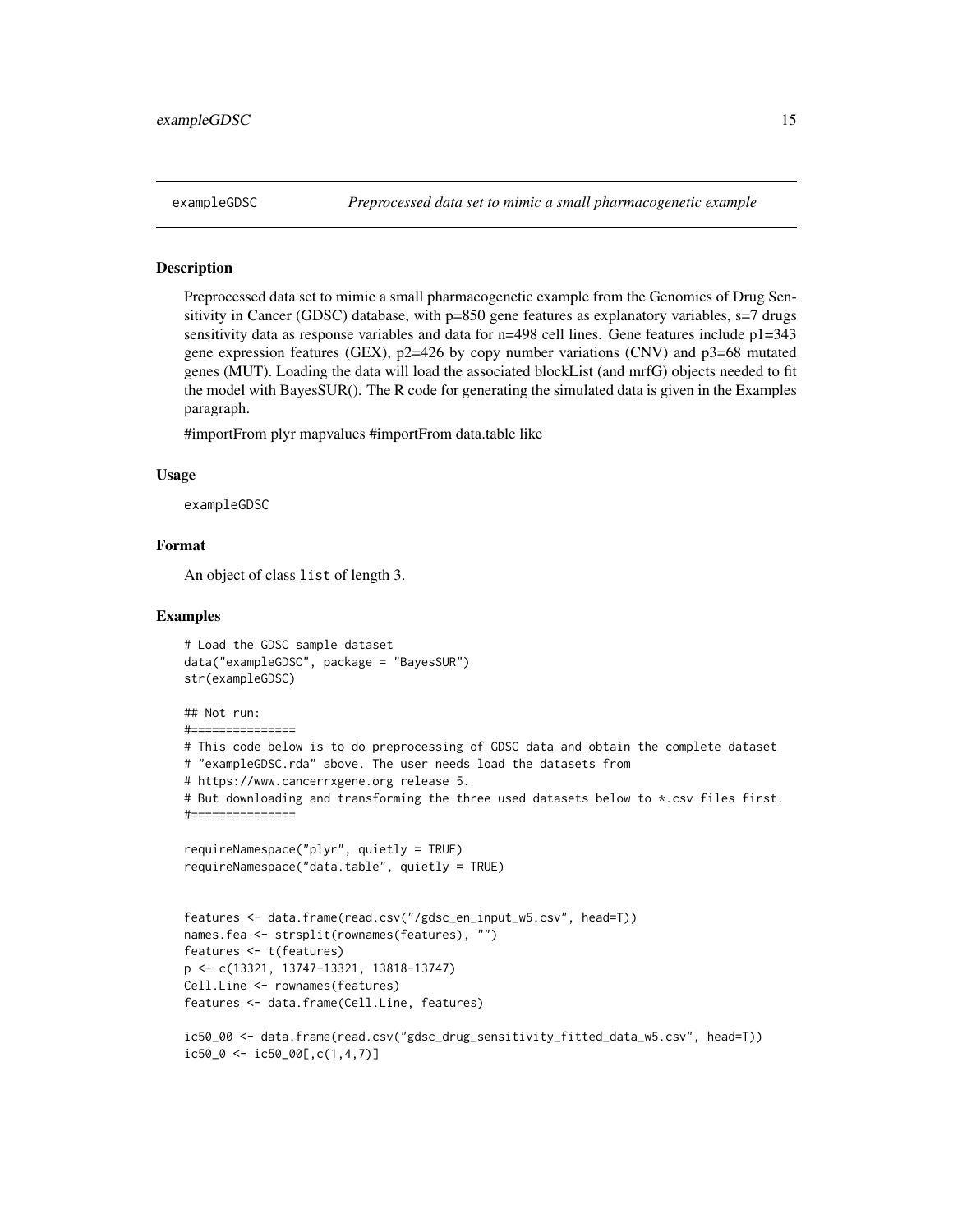```
drug.id <- data.frame(read.csv("gdsc_tissue_output_w5.csv", head=T))[,c(1,3)]
drug.id2 <- drug.id[!duplicated(drug.id$drug.id),]
# delete drug.id=1066 since ID1066 and ID156 both correspond drug AZD6482,
# and no ID1066 in the "suppl.Data1" by Garnett et al. (2012)
drug.id2 <- drug.id2[drug.id2$drug.id!=1066,]
drug.id2$drug.name <- as.character(drug.id2$drug.name)
drug.id2$drug.name <- substr(drug.id2$drug.name, 1, nchar(drug.id2$drug.name)-6)
drug.id2$drug.name <- gsub(" ", "-", drug.id2$drug.name)
ic50 < -ic500# mapping the drug_id to drug names in drug sensitivity data set
ic50$drug_id <- plyr::mapvalues(ic50$drug_id, from = drug.id2[,2], to = drug.id2[,1])
colnames(ic50) <- c("Cell.Line", "compound", "IC50")
# transform drug sensitivity overall cell lines to a data matrix
y0 <- reshape(ic50, v.names="IC50", timevar="compound", idvar="Cell.Line", direction="wide")
y0$Cell.Line <- gsub("-", ".", y0$Cell.Line)
\#=================
# select nonmissing pharmacological data
#===============
y00 <- y0
m0 <- dim(y0)[2]-1
eps <- 0.05
# r1.na is better to be not smaller than r2.na
r1.na < -0.3r2.na < -0.2k \le -1while(sum(is.na(y0[,2:(1+m0)]))>0){
 r1.na <- r1.na - eps/k
  r2.na \le r1.na - eps/kk < -k + 1## select drugs with <30% (decreasing with k) missing data overall cell lines
  na.y <- apply(y0[,2:(1+m0)], 2, function(xx) sum(is.na(xx))/length(xx))
  while(sum(na.y<r1.na)<m0){
    y0 <- y0[,-c(1+which(na.y>=r1.na))]
    m0 <- sum(na.y<r1.na)
    na.y <- apply(y0[,2:(1+m0)], 2, function(xx) sum(is.na(xx))/length(xx))
  }
  ## select cell lines with treatment of at least 80% (increasing with k) drugs
  na.y0 <- apply(y0[,2:(1+m0)], 1, function(xx) sum(is.na(xx))/length(xx))
  while(sum(na.y0<r2.na)<(dim(y0)[1])){
    y0 <- y0[na.y0<r2.na,]
    na.y0 <- apply(y0[,2:(1+m0)], 1, function(xx) sum(is.na(xx))/length(xx))}
  num.na <- sum(is.na(y0[,2:(1+m0)]))
  message("#{NA}=", num.na, "\n", "r1.na =", r1.na, ", r2.na =", r2.na, "\n")
}
#===============
# combine drug sensitivity, tissues and molecular features
#===============
```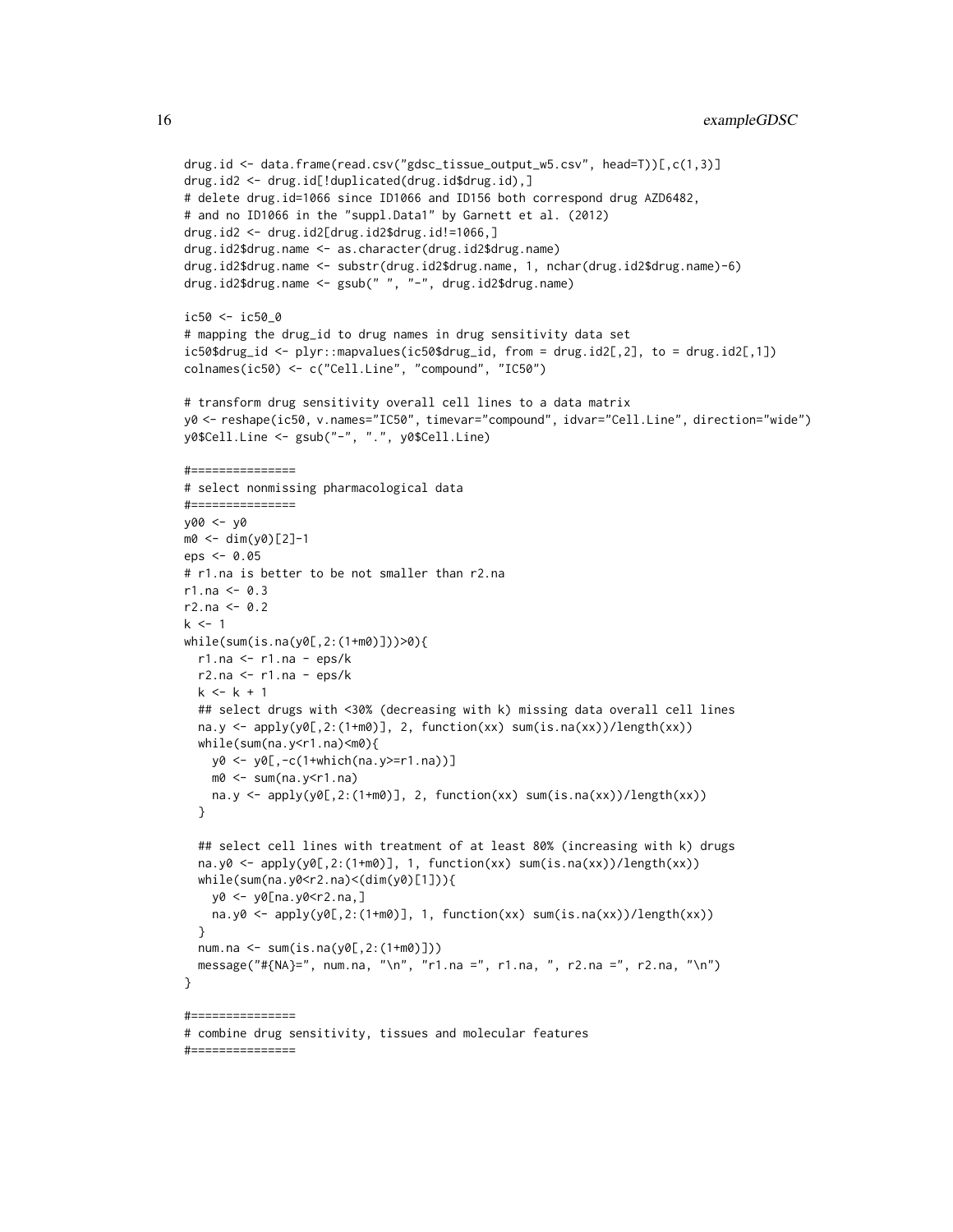#### exampleGDSC 17

```
yx <- merge(y0, features, by="Cell.Line")
names.cell.line <- yx$Cell.Line
names.drug <- colnames(yx)[2:(dim(y0)[2])]
names.drug <- substr(names.drug, 6, nchar(names.drug))
# numbers of gene expression features, copy number festures and muatation features
p <- c(13321, 13747-13321, 13818-13747)
num.nonpen <- 13
yx <- data.matrix(yx[,-1])
y \leftarrow y \left[ 1:(\text{dim}(y\emptyset)[2]-1) \right]x \le cbind(yx[,dim(y0)[2]-1+sum(p)+1:num.nonpen], yx[,dim(y0)[2]-1+1:sum(p)])
# delete genes with only one mutated cell line
x <- x[,-c(num.nonpen+p[1]+p[2]+which(colSums(x[,num.nonpen+p[1]+p[2]+1:p[3]])<=1))]
p[3] <- ncol(x) - num.nonpen - p[1] - p[2]GDSC <- list(y=y, x=x, p=p, num.nonpen=num.nonpen, names.cell.line=names.cell.line,
             names.drug=names.drug)
##================
##================
## select a small set of drugs
##================
##================
name_drugs <- c("Methotrexate","RDEA119","PD-0325901","CI-1040","AZD6244","Nilotinib",
                "Axitinib")
# extract the drugs' pharmacological profiling and tissue dummy
YX0 <- cbind(GDSC$y[,colnames(GDSC$y) %in% paste("IC50.",name_drugs,sep="")]
             [,c(1,3,6,4,7,2,5)], GDSC$x[,1:GDSC$num.nonpen])
colnames(YX0) <- c(name_drugs, colnames(GDSC$x)[1:GDSC$num.nonpen])
# extract the genetic information of CNV & MUT
X23 <- GDSC$x[, GDSC$num.nonpen+GDSC$p[1]+1:(p[2]+p[3])]
colnames(X23)[1:p[2]] <- paste(substr(colnames(X23)[1:p[2]], 1,
                                       nchar(colnames(X23)[1:p[2]] )-3), ".CNV", sep="")
# locate all genes with CNV or MUT information
name_genes_duplicate <- c( substr(colnames(X23)[1:p[2]], 1, nchar(colnames(X23)[1:p[2]])-4),
             substr(colnames(X23)[p[2]+1:p[3]], 1, nchar(colnames(X23)[p[2]+1:p[3]])-4) )
name_genes <- name_genes_duplicate[!duplicated(name_genes_duplicate)]
# select the GEX which have the common genes with CNV or MUT
X1 <- GDSC$x[,GDSC$num.nonpen+which(colnames(GDSC$x)[GDSC$num.nonpen+1:p[1]] %in% name_genes)]
p[1] <- ncol(X1)X1 \leftarrow \log(X1)# summary the data information
exampleGDSC <- list( data=cbind( YX0, X1, X23 ) )
exampleGDSC$blockList <- list(1:length(name_drugs), length(name_drugs)+1:GDSC$num.nonpen,
                                ncol(YX0)+1:sum(p))
```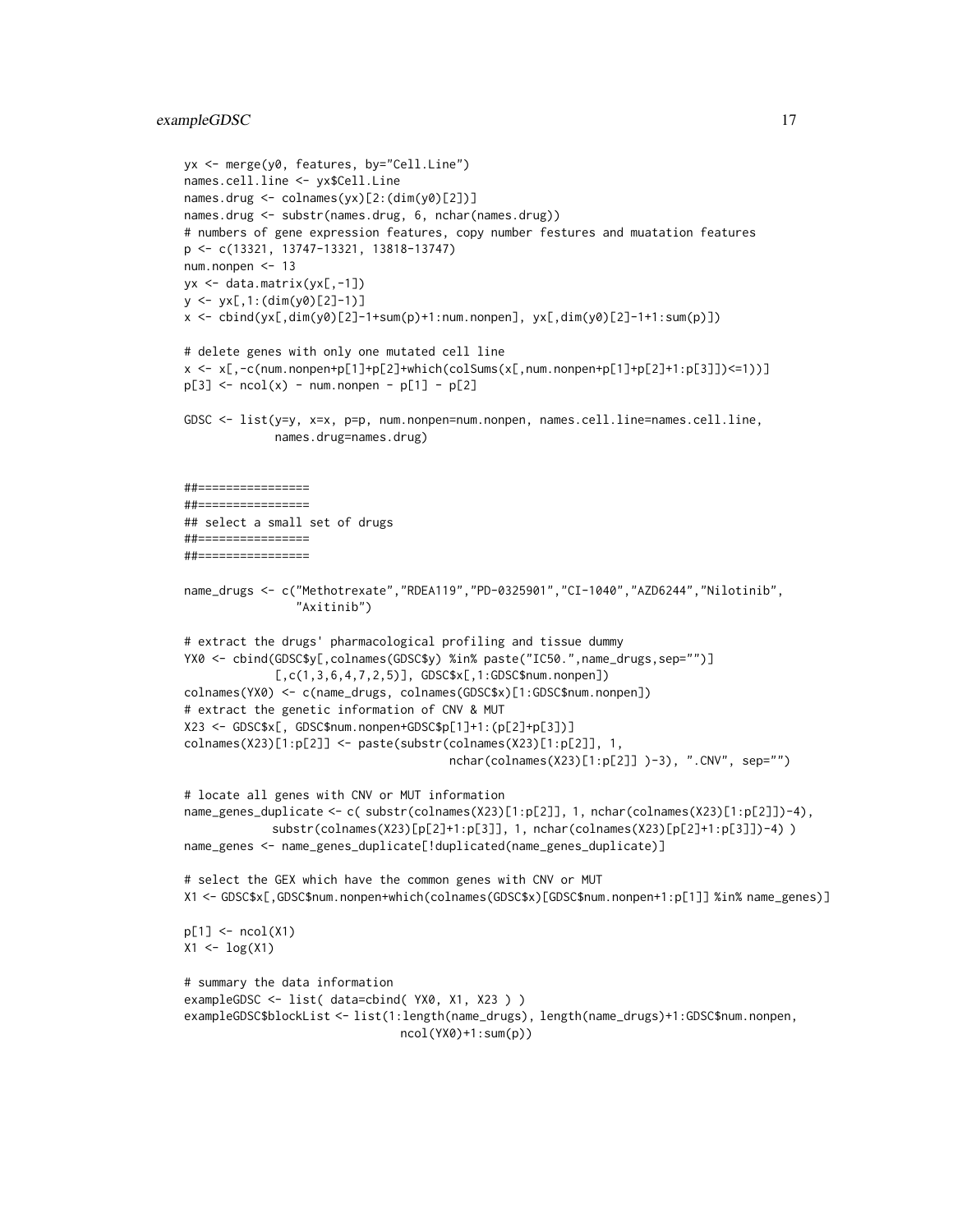```
#========================
# construct the G matrix: edge potentials in the MRF prior
#========================
# edges between drugs: Group1 ("RDEA119","17-AAG","PD-0325901","CI-1040" and "AZD6244")
# indexed as (2:5)
# http://software.broadinstitute.org/gsea/msigdb/cards/KEGG_MAPK_SIGNALING_PATHWAY
pathway_genes <- read.table("MAPK_pathway.txt")[[1]]
Idx_Pathway1 <- which(c(colnames(X1),name_genes_duplicate) %in% pathway_genes)
Gmrf_Group1Pathway1 <- t(combn(rep(Idx_Pathway1,each=length(2:5)) +
                                 rep((2:5-1)*sum(p),times=length(Idx_Pathway1)), 2))
# edges between drugs: Group2 ("Nilotinib","Axitinib") indexed as (6:7)
# delete gene ABL2
Idx_Pathway2 <- which( c(colnames(X1),name_genes_duplicate) %like% "BCR" |
                         c(colnames(X1),name_genes_duplicate) %like% "ABL" )[-c(3,5)]
Gmrf_Group2Pathway2 <- t(combn(rep(Idx_Pathway2,each=length(6:7)) +
                                 rep((6:7-1)*sum(p),times=length(Idx_Pathway2)), 2))
# edges between the common gene in different data sources
Gmrf_CommonGene <- NULL
list_CommonGene <- list(0)
k < -1for(i in 1:length(name_genes)){
 Idx_CommonGene <- which( c(colnames(X1),name_genes_duplicate) == name_genes[i] )
 if(length(Idx_CommonGene) > 1){
  Gmrf_CommonGene <- rbind(Gmrf_CommonGene,t(combn(rep(Idx_CommonGene,each=length(name_drugs))
               + rep((1:length(name_drugs)-1)*sum(p),times=length(Idx_CommonGene)), 2)))
   k < - k+1}
}
Gmrf_duplicate <- rbind( Gmrf_Group1Pathway1, Gmrf_Group2Pathway2, Gmrf_CommonGene )
Gmrf <- Gmrf_duplicate[!duplicated(Gmrf_duplicate),]
exampleGDSC$mrfG <- Gmrf
# create the target gene names of the two groups of drugs
targetGenes1 <- matrix(Idx_Pathway1,nrow=1)
colnames(targetGenes1) <- colnames(exampleGDSC$data)[seq_along(targetGene$group1)]
targetGenes2 <- matrix(Idx_Pathway2,nrow=1)
colnames(targetGenes2) <- colnames(exampleGDSC$data)[seq_along(targetGene$group2)]
targetGene <- list(group1=targetGenes1, group2=targetGenes2)
## Write data file exampleGDSC.rda to the user's directory by save()
## End(Not run)
```
<span id="page-17-0"></span>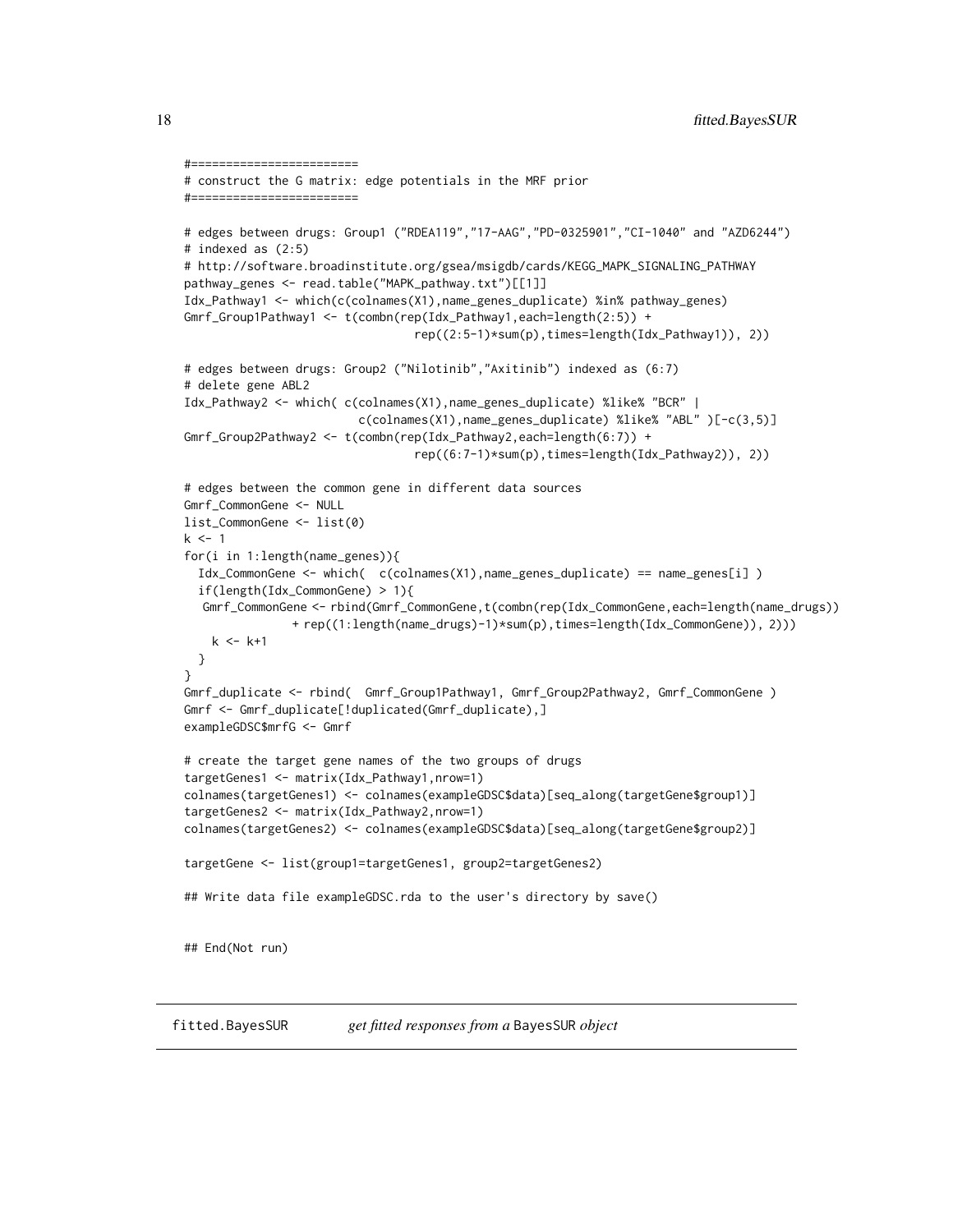# <span id="page-18-0"></span>getEstimator 19

#### Description

Return the fitted response values that correspond to the posterior mean estimates from a BayesSUR class object.

# Usage

```
## S3 method for class 'BayesSUR'
fitted(object, Pmax = 0, beta.type = "marginal", ...)
```
# Arguments

| object    | an object of class BayesSUR                                                                                                                                                            |
|-----------|----------------------------------------------------------------------------------------------------------------------------------------------------------------------------------------|
| Pmax      | valid if beta.type="conditional". If beta.type="conditional" and Pmax=0.5,<br>it gives median probability model betas. Default is 0                                                    |
| beta.type | type of estimated beta for the fitted model. Default is marginal, giving marginal<br>beta estimation. If beta.type="conditional", it gives beta estimation condi-<br>tional on gamma=1 |
| $\cdots$  | other arguments                                                                                                                                                                        |

# Value

Fitted values extracted from an object of class BayesSUR. If the BayesSUR specified data standardization, the fitted values are base based on standardized data.

# Examples

```
data("exampleEQTL", package = "BayesSUR")
hyperpar \le list( a_w = 2, b_w = 5)
set.seed(9173)
fit <- BayesSUR(Y = exampleEQTL[["blockList"]][[1]],
               X = exampleEQTL[["blockList"]][[2]],
                data = exampleEQTL[["data"]], outFilePath = tempdir(),
                nIter = 100, burnin = 50, nChains = 2, gammaPrior = "hotspot",
                hyperpar = hyperpar, tmpFolder = "tmp/" )
## check fitted values
```
fitted.val <- fitted(fit)

getEstimator *extract the posterior mean of the parameters*

### Description

Extract the posterior mean of the parameters of a BayesSUR class object.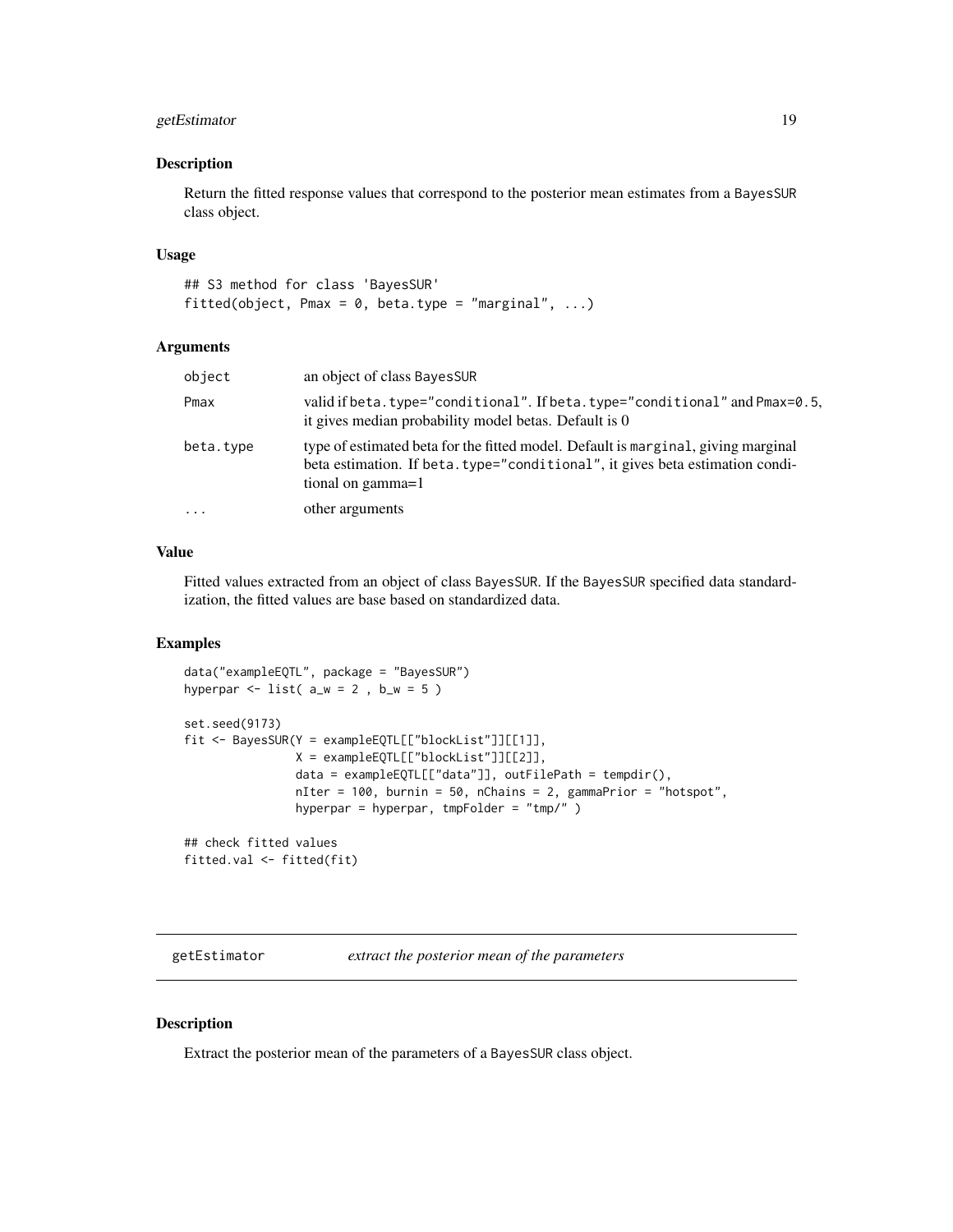#### <span id="page-19-0"></span>Usage

```
getEstimator(object, estimator = "gamma", Pmax = 0, beta.type = "marginal")
```
# Arguments

| object    | an object of class BayesSUR                                                                                                                                                                                                                                                                                  |
|-----------|--------------------------------------------------------------------------------------------------------------------------------------------------------------------------------------------------------------------------------------------------------------------------------------------------------------|
| estimator | the name of one estimator. Default is the latent indicator estimator "gamma".<br>Other options "beta", "Gy", "CPO" and "logP" correspond the marginal (condi-<br>tional) coefficient matrix if beta.type="marginal"("conditional"), response<br>graph and conditional predictive ordinate (CPO) respectively |
| Pmax      | threshold that truncate the estimator "gamma" or "Gy". Default is 0. If Pmax=0.5<br>and beta.type="conditional", it gives median probability model betas                                                                                                                                                     |
| beta.type | the type of output beta. Default is marginal, giving marginal beta estimation. If<br>beta.type="conditional", it gives beta estimation conditional on gamma=1                                                                                                                                                |

# Value

Return the estimator from an object of class BayesSUR. It is a matrix if the length of argument marginal is greater than 1. Otherwise, it is a list

#### Examples

```
data("exampleEQTL", package = "BayesSUR")
hyperpar \le list( a_w = 2, b_w = 5)
set.seed(9173)
fit <- BayesSUR(Y = exampleEQTL[["blockList"]][[1]],
                X = exampleEQTL[["blockList"]][[2]],
                data = exampleEQTL[["data"]], outFilePath = tempdir(),
                nIter = 100, burnin = 50, nChains = 2, gammaPrior = "hotspot",
                hyperpar = hyperpar, tmpFolder = "tmp/" )
## check output
# extract the posterior mean of the coefficients matrix
beta_hat <- getEstimator(fit, estimator="beta")
```
plot.BayesSUR *create a selection of plots for a* BayesSUR *class object*

### Description

plot method for class BayesSUR. This is the main plot function to be called by the user. This function calls one or several of the following functions: plotEstimator(), plotGraph(), plotMCMCdiag(), plotManhattan(), plotNetwork(), plotCPO().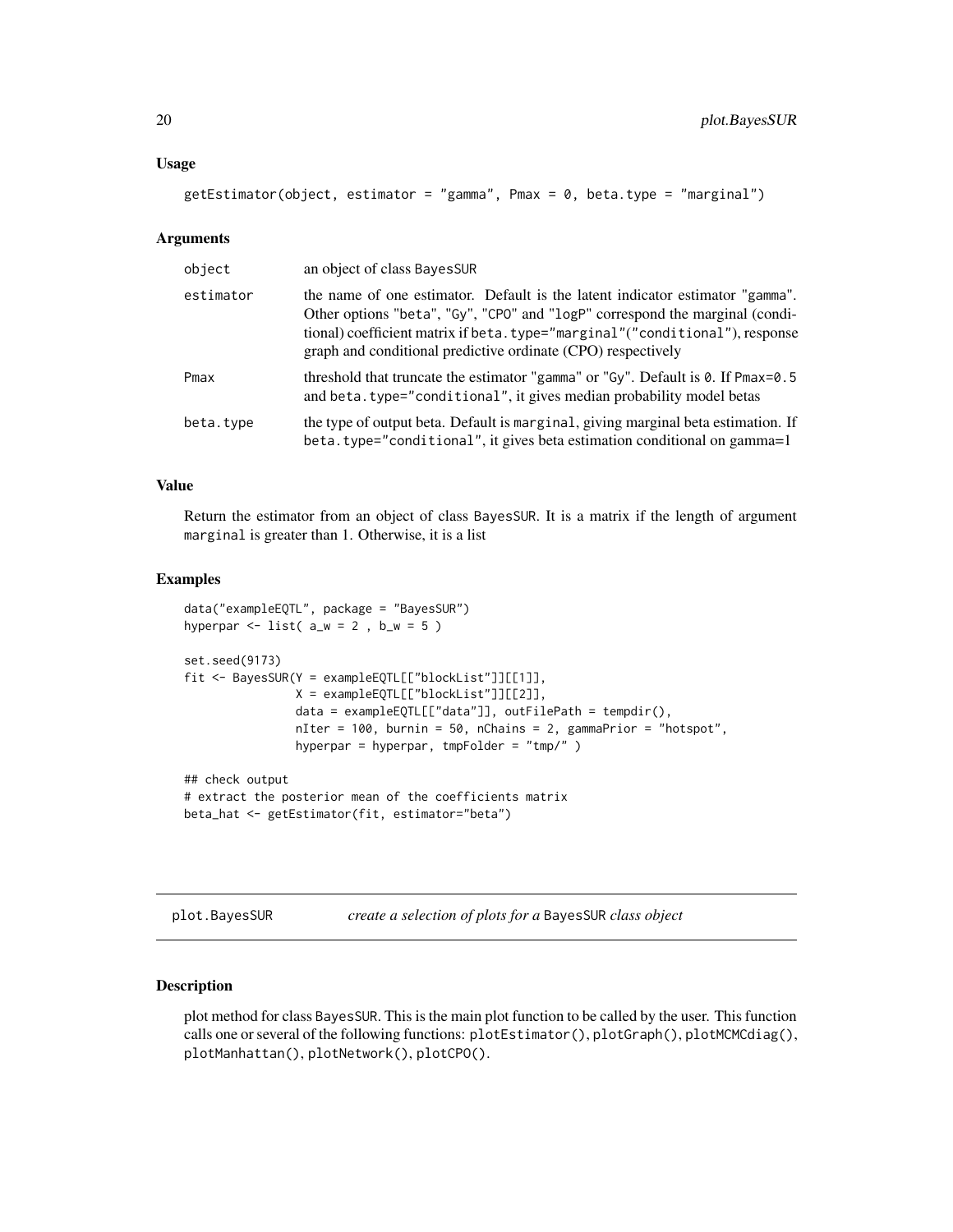# plot.BayesSUR 21

# Usage

```
## S3 method for class 'BayesSUR'
plot(x, estimator = NULL, type = NULL, ...)
```
# Arguments

| х         | an object of class BayesSUR                                                                                                                                                                                                                                                                   |
|-----------|-----------------------------------------------------------------------------------------------------------------------------------------------------------------------------------------------------------------------------------------------------------------------------------------------|
| estimator | It is in c(NULL, 'beta', 'gamma', 'Gy', 'logP', 'CPO') and works by combin-<br>ing with argument type.                                                                                                                                                                                        |
|           | • If estimator is in c("beta", "gamma", "Gy") and argument type="heatmap",<br>it prints heatmaps of the specified estimator in estimator by a call to to<br>function plotEstimator() for more other arguments.                                                                                |
|           | • If estimator="Gy" and argument type="graph", it prints a structure graph<br>of "Gy" by a call to function plotGraph() for more other arguments.                                                                                                                                             |
|           | • If estimator=c("gamma","Gy") and argument type="network", it prints<br>the estimated network between the response variables and predictors with<br>nonzero coefficients by a call to function plotMCMCdiag() for more other<br>arguments.                                                   |
|           | • If estimator=NULL (default) and type=NULL (default), it interactively prints<br>the plots of estimators (i.e., beta, gamma and (or) Gy), response graph Gy,<br>network, Manhattan and MCMC diagnostics.                                                                                     |
| type      | It is one of NULL, "heatmap", "graph", "network", "Manhattan" and "diagnostics",<br>and works by combining with argument estimator.                                                                                                                                                           |
|           | • If type="Manhattan" and argument estimator="gamma", it prints Manhattan-<br>like plots for marginal posterior inclusion probabilities (mPIP) and numbers<br>of associated response variables for individual predictors by a call to func-<br>tion plotManhattan() for more other arguments. |
|           | • If type="diagnostics" and argument estimator="logP" it shows trace<br>plots and diagnostic density plots of a fitted model by a call to function<br>plotMCMCdiag() for more other arguments.                                                                                                |
|           | • If type="diagnostics" and argument estimator="CPO", it shows the<br>conditional predictive ordinate (CPO) for each individual of a fitted model<br>by a call to function plotCPO() for more other arguments.                                                                                |
|           | other arguments, see functions plotEstimator(), plotGraph(), plotNetwork(),<br>plotManhattan(), plotMCMCdiag() or plotCPO()                                                                                                                                                                   |

```
data("exampleEQTL", package = "BayesSUR")
hyperpar = list(a_w = 2, b_w = 5)
set.seed(9173)
fit <- BayesSUR(Y = exampleEQTL[["blockList"]][[1]],
               X = exampleEQTL[["blockList"]][[2]],
               data = exampleEQTL[["data"]], outFilePath = tempdir(),
               nIter = 100, burnin = 0, nChains = 2, gammaPrior = "hotspot",
               hyperpar = hyperpar, tmpFolder = "tmp/" )
```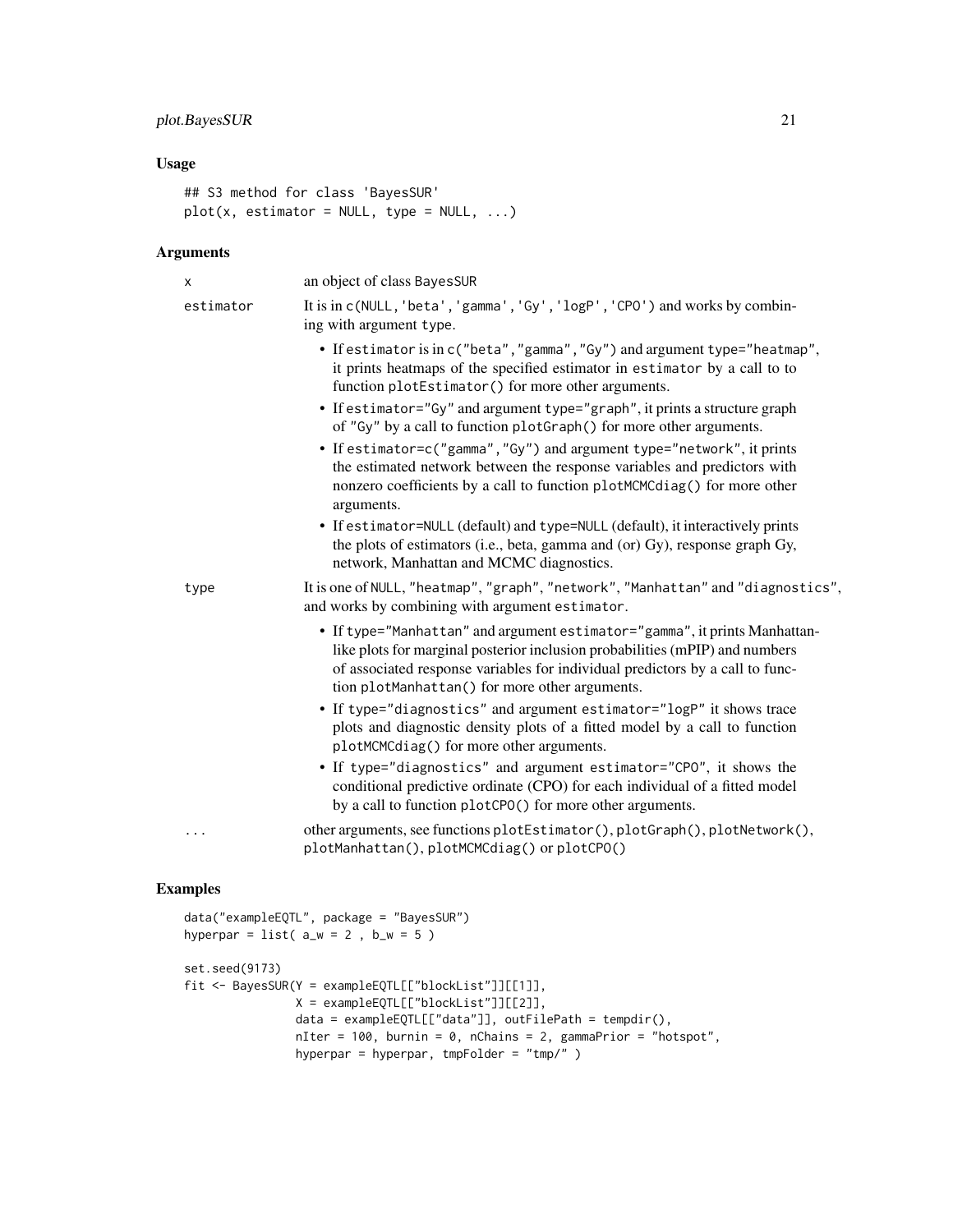```
## check output
## Not run:
# Show the interactive plots. Note that it needs at least 2000*(nbloc+1) iterations
# for the diagnostic plots where nbloc=3 by default
plot(fit)
## End(Not run)
## plot heatmaps of the estimated beta, gamma and Gy
plot(fit, estimator=c("beta", "gamma", "Gy"), type="heatmap")
## plot estimated graph of responses Gy
plot(fit, estimator="Gy", type="graph")
## plot network between response variables and associated predictors
plot(fit, estimator=c("gamma", "Gy"), type="network")
## print Manhattan-like plots
plot(fit, estimator="gamma", type="Manhattan")
## print MCMC diagnostic plots
plot(fit, estimator="logP", type="diagnostics")
```
plotCPO *plot the conditional predictive ordinate*

#### Description

Plot the conditional predictive ordinate (CPO) for each individual of a fitted model generated by BayesSUR which is a BayesSUR object. CPO is a handy posterior predictive check because it may be used to identify outliers, influential observations, and for hypothesis testing across different nonnested models (Gelfand 1996).

#### Usage

```
plotCPO(
  x,
  outlier.mark = TRUE,
  outlier.thresh = 0.01,
  scale.CPO = TRUE,
  x.loc = FALSE,axis. label = NULL,
  \text{las} = 0.
  cex. axis = 1,
  mark.pos = c(0, -0.01),
  mark.color = 2,
  mark.cex = 0.8,
```
<span id="page-21-0"></span>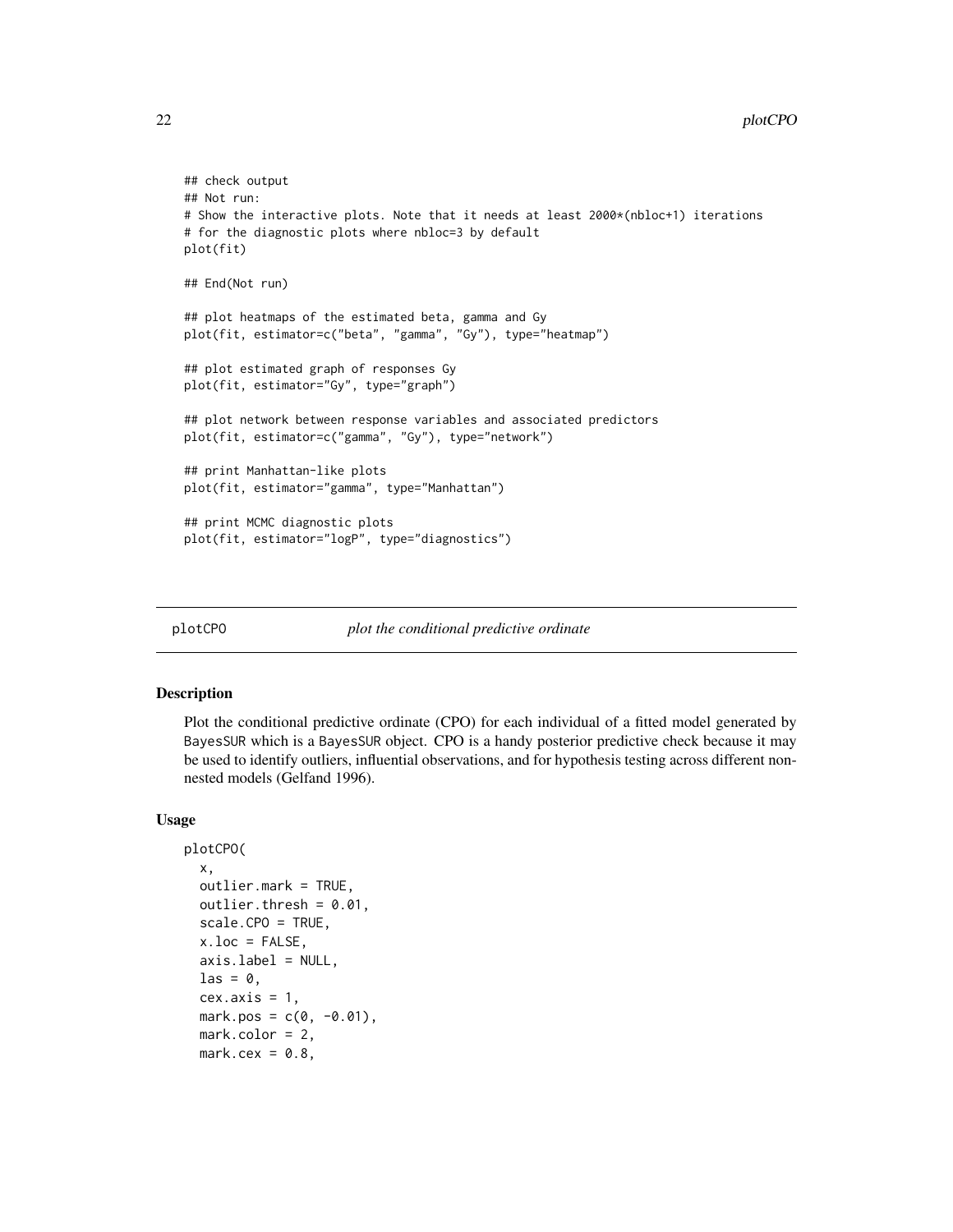### plotCPO 23

```
xlab = "Observations",
 ylab = NULL,
  ...
\lambda
```
# Arguments

| x            | an object of class BayesSUR                                                                                                                                                    |
|--------------|--------------------------------------------------------------------------------------------------------------------------------------------------------------------------------|
| outlier.mark | mark the outliers with the response names. The default is FALSE                                                                                                                |
|              | outlier, thresh threshold for the CPOs. The default is 0.01.                                                                                                                   |
| scale.CPO    | scaled CPOs which is divided by their maximum. The default is TRUE                                                                                                             |
| x.loc        | a vector of features distance                                                                                                                                                  |
| axis.label   | a vector of predictor names which are shown in CPO plot. The default is NULL<br>only showing the indices. The value "auto" show the predictor names from the<br>original data. |
| las          | graphical parameter of plot.default                                                                                                                                            |
| cex.axis     | graphical parameter of plot. default                                                                                                                                           |
| mark.pos     | the location of the marked text relative to the point                                                                                                                          |
| mark.color   | the color of the marked text. The default color is red                                                                                                                         |
| mark.cex     | the font size of the marked text. The default font size is 0.8                                                                                                                 |
| xlab         | a title for the x axis                                                                                                                                                         |
| ylab         | a title for the y axis                                                                                                                                                         |
| $\cdots$     | other arguments                                                                                                                                                                |

# Details

The default threshold for the CPOs to detect the outliers is 0.01 by Congdon (2005). It can be tuned by the argument outlier.thresh.

# References

Statisticat, LLC (2013). *Bayesian Inference.* Farmington, CT: Statisticat, LLC.

Gelfand A. (1996). *Model Determination Using Sampling Based Methods*. In Gilks W., Richardson S., Spiegelhalter D. (eds.), Markov Chain Monte Carlo in Practice, pp. 145–161. Chapman \& Hall, Boca Raton, FL.

Congdon P. (2005). *Bayesian Models for Categorical Data*. John Wiley \& Sons, West Sussex, England.

```
data("exampleEQTL", package = "BayesSUR")
hyperpar \le list( a_w = 2, b_w = 5)
set.seed(9173)
fit <- BayesSUR(Y = exampleEQTL[["blockList"]][[1]],
```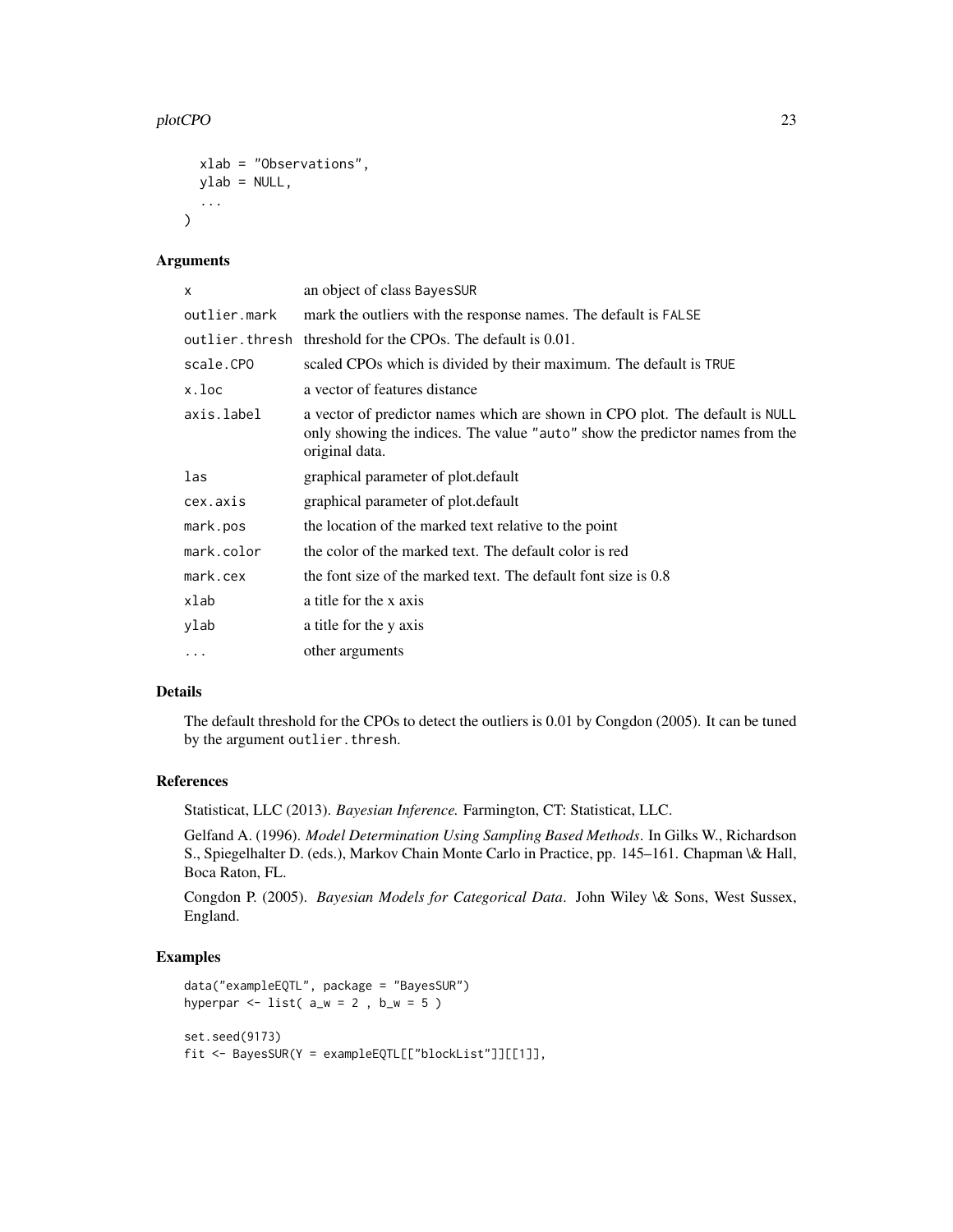```
X = exampleEQTL[["blockList"]][[2]],
                data = exampleEQTL[["data"]], outFilePath = tempdir(),
                nIter = 100, burnin = 50, nChains = 2, gammaPrior = "hotspot",
                hyperpar = hyperpar, tmpFolder = "tmp/", output_CPO=TRUE)
## check output
# plot the conditional predictive ordinate (CPO)
plotCPO(fit)
```
plotEstimator *plot the estimators*

# Description

Plot the posterior mean estimators from a BayesSUR class object, including the coefficients beta, latent indicator variable gamma and graph of responses.

# Usage

```
plotEstimator(
  x,
  estimator = NULL,
  colorScale.gamma = grey((100:0)/100),
  colorScale.beta = c("blue", "white", "red"),
  legend.cex.axis = 1,
  name.responses = NA,
  name.predictors = NA,
  xlab = "",
 ylab = ",
  fig.tex = FALSE,output = "ParamEstimator",
  header = ",
  header.cex = 2,
  tick = FALSE,
  mgp = c(2.5, 1, 0),
  title.beta = NA,
  title.gamma = NA,
  title.Gy = NA,
  cex.main = 1.5,
  ...
```
# $\mathcal{L}$

#### Arguments

x an object of class BayesSUR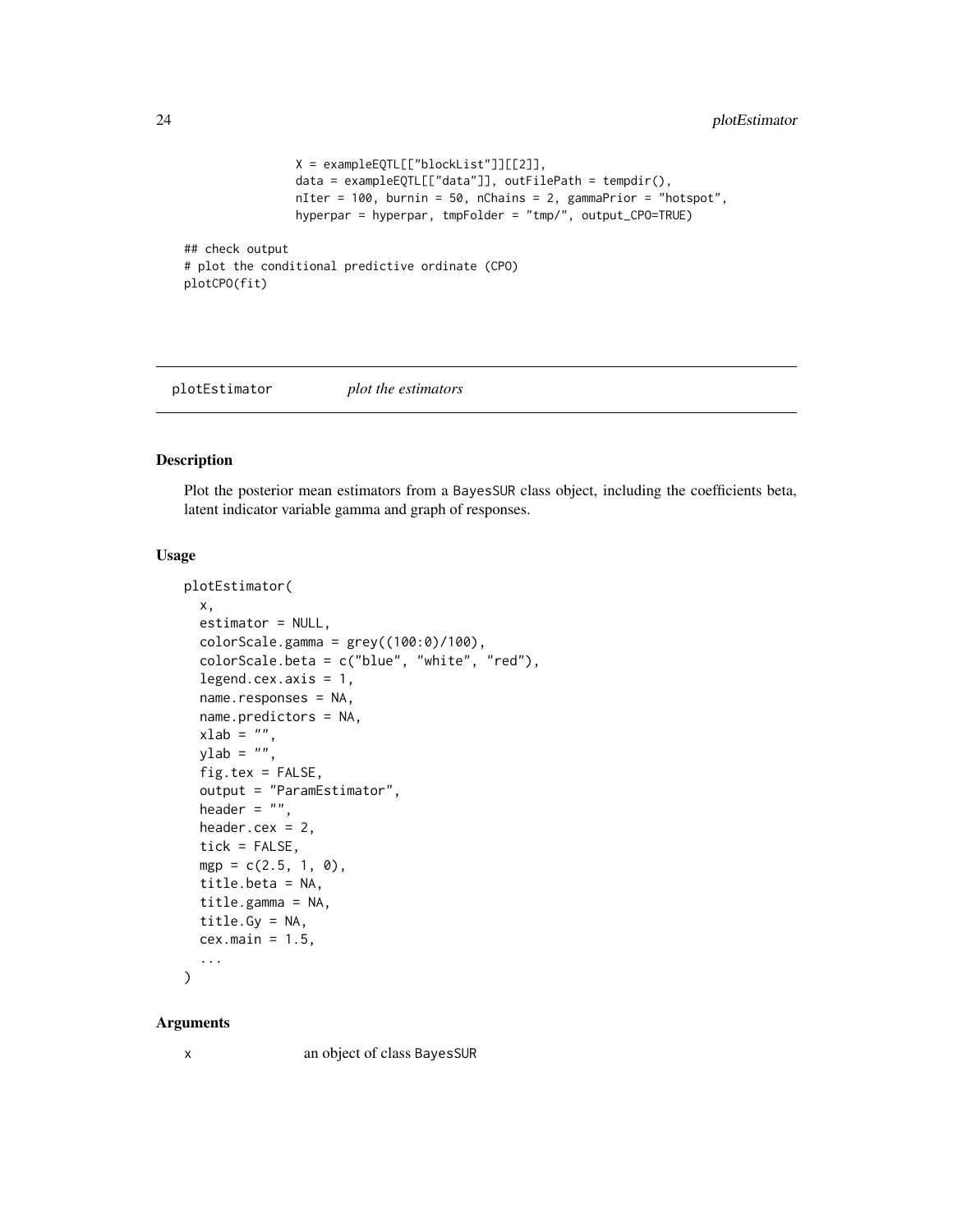# plotEstimator 25

| estimator        | print the heatmap of estimators. The value "beta" is for the estimated coeffi-<br>cients matrix, "gamma" for the latent indicator matrix and "Gy" for the graph of<br>responses |
|------------------|---------------------------------------------------------------------------------------------------------------------------------------------------------------------------------|
| colorScale.gamma |                                                                                                                                                                                 |
|                  | value palette for gamma                                                                                                                                                         |
| colorScale.beta  |                                                                                                                                                                                 |
|                  | a vector of three colors for diverging color schemes                                                                                                                            |
| legend.cex.axis  |                                                                                                                                                                                 |
|                  | magnification of axis annotation relative to cex                                                                                                                                |
|                  | name responses a vector of the response names. The default is "NA" only to show the locations.<br>The value "auto" show the response names from the orginal data.               |
| name.predictors  |                                                                                                                                                                                 |
|                  | a vector of the predictor names. The default is "NA" only to show the locations.<br>The value "auto" show the predictor names from the orginal data.                            |
| xlab             | a title for the x axis                                                                                                                                                          |
| ylab             | a title for the y axis                                                                                                                                                          |
| fig.tex          | print the figure through LaTex. Default is "FALSE"                                                                                                                              |
| output           | the file name of printed figure                                                                                                                                                 |
| header           | the main title                                                                                                                                                                  |
| header.cex       | size of the main title for all estimators                                                                                                                                       |
| tick             | a logical value specifying whether tickmarks and an axis line should be drawn.<br>Default is "FALSE"                                                                            |
| mgp              | the margin line (in mex units) for the axis title, axis labels and axis line                                                                                                    |
| title.beta       | a title for the printed "beta"                                                                                                                                                  |
| title.gamma      | a title for the printed "gamma"                                                                                                                                                 |
| title.Gy         | a title for the printed "Gy"                                                                                                                                                    |
| cex.main         | size of the title for each estimator                                                                                                                                            |
| $\cdots$         | other arguments                                                                                                                                                                 |

# Examples

data("exampleEQTL", package = "BayesSUR")

```
hyperpar \le list( a_w = 2, b_w = 5)
set.seed(9173)
fit <- BayesSUR(Y = exampleEQTL[["blockList"]][[1]],
               X = exampleEQTL[["blockList"]][[2]],
               data = exampleEQTL[["data"]], outFilePath = tempdir(),
               nIter = 100, burnin = 50, nChains = 2, gammaPrior = "hotspot",
               hyperpar = hyperpar, tmpFolder = "tmp/")## check output
# Plot the estimators from the fitted object
plotEstimator(fit, estimator=c("beta","gamma","Gy"))
```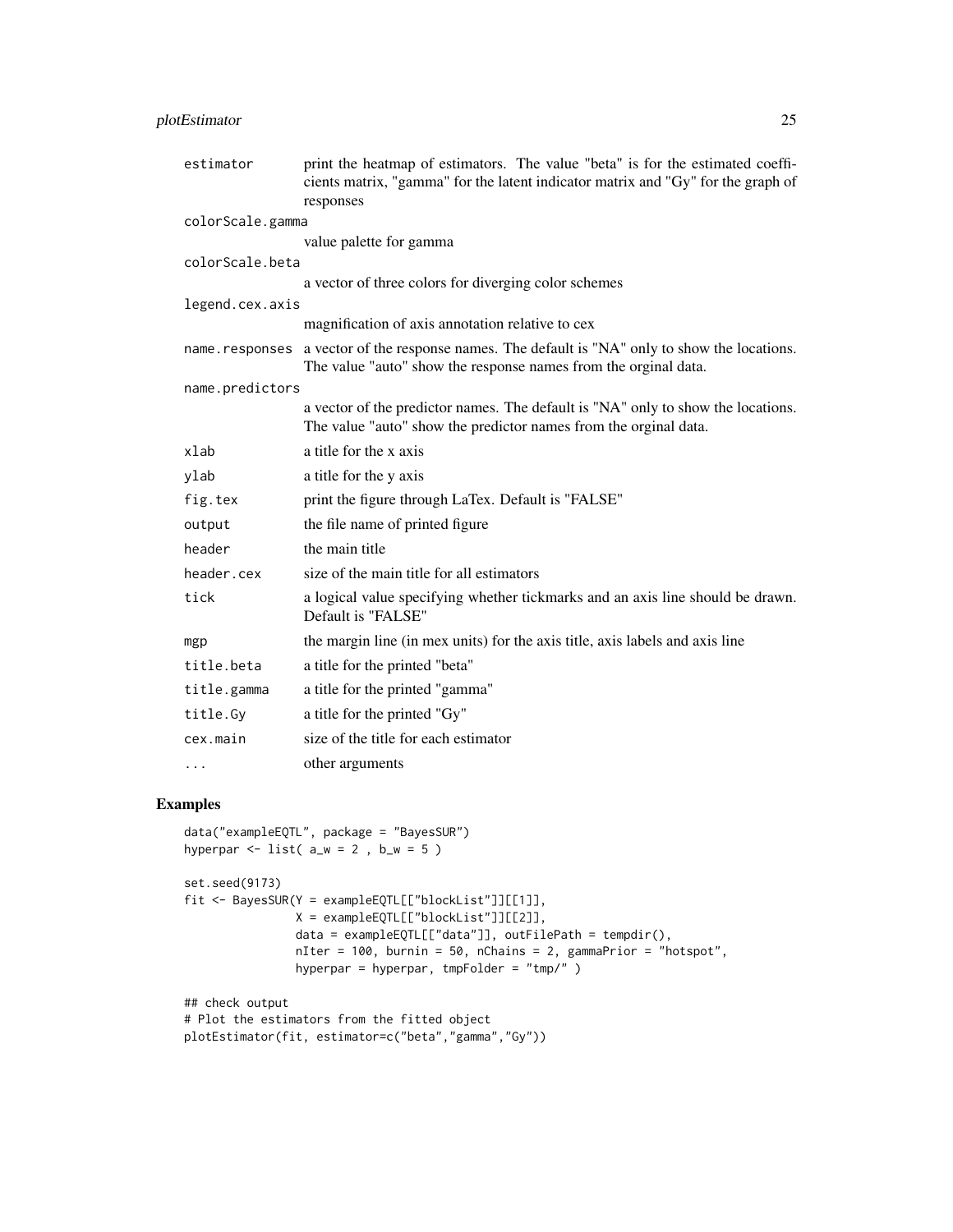```
## Not run:
#Set up temporary work directory for saving a pdf figure
td <- tempdir()
oldwd <- getwd()
setwd(td)
# Produce authentic math formulas in the graph
plotEstimator(fit, estimator=c("beta","gamma","Gy"), fig.tex = TRUE)
system(paste(getOption("pdfviewer"), "ParamEstimator.pdf"))
setwd(oldwd)
## End(Not run)
```
plotGraph *plot the estimated graph for multiple response variables*

# Description

Plot the estimated graph for multiple response variables from a BayesSUR class object.

# Usage

```
plotGraph(
 x,
 Pmax = 0.5,
 main = "Estimated graph of responses",
 edge.width = 2,
 edge.weight = FALSE,
 vertex.label = NULL,
 vertex.label.color = "black",
 vertex.size = 30,
 vertex.color = "dodgerblue",
 vertex.frame.color = NA,
  ...
)
```
#### Arguments

| x          | either an object of class Bayes SUR (default) or a symmetric numeric matrix rep-<br>resenting an adjacency matrix for a given graph structure. If x is an adjacency<br>matrix, argument main="Given graph of responses" by default. |
|------------|-------------------------------------------------------------------------------------------------------------------------------------------------------------------------------------------------------------------------------------|
| Pmax       | a value for thresholding the learning structure matrix of multiple response vari-<br>ables. Default is 0.5                                                                                                                          |
| main       | an overall title for the plot                                                                                                                                                                                                       |
| edge.width | edge width. Default is 2                                                                                                                                                                                                            |

<span id="page-25-0"></span>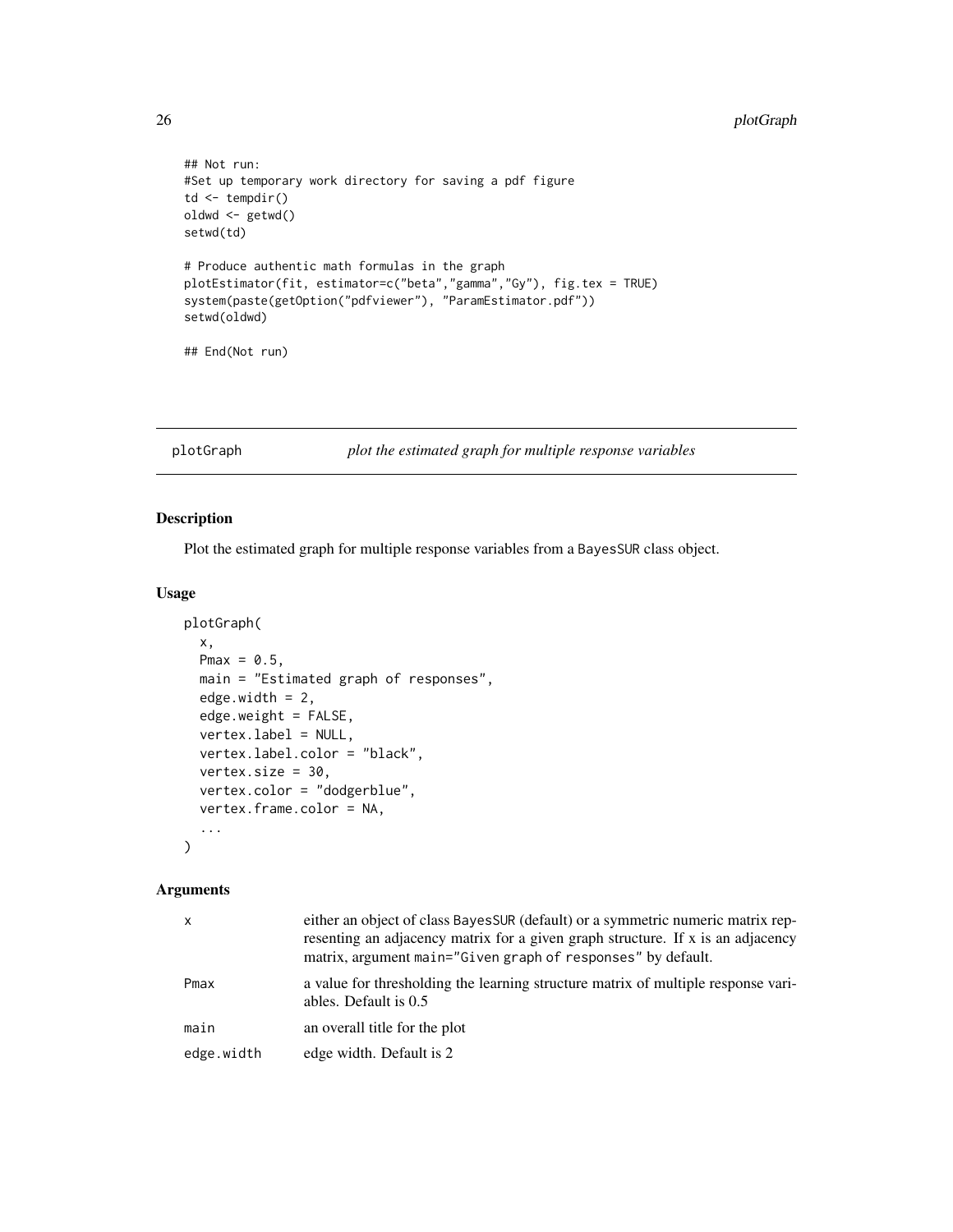# <span id="page-26-0"></span>plotManhattan 27

| edge.weight                        | draw weighted edges after thresholding at 0.5. The default value FALSE is not to<br>draw weighted edges |
|------------------------------------|---------------------------------------------------------------------------------------------------------|
| vertex.label<br>vertex.label.color | character vector used to label the nodes                                                                |
|                                    | label color. Default is "black"                                                                         |
| vertex.size                        | node size. Default is 30                                                                                |
| vertex.color                       | node color. Default is "dodgerblue"                                                                     |
| vertex.frame.color                 |                                                                                                         |
|                                    | node color. Default is "NA"                                                                             |
| $\ddotsc$                          | other arguments                                                                                         |

# Examples

```
data("exampleEQTL", package = "BayesSUR")
hyperpar \le list( a_w = 2, b_w = 5)
set.seed(9173)
fit <- BayesSUR(Y = exampleEQTL[["blockList"]][[1]],
                X = exampleEQTL[["blockList"]][[2]],
                data = exampleEQTL[["data"]], outFilePath = tempdir(),
                nIter = 100, burnin = 50, nChains = 2, gammaPrior = "hotspot",
                hyperpar = hyperpar, tmpFolder = "tmp/" )
## check output
# show the graph relationship between responses
plotGraph(fit, estimator = "Gy")
```
plotManhattan *plot Manhattan-like plots for marginal posterior inclusion probabilities (mPIP) and numbers of responses of association for predictors*

# Description

Plot Manhattan-like plots for marginal posterior inclusion probabilities (mPIP) and numbers of responses of association for predictors of a "BayesSUR" class object.

# Usage

```
plotManhattan(
  x,
 which = c(1, 2),
 x.loc = FALSE,
  axis.label = "auto",
 mark.responses = NULL,
 xlab1 = "Predictors",
 ylab1 = "mPIP",
```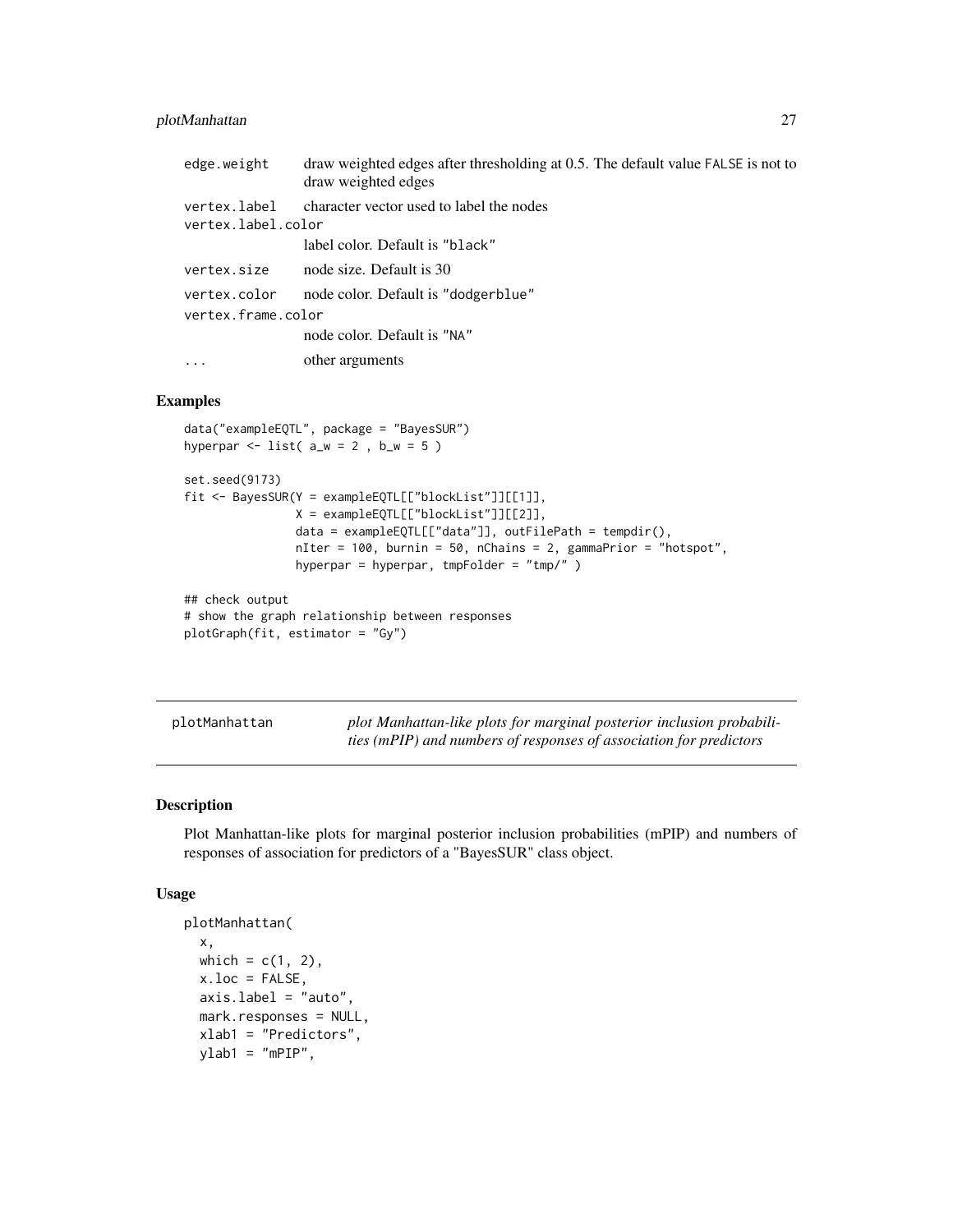```
xlab2 = "Predictors",
 ylab2 = "No. of responses",
 threshold = 0.5,
 las = 0,
 cex. axis = 1,mark.pos = c(\emptyset, \emptyset),
 mark.color = 2,
 mark.cex = 0.8,
 header = ",
  ...
)
```
# Arguments

| x           | an object of class BayesSUR                                                                                                                                                                                                            |
|-------------|----------------------------------------------------------------------------------------------------------------------------------------------------------------------------------------------------------------------------------------|
| which       | if it's value "1" showing the Manhattan-like plot of the marginal posterior inclu-<br>sion probabilities (mPIP). If it's value "2" showing the Manhattan-like plot of<br>the number of responses. The default is to show both figures. |
| x.loc       | a vector of features distance                                                                                                                                                                                                          |
| axis.label  | a vector of predictor names which are shown in the Manhattan-like plot. The<br>value "NULL" only showing the indices. The default "auto" show the predictor<br>names from the orginal data.                                            |
|             | mark. responses a vector of response names which are shown in the Manhattan-like plot for the<br>mPIP                                                                                                                                  |
| xlab1       | a title for the x axis of Manhattan-like plot for the mPIP                                                                                                                                                                             |
| ylab1       | a title for the y axis of Manhattan-like plot for the mPIP                                                                                                                                                                             |
| $x$ lab $2$ | a title for the x axis of Manhattan-like plot for the numbers of responses                                                                                                                                                             |
| ylab2       | a title for the y axis of Manhattan-like plot for the numbers of responses                                                                                                                                                             |
| threshold   | threshold for showing number of response variables significantly associated with<br>each feature                                                                                                                                       |
| las         | graphical parameter of plot.default                                                                                                                                                                                                    |
| cex.axis    | graphical parameter of plot.default                                                                                                                                                                                                    |
| mark.pos    | the location of the marked text relative to the point                                                                                                                                                                                  |
| mark.color  | the color of the marked text. The default color is red.                                                                                                                                                                                |
| mark. cex   | the fontsize of the marked text. The default fontsize is 0.8.                                                                                                                                                                          |
| header      | the main title                                                                                                                                                                                                                         |
| .           | other arguments                                                                                                                                                                                                                        |

# Examples

```
data("exampleEQTL", package = "BayesSUR")
hyperpar \le list( a_w = 2, b_w = 5)
```
set.seed(9173)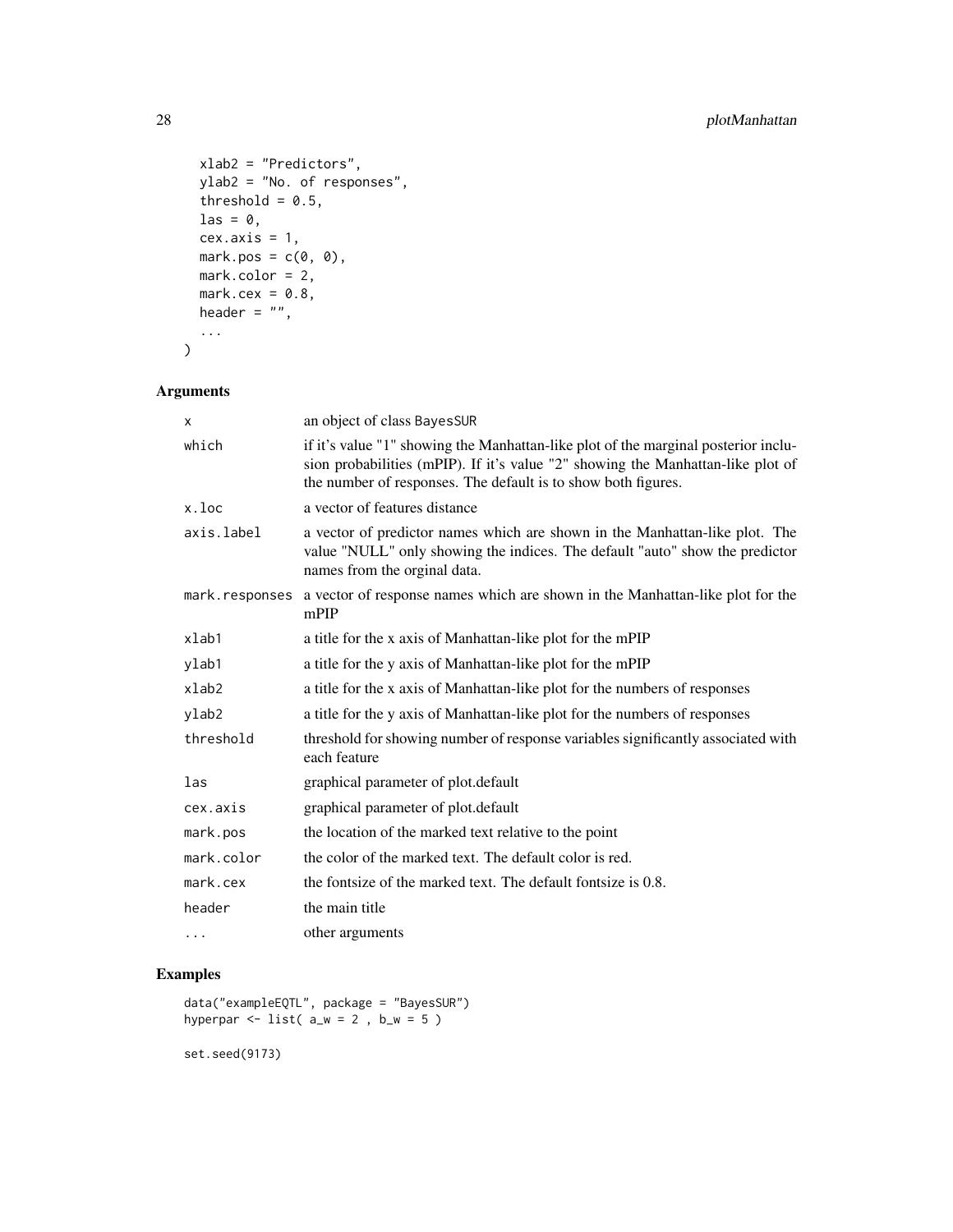# <span id="page-28-0"></span>plotMCMCdiag 29

```
fit <- BayesSUR(Y = exampleEQTL[["blockList"]][[1]],
               X = exampleEQTL[["blockList"]][[2]],
                data = exampleEQTL[["data"]], outFilePath = tempdir(),
                nIter = 100, burnin = 50, nChains = 2, gammaPrior = "hotspot",
                hyperpar = hyperpar, tmpFolder = "tmp/" )
## check output
# show the Manhattan-like plots
plotManhattan(fit)
```
plotMCMCdiag *plot MCMC diagnostic plots*

Show trace plots and diagnostic density plots of a fitted model object of class "BayesSUR".

# Usage

```
plotMCMCdiag(x, nbloc = 3, HIWg = NULL, header = "", ...)
```
#### Arguments

Description

| $\mathsf{x}$ | an object of class BayesSUR                                                                                                                                                                                                                                                                                                            |
|--------------|----------------------------------------------------------------------------------------------------------------------------------------------------------------------------------------------------------------------------------------------------------------------------------------------------------------------------------------|
| nbloc        | number of splits for the last half iterations after substracting burn-in length                                                                                                                                                                                                                                                        |
| HIWg         | diagnostic plot of the response graph. Default is NULL. HIW="degree" prints the<br>diagnostic of the degrees of response nodes. HIW="edges" prints the diagnostic<br>of every edge between two responses. HIW="lik" prints the diagnostic of the<br>posterior likelihoods of the hyperparameters related to the response relationships |
| header       | the main title                                                                                                                                                                                                                                                                                                                         |
| $\ddotsc$    | other arguments for the plots of the log-likelihood and model size                                                                                                                                                                                                                                                                     |
|              |                                                                                                                                                                                                                                                                                                                                        |

```
data("exampleEQTL", package = "BayesSUR")
hyperpar \le list( a_w = 2, b_w = 5)
set.seed(9173)
fit <- BayesSUR(Y = exampleEQTL[["blockList"]][[1]],
                X = exampleEQTL[["blockList"]][[2]],
                data = exampleEQTL[["data"]], outFilePath = tempdir(),
                nIter = 100, burnin = 50, nChains = 2, gammaPrior = "hotspot",
                hyperpar = hyperpar, tmpFolder = "tmp/" )
## check output
```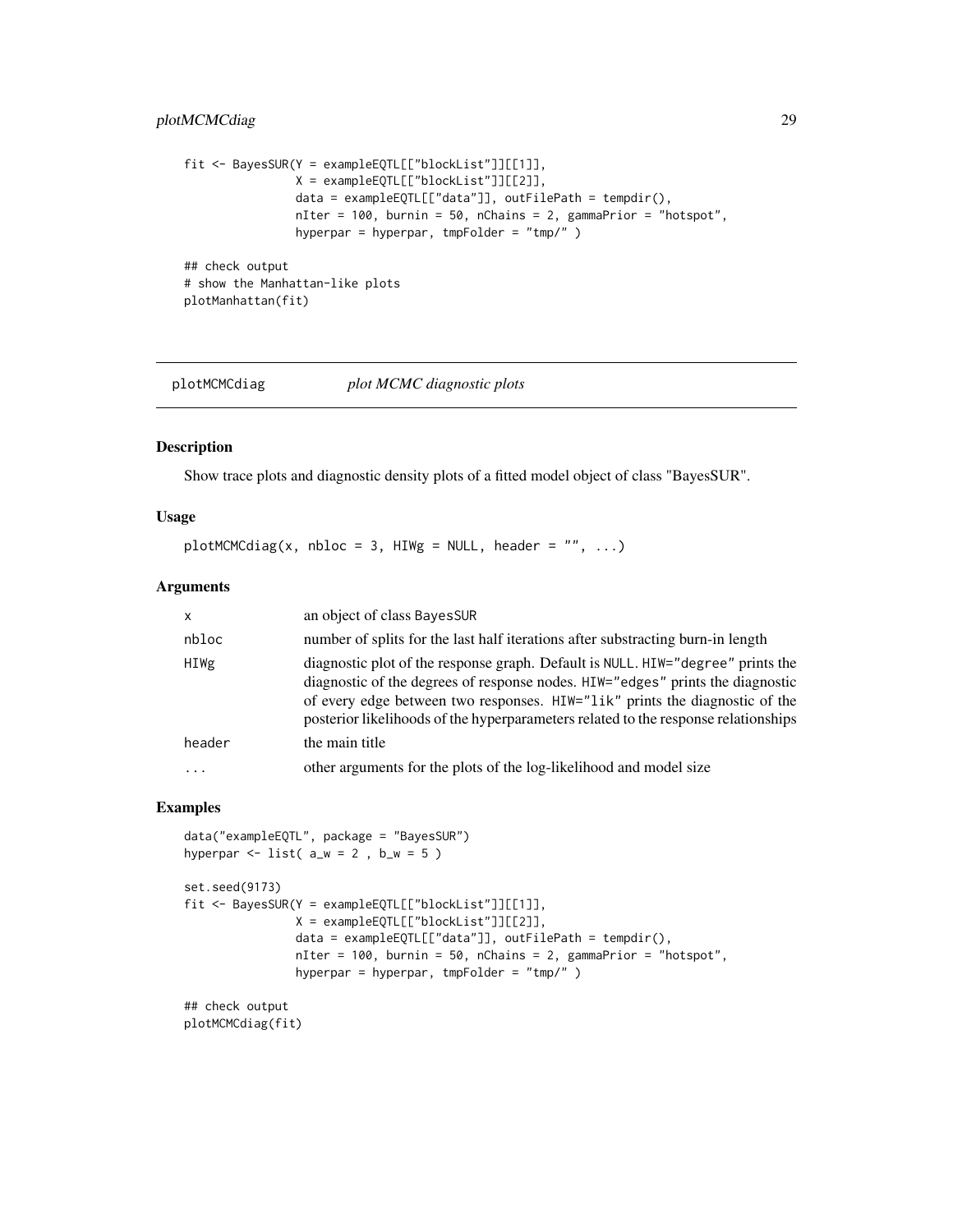<span id="page-29-0"></span>plotNetwork *plot the network representation of the associations between responses and predictors*

# Description

Plot the network representation of the associations between responses and predictors, based on the estimated gamma matrix and graph of responses from a "BayesSUR" class object.

#### Usage

```
plotNetwork(
  x,
  includeResponse = NULL,
  excludeResponse = NULL,
  includePredictor = NULL,
  excludePredictor = NULL,
 MatrixGamma = NULL,
  PmaxPredictor = 0.5,
  PmaxResponse = 0.5,
  nodesizePredictor = 2,
  nodesizeResponse = 15,
  no.isolates = FALSE,
  lineup = 1.2,
  gray.alpha = 0.6,
  edgewith.response = 5.
  edgewith.predictor = 2,
  edge.weight = FALSE,
  label.predictor = NULL,
  label.response = NULL,
  color.predictor = NULL,
  color.response = NULL,
  name.predictors = NULL,
  name.responses = NULL,
  vertex.frame.color = NA,
  layoutInCircle = FALSE,
  header = ",
  ...
)
```
#### Arguments

x an object of class BayesSUR

includeResponse

A vector of the response names which are shown in the network

excludeResponse

A vector of the response names which are not shown in the network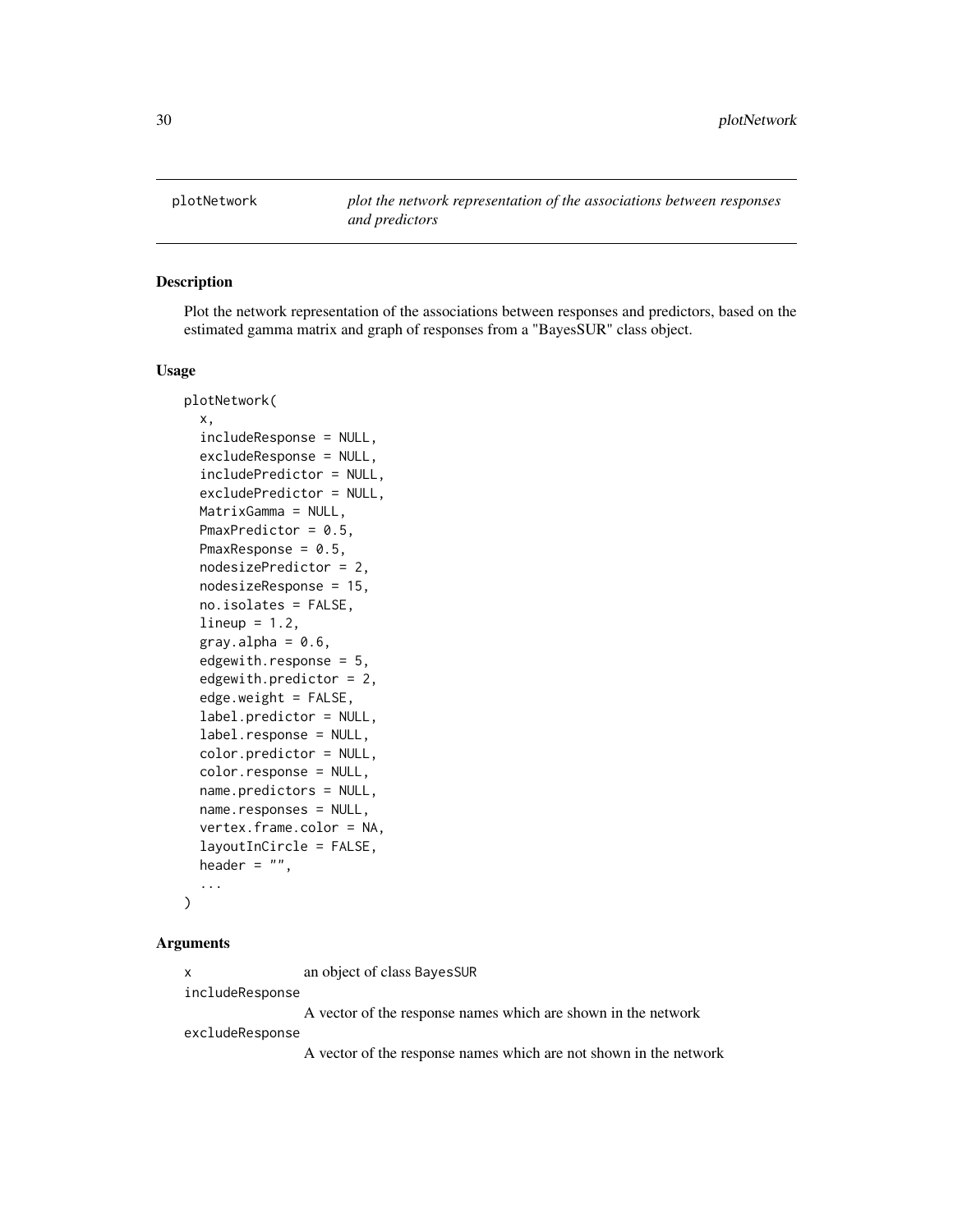# plotNetwork 31

| includePredictor   |                                                                                                                                                                 |
|--------------------|-----------------------------------------------------------------------------------------------------------------------------------------------------------------|
|                    | A vector of the predictor names which are shown in the network                                                                                                  |
| excludePredictor   |                                                                                                                                                                 |
|                    | A vector of the predictor names which are not shown in the network                                                                                              |
| MatrixGamma        | A matrix or dataframe of the latent indicator variable. Default is NULL and to<br>extrate it from object of class inheriting from an object of class "BayesSUR" |
| PmaxPredictor      | cutpoint for thresholding the estimated latent indicator variable. Default is 0.5                                                                               |
| PmaxResponse       | cutpoint for thresholding the learning structure matrix of multiple response vari-<br>ables. Default is 0.5                                                     |
| nodesizePredictor  |                                                                                                                                                                 |
|                    | node size of Predictors in the output graph. Default is 15                                                                                                      |
| nodesizeResponse   | node size of response variables in the output graph. Default is 25                                                                                              |
| no.isolates        | remove isolated nodes from responses graph and Full graph, may get problem if                                                                                   |
|                    | there are also isolated Predictors                                                                                                                              |
| lineup             | A ratio of the heights between responses' area and Predictors'                                                                                                  |
| gray.alpha         | the opacity. The default is 0.6                                                                                                                                 |
| edgewith.response  |                                                                                                                                                                 |
|                    | the edge width between response nodes                                                                                                                           |
| edgewith.predictor |                                                                                                                                                                 |
|                    | the edge width between the predictor and response node                                                                                                          |
| edge.weight        | draw weighted edges after thresholding at 0.5. The defaul value FALSE is not to<br>draw weighted edges                                                          |
| label.predictor    |                                                                                                                                                                 |
|                    | A vector of the names of predictors                                                                                                                             |
|                    | label. response A vector of the names of response variables                                                                                                     |
| color.predictor    |                                                                                                                                                                 |
|                    | color of the predictor nodes                                                                                                                                    |
|                    | color.response color of the response nodes                                                                                                                      |
| name.predictors    |                                                                                                                                                                 |
|                    | A subtitle for the predictors                                                                                                                                   |
|                    | name.responses A subtitle for the responses                                                                                                                     |
| vertex.frame.color |                                                                                                                                                                 |
|                    | color of the frame of the vertices. If you don't want vertices to have a frame,<br>supply NA as the color name                                                  |
|                    | layout InCircle place vertices on a circle, in the order of their vertex ids. The default is FALSE                                                              |
| header             | the main title                                                                                                                                                  |
| .                  | other arguments                                                                                                                                                 |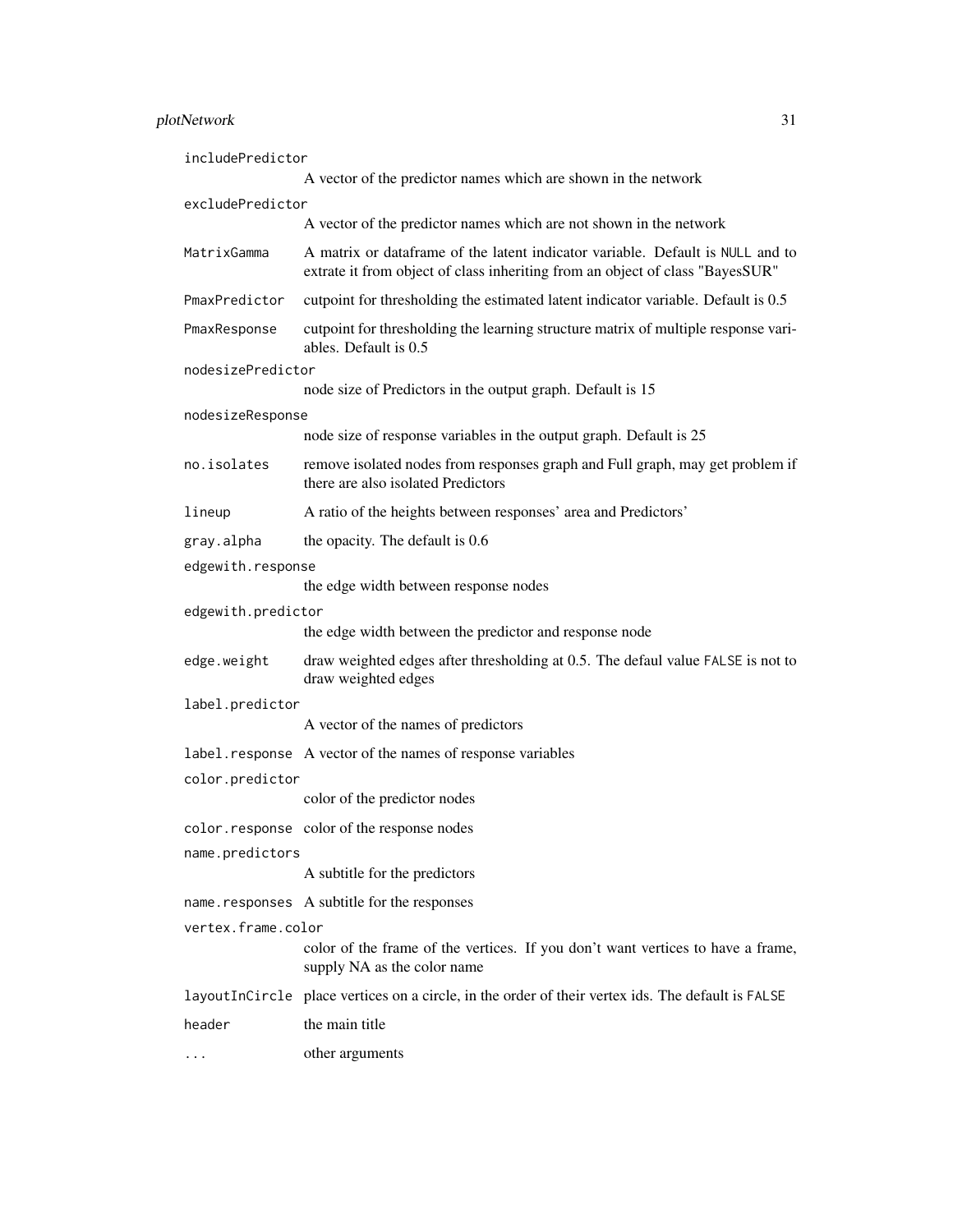# Examples

```
data("exampleEQTL", package = "BayesSUR")
hyperpar \le list( a_w = 2, b_w = 5)
set.seed(9173)
fit <- BayesSUR(Y = exampleEQTL[["blockList"]][[1]],
               X = exampleEQTL[["blockList"]][[2]],
                data = exampleEQTL[["data"]], outFilePath = tempdir(),
                nIter = 100, burnin = 50, nChains = 2, gammaPrior = "hotspot",
                hyperpar = hyperpar, tmpFolder = "tmp/" )
## check output
# show the Network representation of the associations between responses and features
plotNetwork(fit)
```
predict.BayesSUR *predict method for class* BayesSUR

#### Description

Predict responses corresponding to the posterior mean of the coefficients, return posterior mean of coefficients or indices of nonzero coefficients of a BayesSUR class object.

# Usage

```
## S3 method for class 'BayesSUR'
predict(object, newx, type = "response", beta.type = "marginal", Pmax = 0, \ldots)
```
# Arguments

| object    | an object of class BayesSUR                                                                                                                                                                                                                                                                                                                     |
|-----------|-------------------------------------------------------------------------------------------------------------------------------------------------------------------------------------------------------------------------------------------------------------------------------------------------------------------------------------------------|
| newx      | Matrix of new values for x at which predictions are to be made. Must be a matrix                                                                                                                                                                                                                                                                |
| type      | Type of prediction required. type="response" gives the fitted responses; type="coefficients"<br>returns the estimated coefficients depending on the arguments beta. type and<br>Pmax. type="nonzero" returns a list of the indices of the nonzero coefficients<br>corresponding to the estimated latent indicator variable thresholding at Pmax |
| beta.type | the type of estimated coefficients beta for prediction. Default is marginal, giv-<br>ing marginal beta estimation. If beta.type="conditional", it gives condi-<br>tional beta estimation                                                                                                                                                        |
| Pmax      | If type="nonzero", it is a threshold for the estimated latent indicator variable.<br>If type="coefficients", beta.type="conditional" and Pmax=0.5, it gives<br>median probability model betas. Default is 0                                                                                                                                     |
| $\cdots$  | other arguments                                                                                                                                                                                                                                                                                                                                 |

<span id="page-31-0"></span>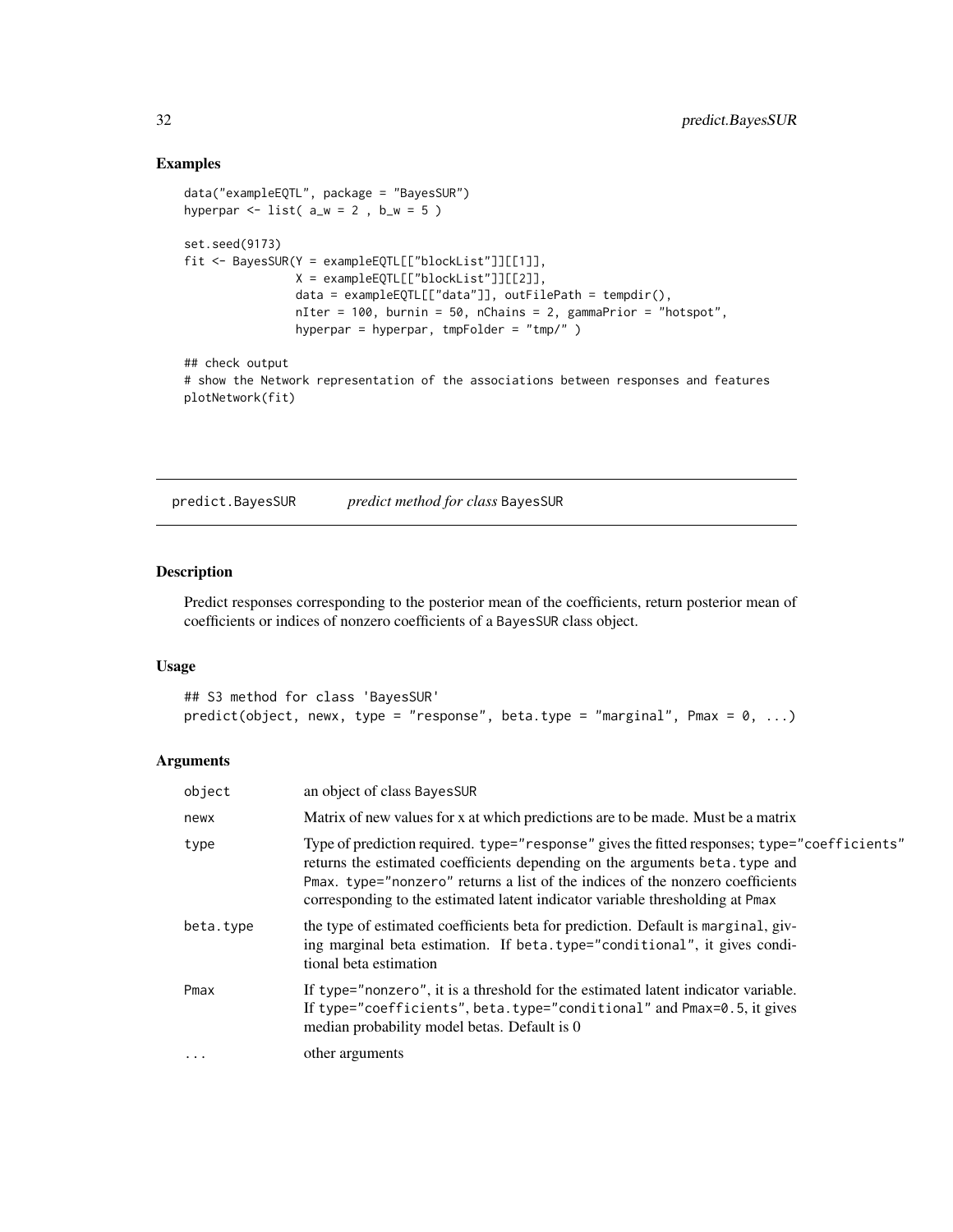# <span id="page-32-0"></span>print.BayesSUR 33

# Value

Predicted values extracted from an object of class BayesSUR. If the BayesSUR specified data standardization, the fitted values are base based on standardized data.

# Examples

```
data("exampleEQTL", package = "BayesSUR")
hyperpar \le list( a_w = 2, b_w = 5)
set.seed(9173)
fit <- BayesSUR(Y = exampleEQTL[["blockList"]][[1]],
               X = exampleEQTL[["blockList"]][[2]],
                data = exampleEQTL[["data"]], outFilePath = tempdir(),
                nIter = 100, burnin = 50, nChains = 2, gammaPrior = "hotspot",
                hyperpar = hyperpar, tmpFolder = "tmp/" )
## check prediction
predict.val <- predict(fit, newx=exampleEQTL[["blockList"]][[2]])
```
print.BayesSUR *print method for class* BayesSUR

#### **Description**

Print a short summary of a BayesSUR class object. It includes the argument matching information, number of selected predictors based on thresholding the posterior mean of the latent indicator variable at 0.5 by default.

#### Usage

## S3 method for class 'BayesSUR'  $print(x, Pmax = 0.5, ...)$ 

#### Arguments

| X        | an object of class BayesSUR                                                                                                            |
|----------|----------------------------------------------------------------------------------------------------------------------------------------|
| Pmax     | threshold that truncates the estimated coefficients based on thresholding the es-<br>timated latent indicator variable. Default is 0.5 |
| $\cdots$ | other arguments                                                                                                                        |

# Value

Return a short summary from an object of class BayesSUR, including the number of selected predictors with mPIP>Pmax and the expected log pointwise predictive density estimates (i.e., elpd.LOO and elpd.WAIC).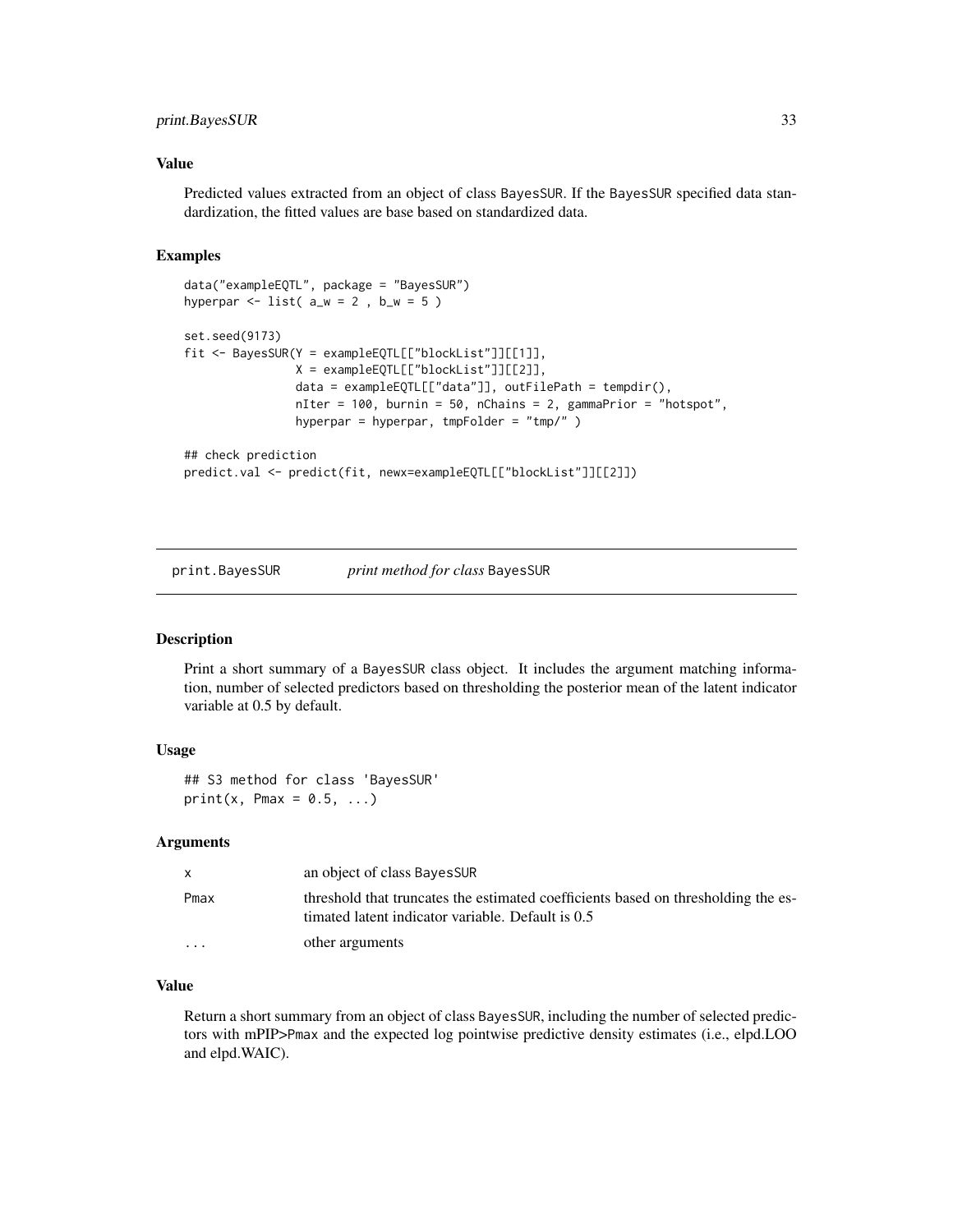# Examples

```
data("exampleEQTL", package = "BayesSUR")
hyperpar = list(a_w = 2, b_w = 5)
set.seed(9173)
fit <- BayesSUR(Y = exampleEQTL[["blockList"]][[1]],
               X = exampleEQTL[["blockList"]][[2]],
                data = exampleEQTL[["data"], outFilePath = tempdir(),
                nIter = 100, burnin = 50, nChains = 2, gammaPrior = "hotspot",
                hyperpar = hyperpar, tmpFolder = "tmp/", output_CPO=TRUE)
## check output
# show the print information
print(fit)
```
summary.BayesSUR *summary method for class* BayesSUR

#### Description

Summary method for class BayesSUR. It includes the argument matching information, Top predictors/responses on average mPIP across all responses/predictors, elpd estimates, MCMC specification, model specification and hyper-parameters. The summarized number of the selected variable corresponds to the posterior mean of the latent indicator variable thresholding at 0.5 by default.

#### Usage

## S3 method for class 'BayesSUR' summary(object, Pmax =  $0.5, ...$ )

#### Arguments

| object  | an object of class BayesSUR                                                                                                            |
|---------|----------------------------------------------------------------------------------------------------------------------------------------|
| Pmax    | threshold that truncates the estimated coefficients based on thresholding the es-<br>timated latent indicator variable. Default is 0.5 |
| $\cdot$ | other arguments                                                                                                                        |

## Value

Return a result summary from an object of class BayesSUR, including the CPOs, number of selected predictors with mPIP>Pmax, top 10 predictors on average mPIP across all responses, top 10 responses on average mPIP across all predictors, Expected log pointwise predictive density (elpd) estimates, MCMC specification, model specification (i.e., covariance prior and gamma prior) and hyper-parameters.

<span id="page-33-0"></span>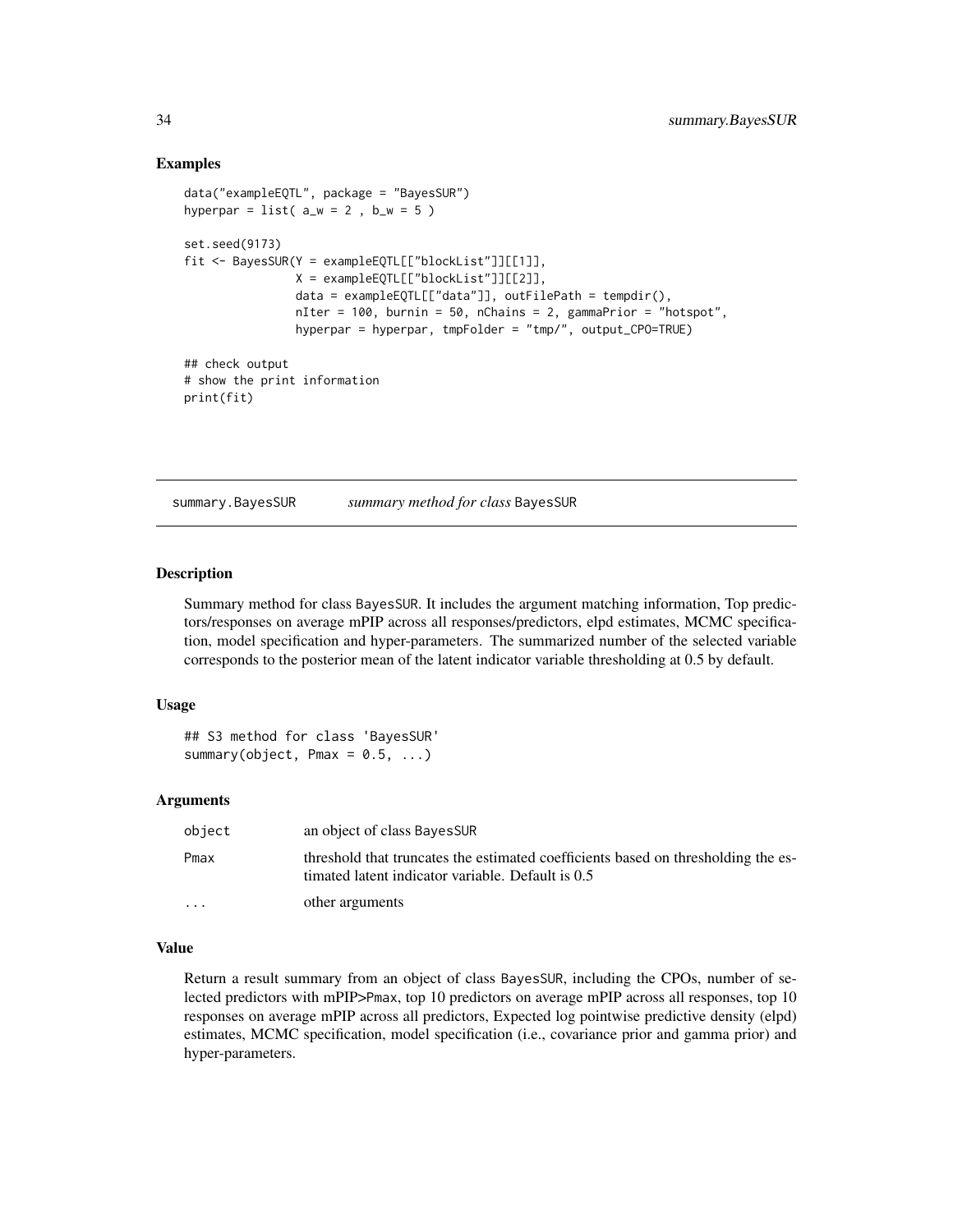#### <span id="page-34-0"></span>targetGene 35

#### Examples

```
data(exampleEQTL, package = "BayesSUR")
hyperpar = list( a_w = 2, b_w = 5)set.seed(9173)
fit <- BayesSUR(Y = exampleEQTL[["blockList"]][[1]],
               X = exampleEQTL[["blockList"]][[2]],
                data = exampleEQTL[["data"]], outFilePath = tempdir(),
                nIter = 100, burnin = 50, nChains = 2, gammaPrior = "hotspot",
                hyperpar = hyperpar, tmpFolder = "tmp/", output_CPO=TRUE)
## check output
# show the summary information
summary(fit)
```
targetGene *targetGene*

#### Description

Indices list of target genes corresponding the example\_GDSC data set. It has two components representing the gene indices of the MAPK/ERK pathway and BCR-ABL gene fusion in the example\_GDSC data set.

#### Usage

targetGene

#===============

# Format

An object of class list of length 2.

```
# Load the indices of gene targets from the GDSC sample dataset
data("targetGene", package = "BayesSUR")
str(targetGene)
## Not run:
#===============
# This code below is to do preprocessing of GDSC data and obtain the complete dataset
# "targetGene.rda" above. The user needs load the datasets from
# ftp://ftp.sanger.ac.uk/pub4/cancerrxgene/releases/release-5.0/.
# But downloading and transforming the three used datasets below to *.csv files first.
```

```
requireNamespace("plyr", quietly = TRUE)
requireNamespace("data.table", quietly = TRUE)
```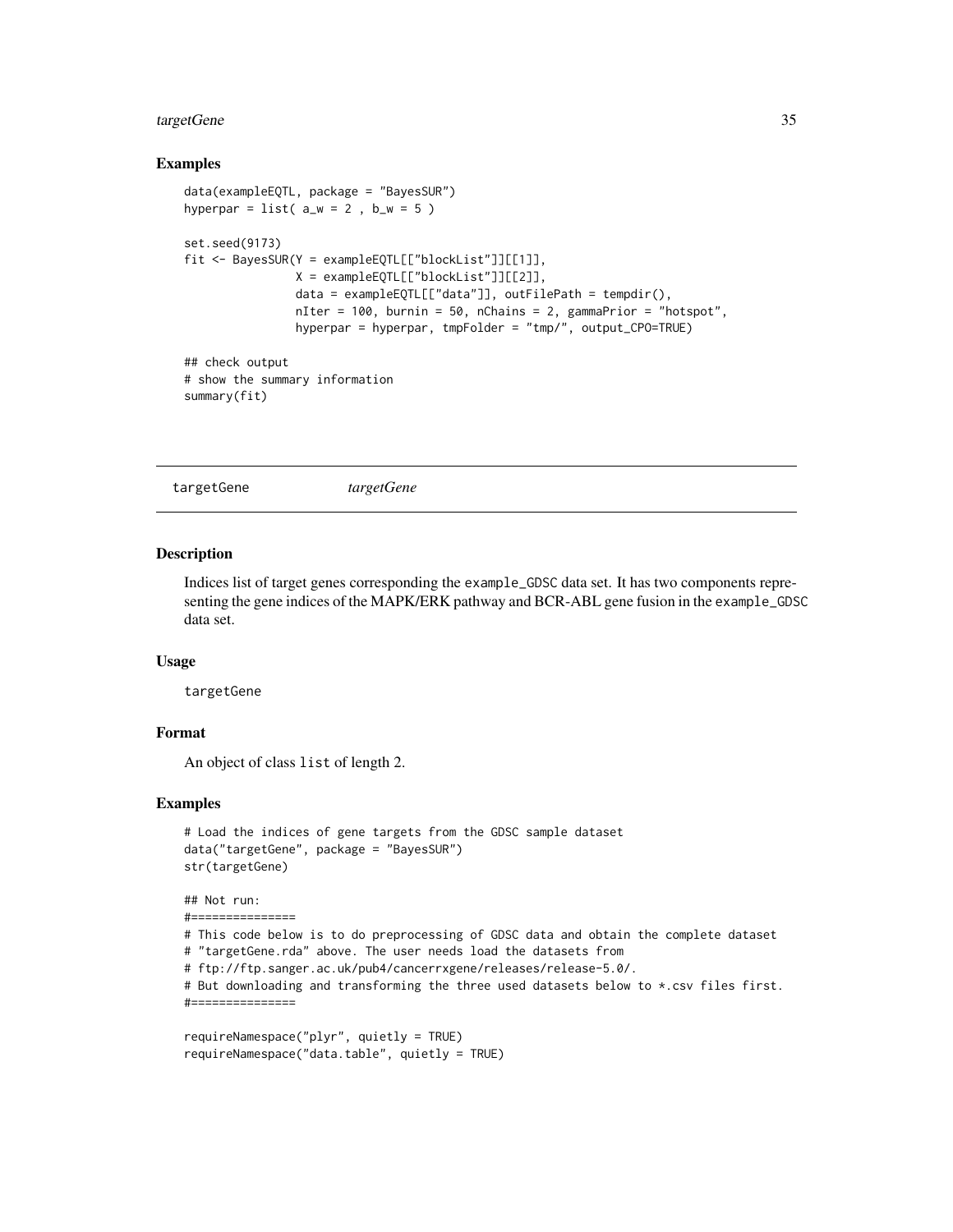```
features <- data.frame(read.csv("/gdsc_en_input_w5.csv", head=T))
names.fea <- strsplit(rownames(features), "")
features <- t(features)
p <- c(13321, 13747-13321, 13818-13747)
Cell.Line <- rownames(features)
features <- data.frame(Cell.Line, features)
ic50_00 <- data.frame(read.csv("gdsc_drug_sensitivity_fitted_data_w5.csv", head=T))
ic50_0 \leftarrow ic50_00[,c(1,4,7)]drug.id <- data.frame(read.csv("gdsc_tissue_output_w5.csv", head=T))[,c(1,3)]
drug.id2 <- drug.id[!duplicated(drug.id$drug.id),]
# delete drug.id=1066 since ID1066 and ID156 both correspond drug AZD6482,
# and no ID1066 in the "suppl.Data1" by Garnett et al. (2012)
drug.id2 <- drug.id2[drug.id2$drug.id!=1066,]
drug.id2$drug.name <- as.character(drug.id2$drug.name)
drug.id2$drug.name <- substr(drug.id2$drug.name, 1, nchar(drug.id2$drug.name)-6)
drug.id2$drug.name <- gsub(" ", "-", drug.id2$drug.name)
ic50 <- ic50_0
# mapping the drug_id to drug names in drug sensitivity data set
ic50$drug_id <- plyr::mapvalues(ic50$drug_id, from = drug.id2[,2], to = drug.id2[,1])
colnames(ic50) <- c("Cell.Line", "compound", "IC50")
# transform drug sensitivity overall cell lines to a data matrix
y0 <- reshape(ic50, v.names="IC50", timevar="compound", idvar="Cell.Line", direction="wide")
y0$Cell.Line <- gsub("-", ".", y0$Cell.Line)
#===# select nonmissing pharmacological data
\#=================
y00 <- y0
m0 <- dim(y0)[2]-1
eps <- 0.05
# r1.na is better to be not smaller than r2.na
r1.na < -0.3r2.na < -0.2k < -1while(sum(is.na(y0[,2:(1+m0)]))>0){
  r1.na <- r1.na - eps/k
  r2.na <- r1.na - eps/k
  k < -k + 1## select drugs with <30% (decreasing with k) missing data overall cell lines
  na.y \leq apply(y0[,2:(1+m0)], 2, function(xx) sum(is.na(xx))/length(xx))
  while(sum(na.y<r1.na)<m0){
   y0 <- y0[,-c(1+which(na.y>=r1.na))]
   m0 \le -\text{sum}(na.y \le r1.na)na.y <- apply(y0[,2:(1+m0)], 2, function(xx) sum(is.na(xx))/length(xx))
  }
```
## select cell lines with treatment of at least 80% (increasing with k) drugs na.y0 <-  $apply(y0[,2:(1+m0)], 1, function(xx) sum(is.na(xx))/length(xx))$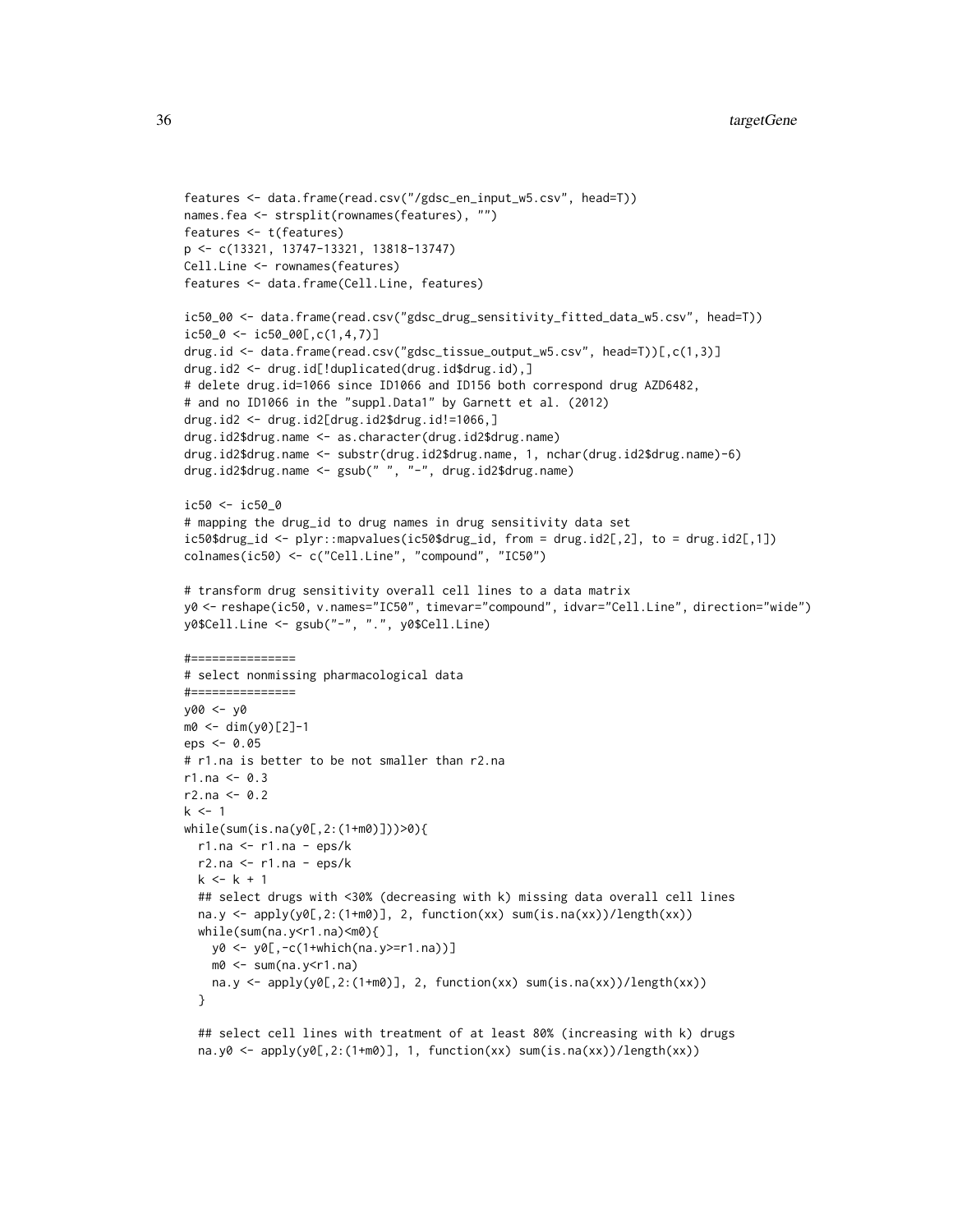#### targetGene 37

```
while(sum(na.y0<r2.na)<(dim(y0)[1])){
   y0 <- y0[na.y0<r2.na,]
   na.y0 <- apply(y0[,2:(1+m0)], 1, function(xx) sum(is.na(xx))/length(xx))}
  num.na <- sum(is.na(y0[,2:(1+m0)]))
  message("#{NA}=", num.na, "\n", "r1.na =", r1.na, ", r2.na =", r2.na, "\n")
}
#===============
# combine drug sensitivity, tissues and molecular features
#===============
yx <- merge(y0, features, by="Cell.Line")
names.cell.line <- yx$Cell.Line
names.drug <- colnames(yx)[2:(dim(y0)[2])]
names.drug <- substr(names.drug, 6, nchar(names.drug))
# numbers of gene expression features, copy number festures and muatation features
p <- c(13321, 13747-13321, 13818-13747)
num.nonpen <- 13
yx <- data.matrix(yx[,-1])
y <- yx[,1:(dim(y0)[2]-1)]
x <- cbind(yx[,dim(y0)[2]-1+sum(p)+1:num.nonpen], yx[,dim(y0)[2]-1+1:sum(p)])
# delete genes with only one mutated cell line
x \le x[,-c(num.nonpen+p[1]+p[2]+which(colSums(x[,num.nonpen+p[1]+p[2]+1:p[3]])<=1))]
p[3] <- ncol(x) - num.nonpen - p[1] - p[2]GDSC <- list(y=y, x=x, p=p, num.nonpen=num.nonpen, names.cell.line=names.cell.line,
             names.drug=names.drug)
##================
##================
## select a small set of drugs
##================
##================
name_drugs <- c("Methotrexate","RDEA119","PD-0325901","CI-1040","AZD6244","Nilotinib",
                "Axitinib")
# extract the drugs' pharmacological profiling and tissue dummy
YX0 <- cbind(GDSC$y[,colnames(GDSC$y) %in% paste("IC50.",name_drugs,sep="")]
             [,c(1,3,6,4,7,2,5)], GDSC$x[, 1: GDSC$num.nonpen])colnames(YX0) <- c(name_drugs, colnames(GDSC$x)[1:GDSC$num.nonpen])
# extract the genetic information of CNV & MUT
X23 <- GDSC$x[, GDSC$num.nonpen+GDSC$p[1]+1:(p[2]+p[3])]
colnames(X23)[1:p[2]] <- paste(substr(colnames(X23)[1:p[2]], 1,
                                      nchar(colnames(X23)[1:p[2]] )-3), ".CNV", sep="")
# locate all genes with CNV or MUT information
name_genes_duplicate <- c( substr(colnames(X23)[1:p[2]], 1, nchar(colnames(X23)[1:p[2]])-4),
            substr(colnames(X23)[p[2]+1:p[3]], 1, nchar(colnames(X23)[p[2]+1:p[3]])-4) )
```
name\_genes <- name\_genes\_duplicate[!duplicated(name\_genes\_duplicate)]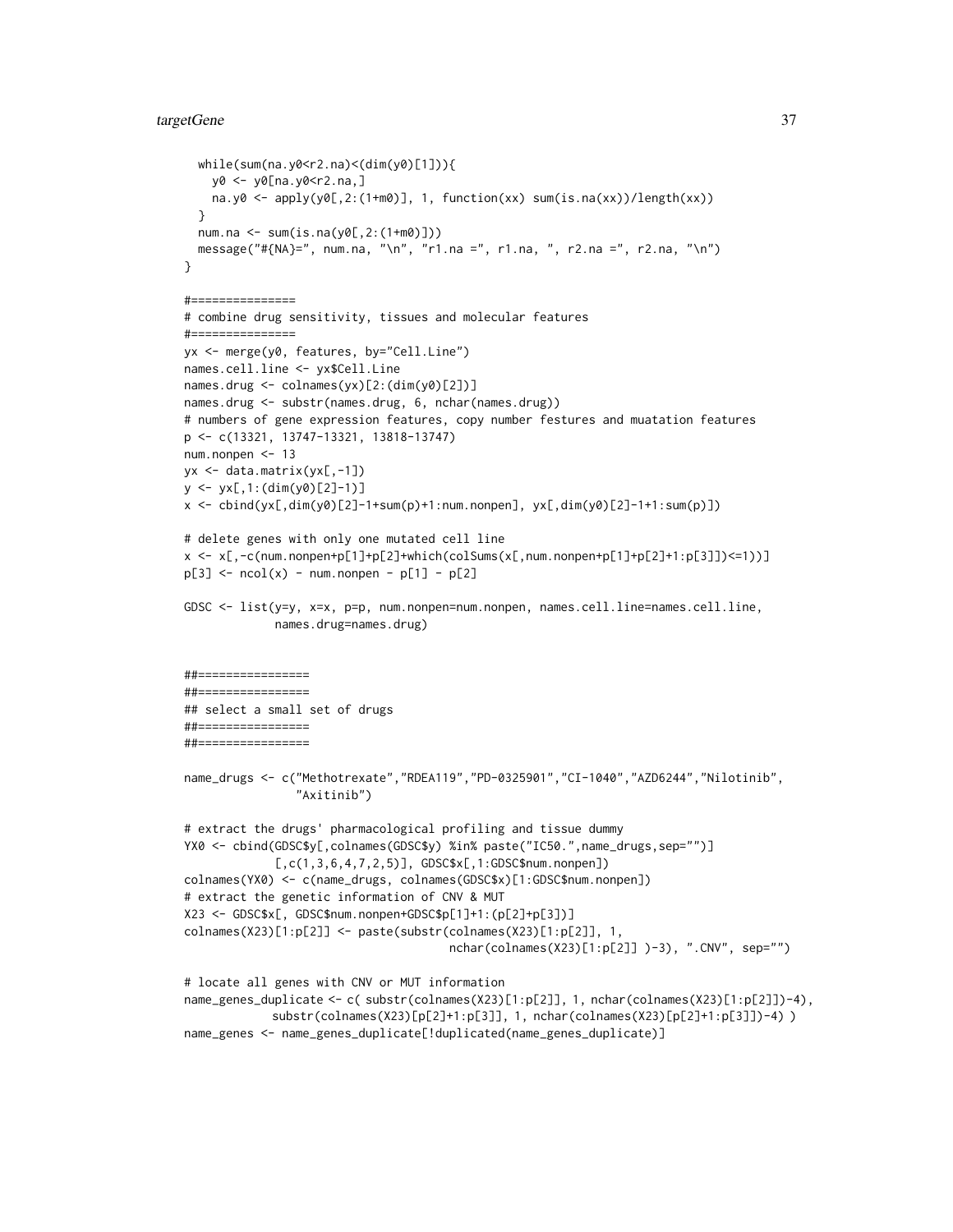```
# select the GEX which have the common genes with CNV or MUT
X1 <- GDSC$x[,GDSC$num.nonpen+which(colnames(GDSC$x)[GDSC$num.nonpen+1:p[1]] %in% name_genes)]
p[1] <- ncol(X1)X1 \leftarrow \log(X1)# summary the data information
example_GDSC <- list( data=cbind( YX0, X1, X23 ) )
example_GDSC$blockList <- list(1:length(name_drugs), length(name_drugs)+1:GDSC$num.nonpen,
                               ncol(YX0)+1:sum(p))
#========================
# construct the G matrix: edge potentials in the MRF prior
#========================
# edges between drugs: Group1 ("RDEA119","17-AAG","PD-0325901","CI-1040" and "AZD6244")
# indexed as (2:5)
# http://software.broadinstitute.org/gsea/msigdb/cards/KEGG_MAPK_SIGNALING_PATHWAY
pathway_genes <- read.table("MAPK_pathway.txt")[[1]]
Idx_Pathway1 <- which(c(colnames(X1),name_genes_duplicate) %in% pathway_genes)
Gmrf_Group1Pathway1 <- t(combn(rep(Idx_Pathway1,each=length(2:5)) +
                                 rep((2:5-1)*sum(p),times=length(Idx_Pathway1)), 2))
# edges between drugs: Group2 ("Nilotinib","Axitinib") indexed as (6:7)
# delete gene ABL2
Idx_Pathway2 <- which( c(colnames(X1),name_genes_duplicate) %like% "BCR" |
                         c(colnames(X1),name_genes_duplicate) %like% "ABL" )[-c(3,5)]
Gmrf_Group2Pathway2 <- t(combn(rep(Idx_Pathway2,each=length(6:7)) +
                                 rep((6:7-1)*sum(p),times=length(Idx_Pathway2)), 2))
# edges between the common gene in different data sources
Gmrf_CommonGene <- NULL
list_CommonGene <- list(0)
k < -1for(i in 1:length(name_genes)){
  Idx_CommonGene <- which( c(colnames(X1),name_genes_duplicate) == name_genes[i] )
  if(length(Idx_CommonGene) > 1){
  Gmrf_CommonGene <- rbind(Gmrf_CommonGene,t(combn(rep(Idx_CommonGene,each=length(name_drugs))
               + rep((1:length(name_drugs)-1)*sum(p),times=length(Idx_CommonGene)), 2)))
    k < - k+1}
}
Gmrf_duplicate <- rbind( Gmrf_Group1Pathway1, Gmrf_Group2Pathway2, Gmrf_CommonGene )
Gmrf <- Gmrf_duplicate[!duplicated(Gmrf_duplicate),]
example_GDSC$mrfG <- Gmrf
# create the target gene names of the two groups of drugs
targetGenes1 <- matrix(Idx_Pathway1,nrow=1)
colnames(targetGenes1) <- colnames(example_GDSC$data)[seq_along(targetGene$group1)]
targetGenes2 <- matrix(Idx_Pathway2,nrow=1)
colnames(targetGenes2) <- colnames(example_GDSC$data)[seq_along(targetGene$group2)]
```

```
targetGene <- list(group1=targetGenes1, group2=targetGenes2)
```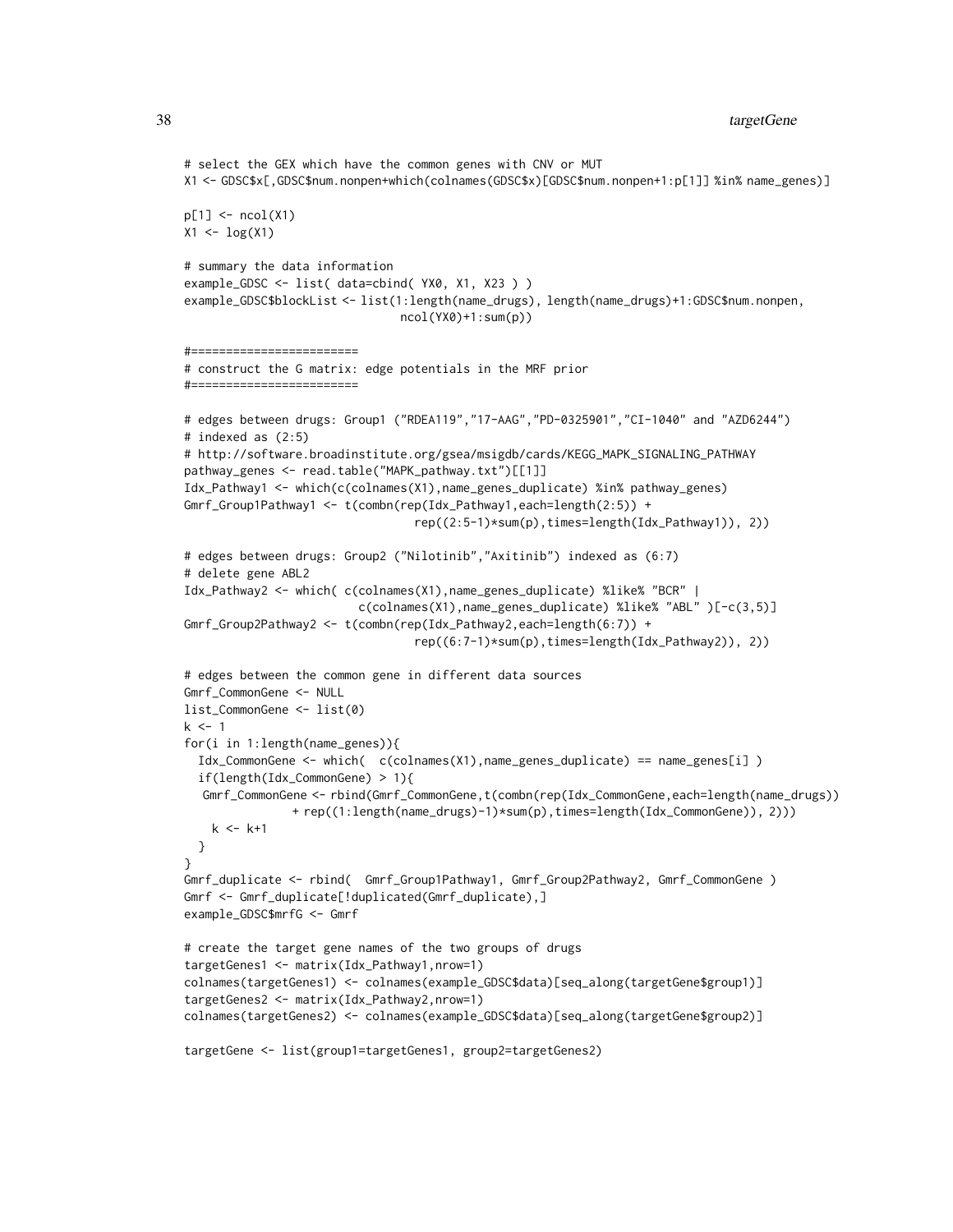# targetGene 39

## Write data file targetGene.rda to the user's directory by save()

## End(Not run)